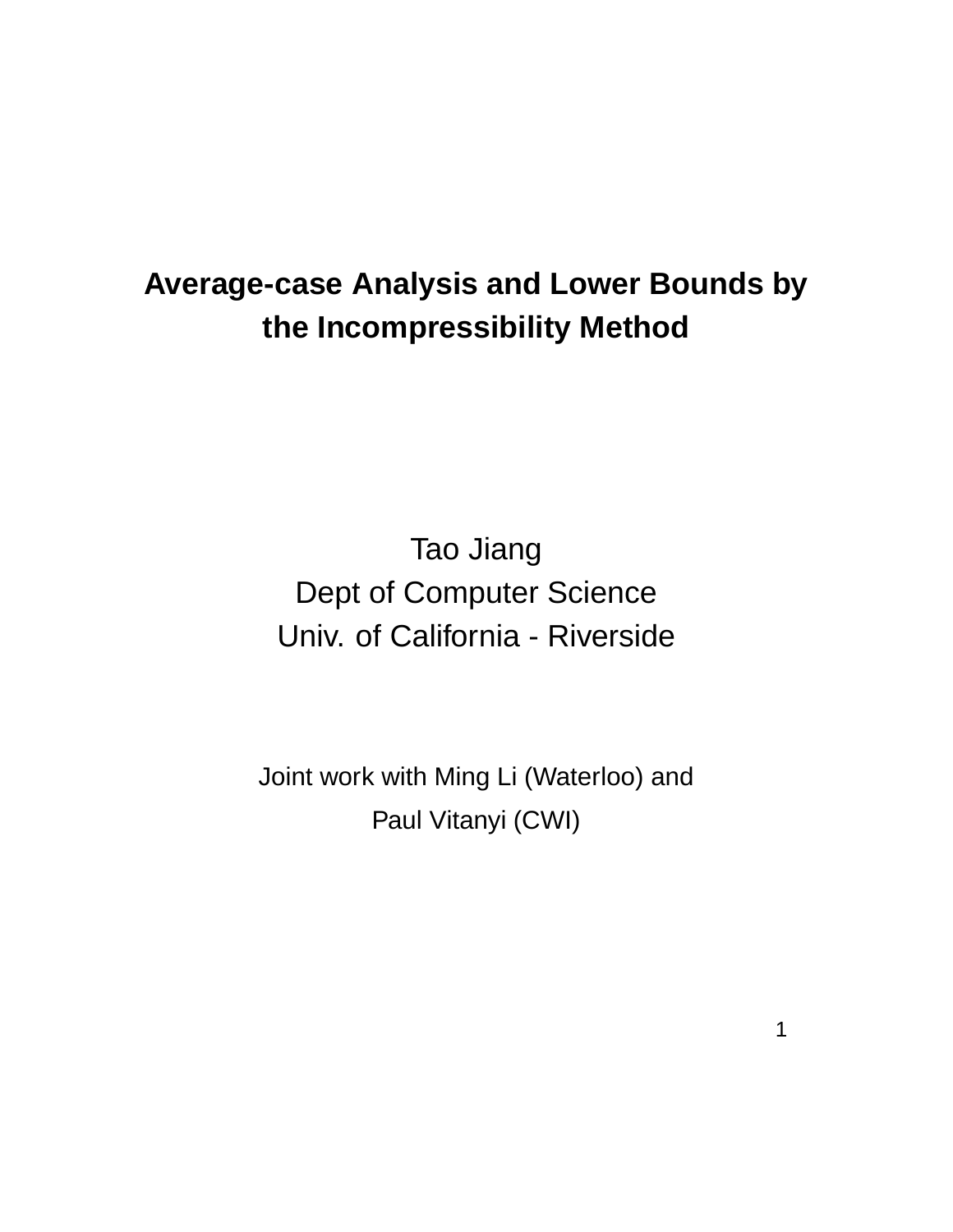# **Outline**

- 1. Overview of Kolmogorov complexity
- 2. The incompressibility method
- 3. Trivial example: lower bound for sorting
- 4. Average complexity of Shellsort
- 5. Average complexity of Heapsort
- 6. Average complexity of sorting with networks of stacks and queues
- 7. Average complexity of boolean matrix multiplication
- 8. Average complexity of majority finding
- 9. Expected length of longest common subsequence
- 10. Expected size of Heilbronn's triangles
- 11. String matching and one-way pointers (heads)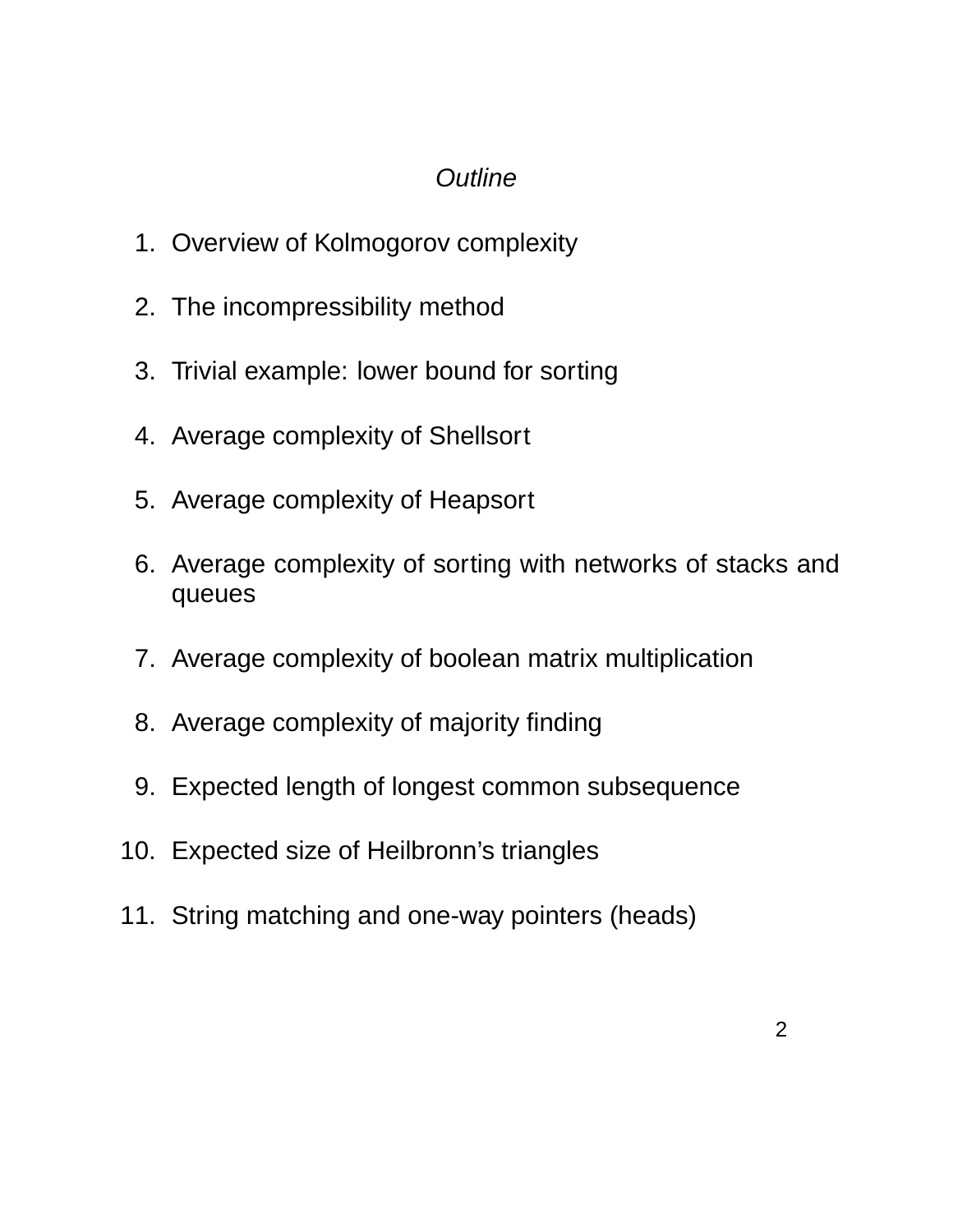- 1. Introduced by R. Solomonoff (1960), A.N. Kolmogorov (1965), P. Martin-Lof (1966), and G. Chaitin (1969).
- 2. Also known as descriptional complexity, algorithmic information complexity, Solomonoff-Kolmogorov-Chaitin complexity.
- 3. It is concerned with the a priori probability, information content and randomness of an individual object.

010101010101... 011001010001...

A good introduction is:

M. Li and P. Vitanyi, An Introduction to Kolmogorov Complexity and Its Application, Springer-Verlag.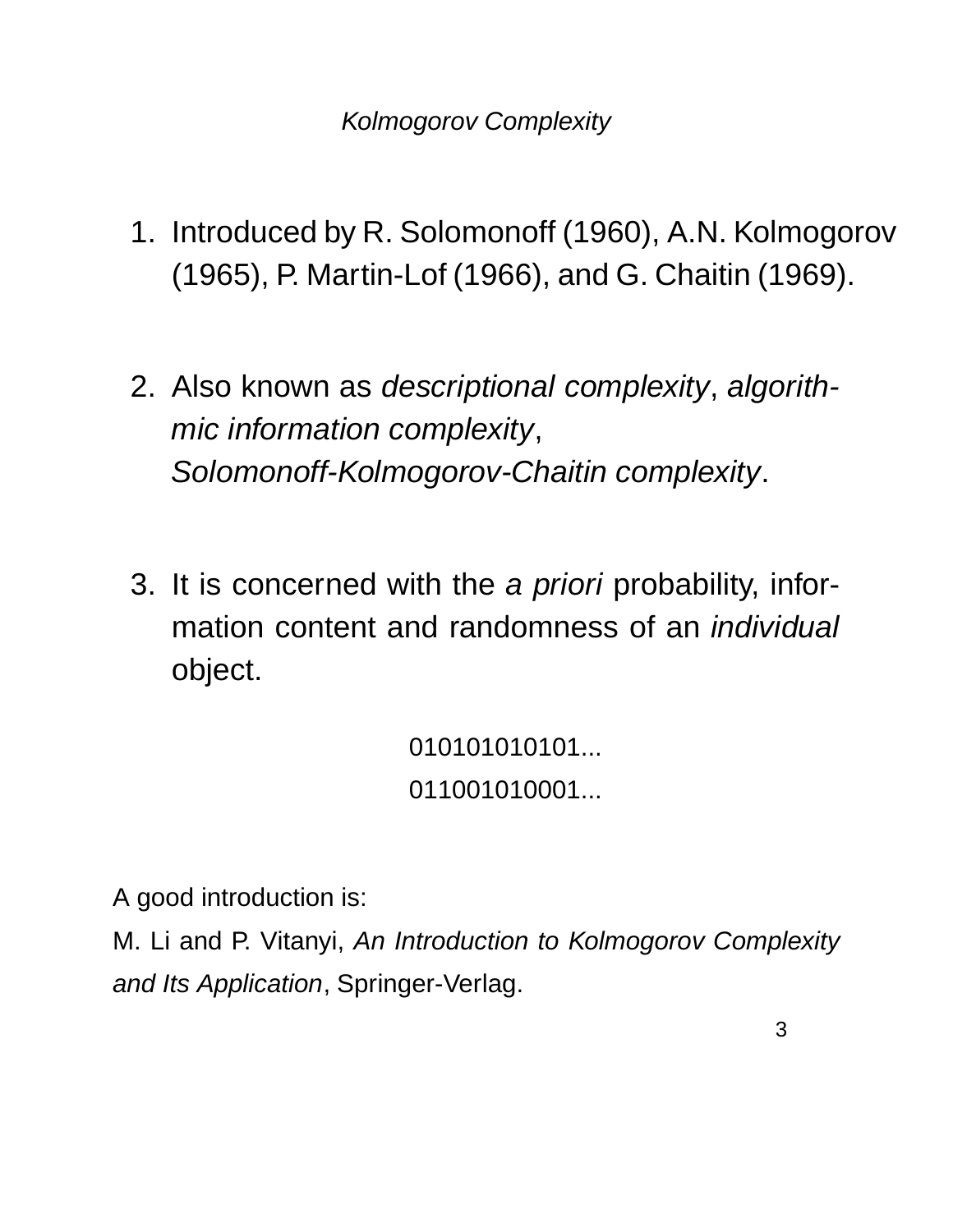# Kolmogorov Complexity of an Object

**Def.** The Kolmogorov complexity of object  $x$ , denoted  $C(x)$ , is the length of the *shortest program* that prints  $x$ .

What kind of programs? Pascal, C, Java, or even some pseudo-language?

**Invariance Theorem.** (Solomonoff'60) For any two languages  $L_1$  and  $L_2$ ,

$$
|C_{L_1}(x)-C_{L_2}(x)|\leq c
$$

for any  $x$ , where  $c$  is some constant depending only on  $L_1$  and  $L_2$ .

*I.e.*, the language does *not* matter as long as it's fixed.

**Def.** The conditional Kolmogorov complexity of  $x$  relative to  $y$ , denoted  $C(x|y)$ , is the  $\left(y\right)$ , is the length of the shortest program that prints  $x$  when given  $y$  as input.  $\overline{\phantom{a}}$ 

 $Program \equiv description/encoding$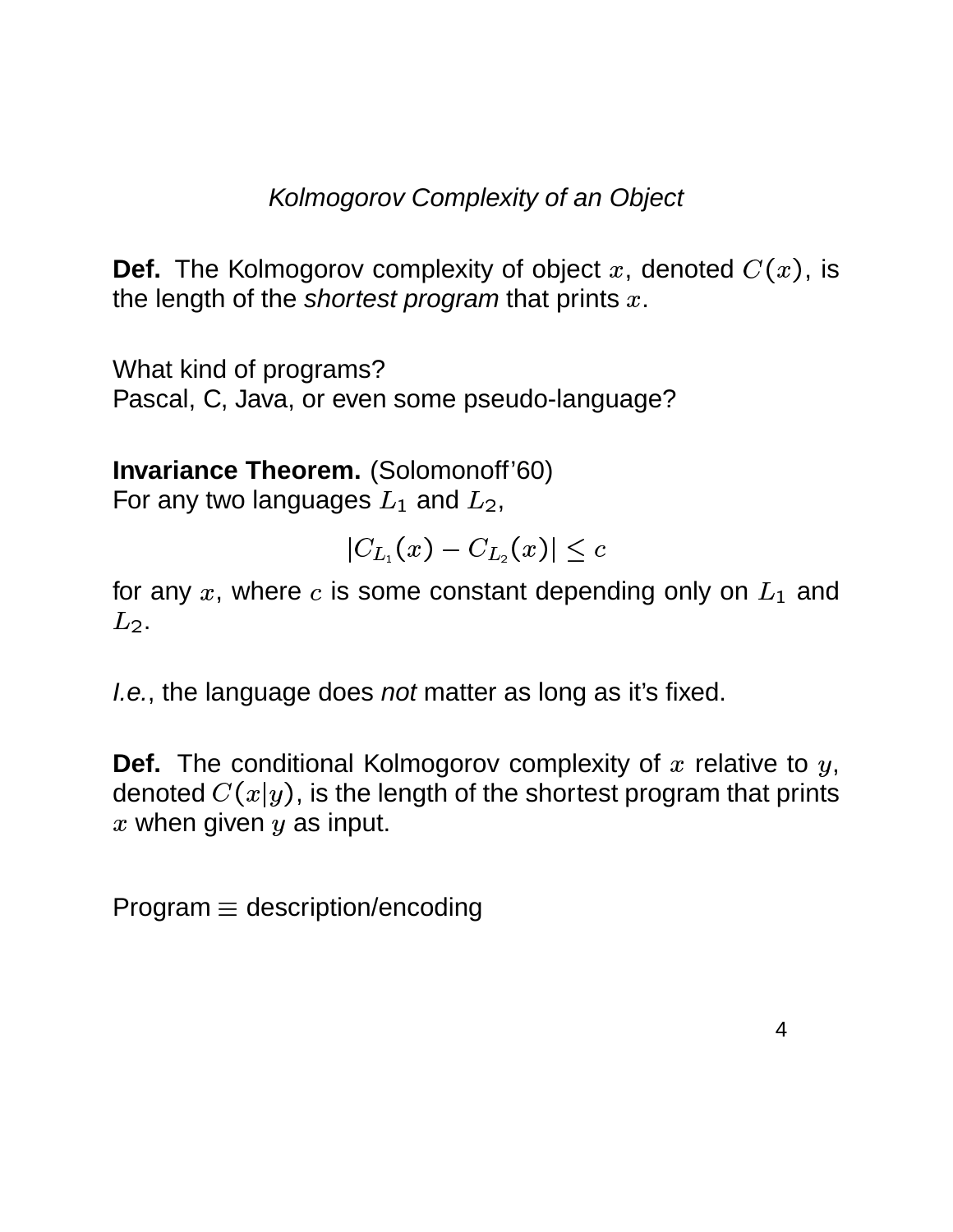An Example 
$$
-C(0^n)
$$

Program 1:

$$
Print("Q...Q'');
$$

The length of description is  $n + O(1)$  bits.

Program 2: For  $i := 1$  to n Print("0");

The length is  $\log n + O(1)$  bits.

Are there shorter programs?

Yes if, e.g.,  $n = 2^m$  for some integer m.

In general,  $C(x)$  is uncomputable.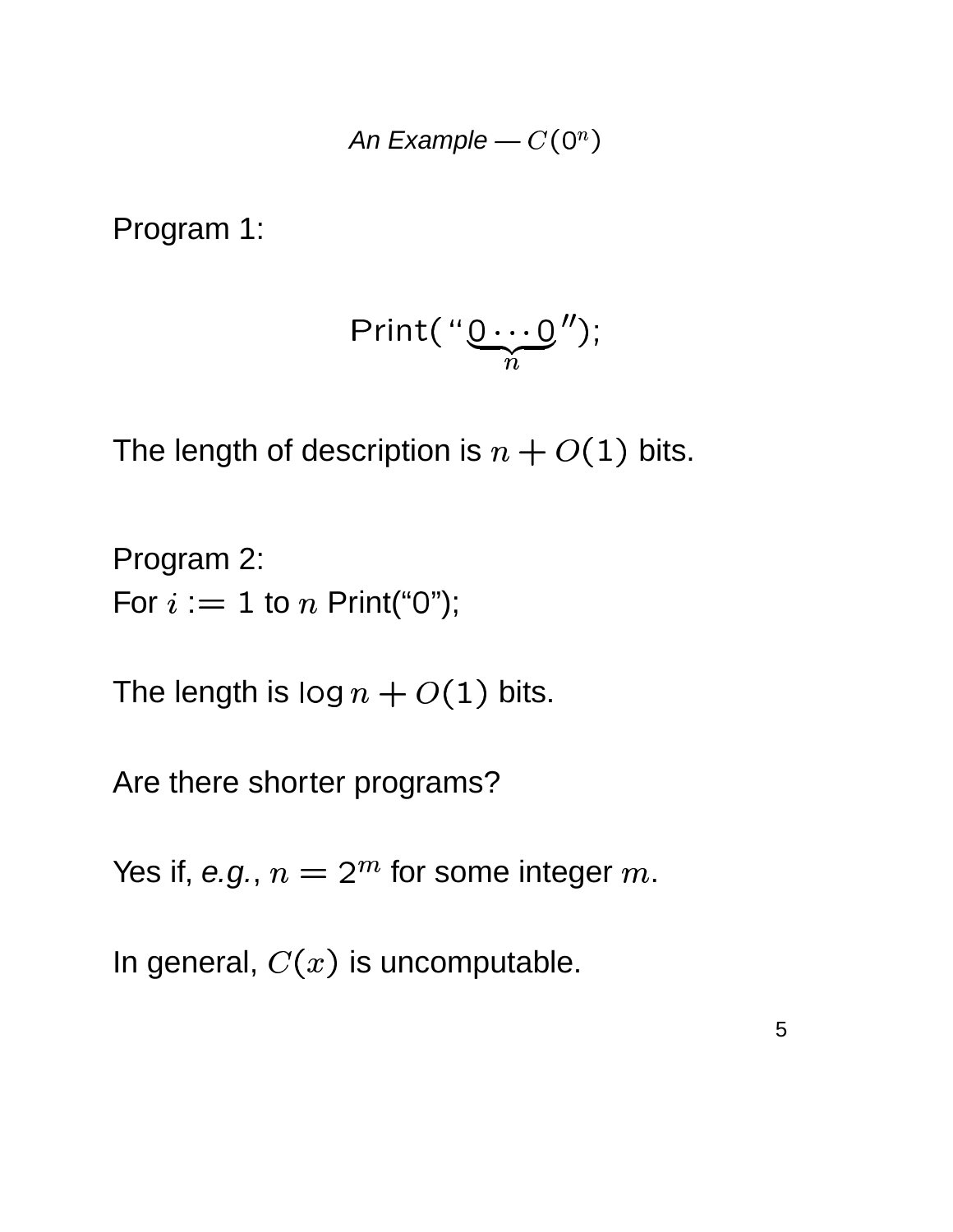### Incompressibility of Objects

Let S be a finite set of objects and  $x \in S$ .

**Def.** Object  $x$  is  $c$ -incompressible if  $C(x|S) \geq \log |S| - c$ .

0-incompressible objects are also said to be Kolmogorov random.

**Incompressibility Lemma.** There are at least

$$
(1-\frac{1}{2^c})|S|+1
$$

 $c$ -incompressible elements in  $S.$ 

**Proof.** Let  $n = \log |S|$ . There are at most

$$
\sum_{l=0}^{n-c-1} 2^l = 2^{n-c} - 1 = \frac{2^n}{2^c} - 1 = \frac{|S|}{2^c} - 1
$$

programs of lengths less than  $n\!-\!c.$  Each program prints at most one element of  $S$ ,  $Q$ ,  $E$ ,  $D$ .

- 1. At least one element of  $S$  is 0-incompressible.
- 2. More than half are 1-incompressible.
- 3. More than  $3/4$  are 2-incompressible.
- 4. More than  $(n-1)/n$  are log n-incompressible.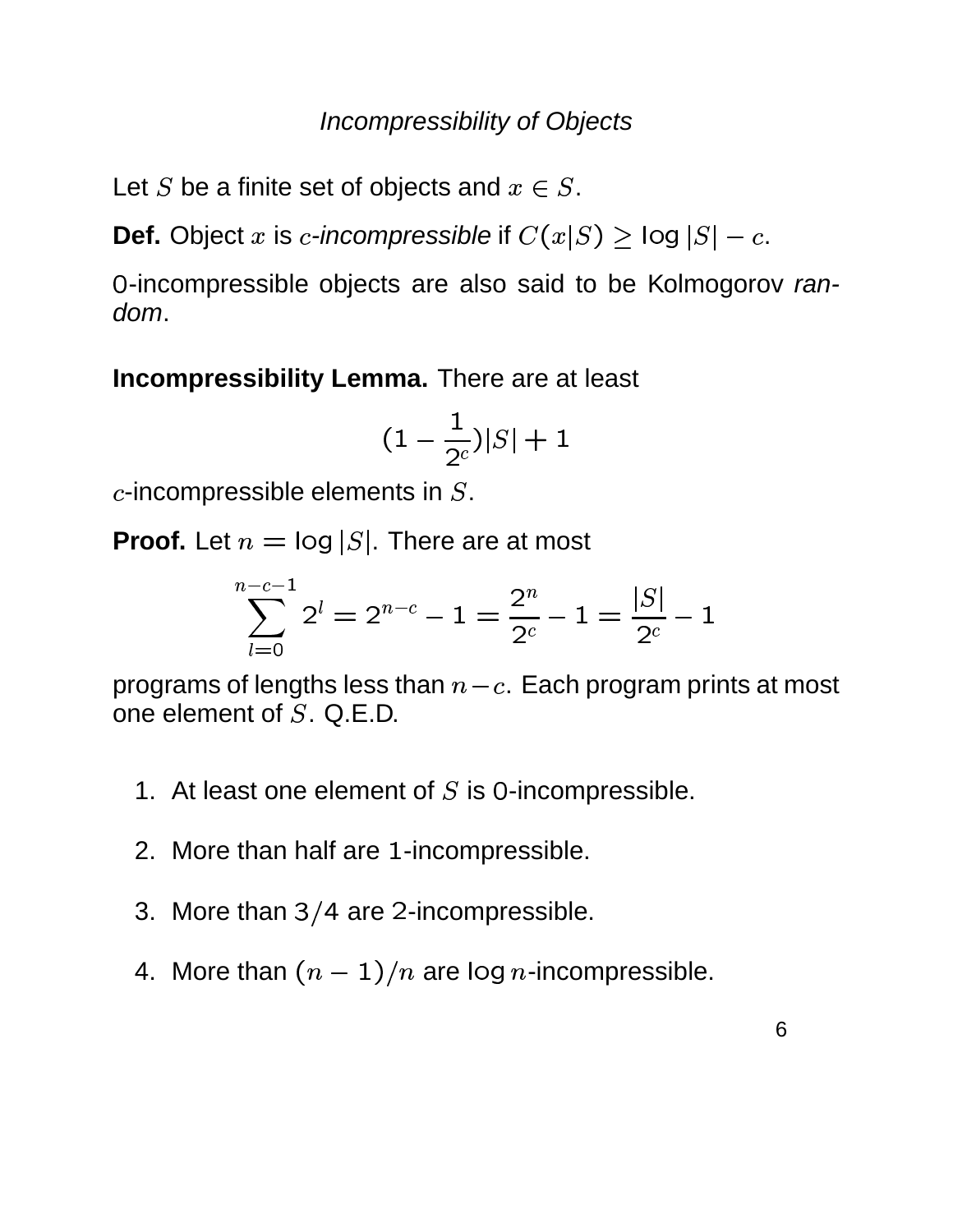# The Incompressibility Method

To prove a (lower or upper) bound:

- 1. Take an  $f(n)$ -incompressible object x to construct a "typical" instance/input.
- 2. Establish the bound for this *fixed* instance  $x$ . Show that if the bound does not hold for  $x$  then we can compress  $x$  by giving a clever, short encoding of  $x$ .

### **Remarks:**

- (a) Such a typical instance
	- possesses all statistical properties;
	- makes a proof easy;
	- cannot be recursively constructed.
- (b) The result usually holds in the average/expected case since most objects are incompressible.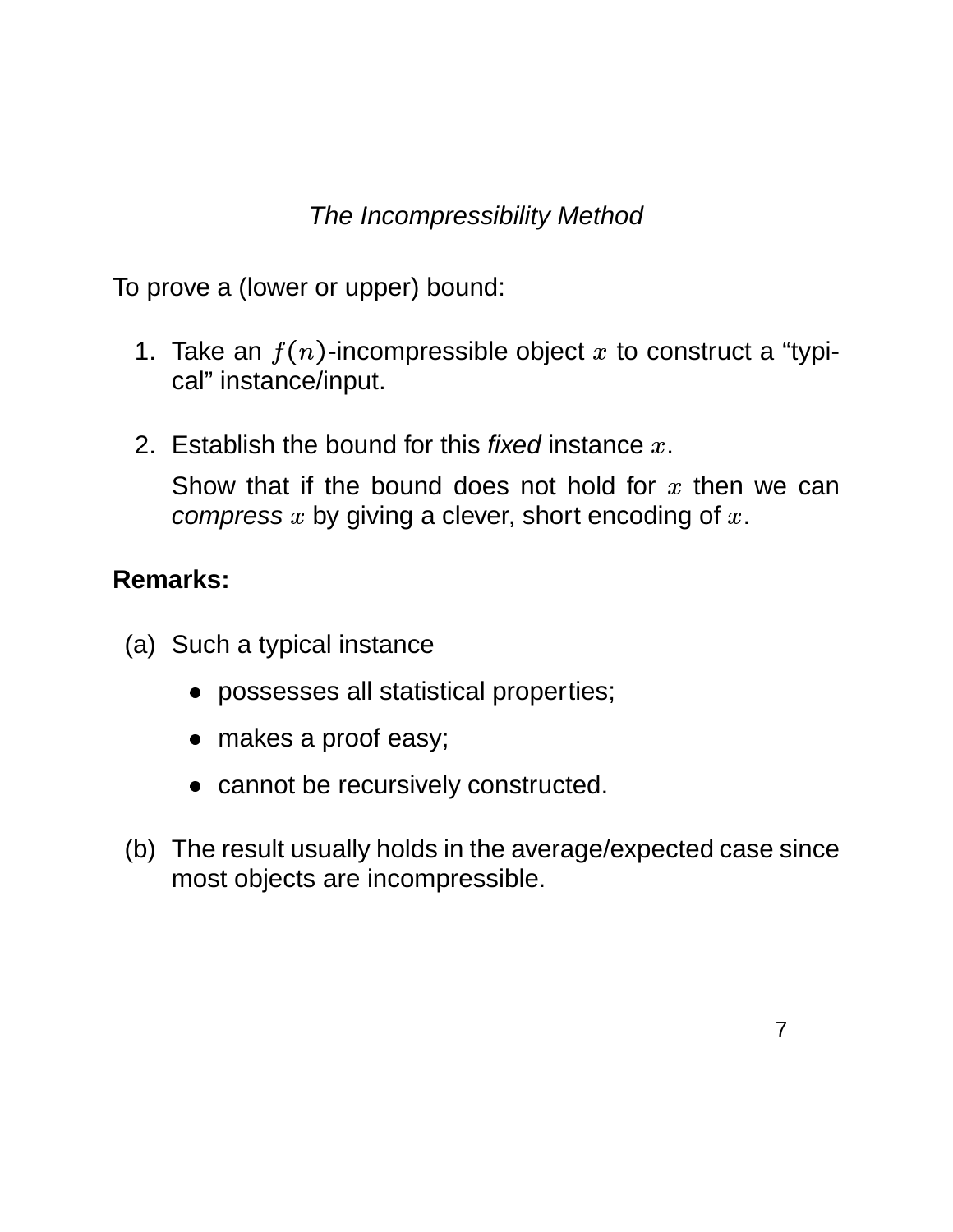Success Stories of the Incompressibility Method

- 1. Solution of many longstanding open problems concerning the complexity of various models of computation.
- 2. Simpler proofs for many results in combinatorics, parallel computation, VLSI, formal language/automata theory, etc.
- 3. Average-case analysis of classical algorithms such as Heapsort, Shellsort, Boolean matrix multiplication, etc.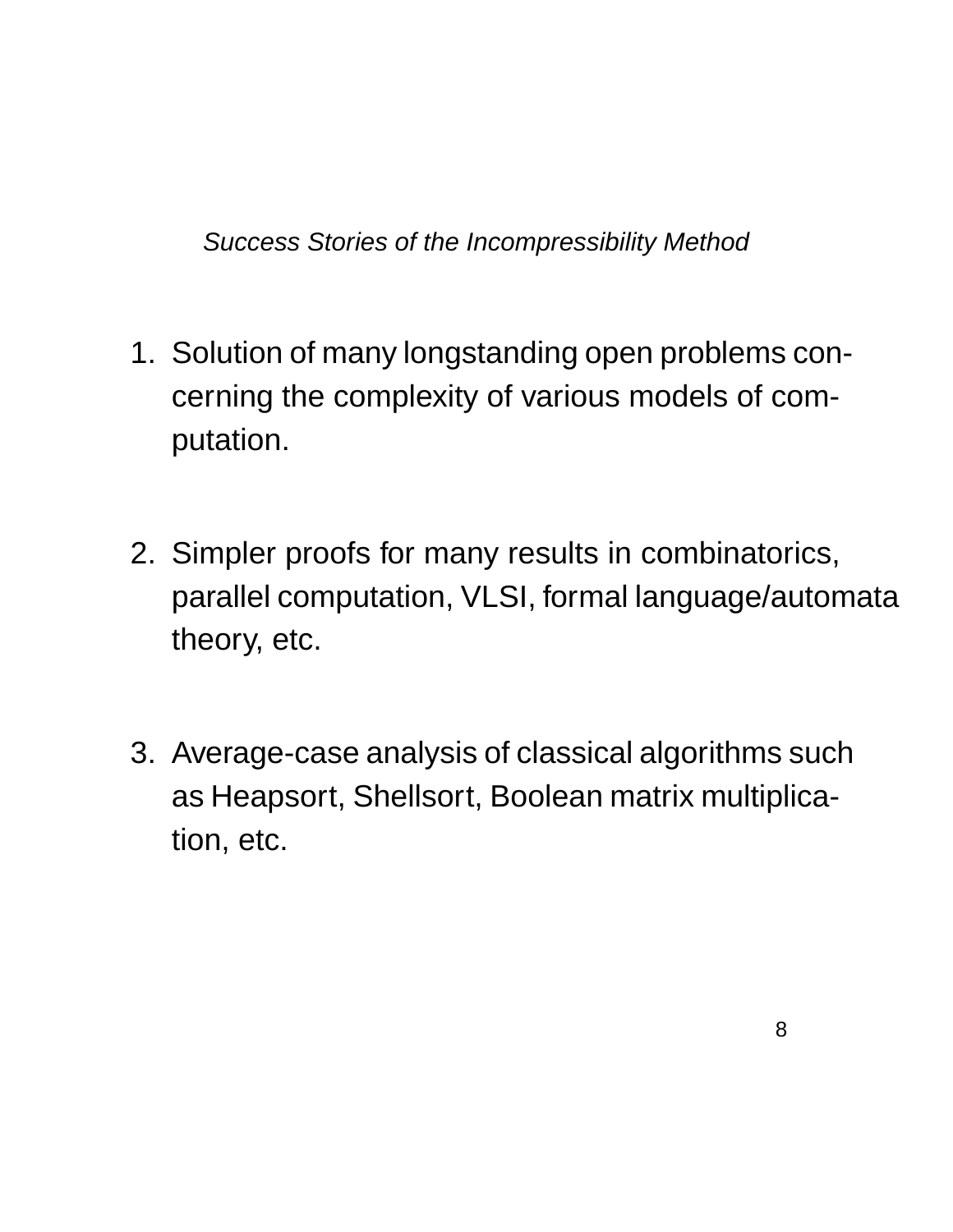Assume all instances of size  $n$  occur with equal probability.

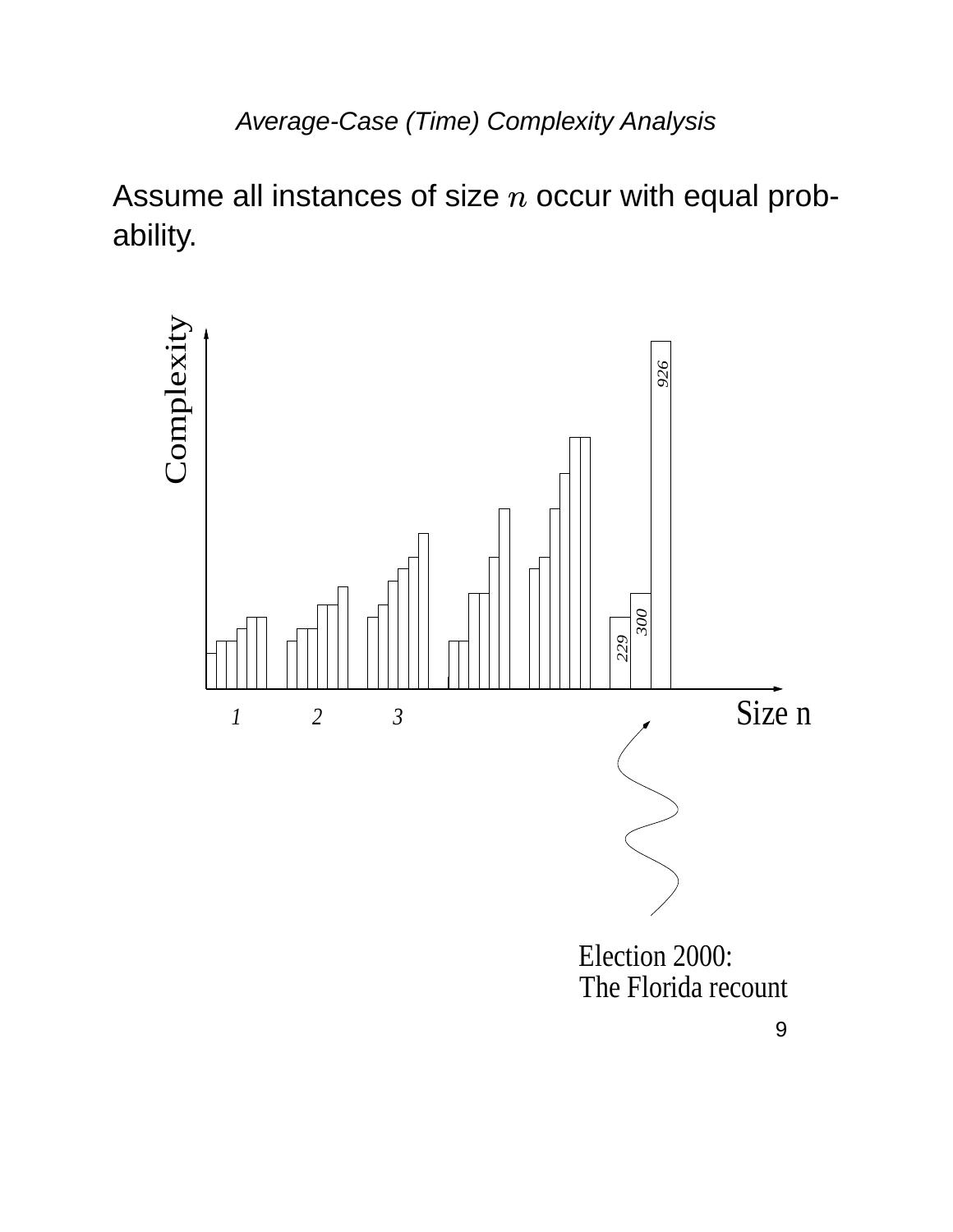A Trivial Example: Lower Bound for Sorting

**Theorem.** Any comparison based sorting algorithm requires  $\Omega(n\log n)$  comparisons to sort  $n$  elements on the average.

**Proof.** Let A be any comparison based sorting algorithm. Fix a 1-incompressible permutation  $I$  of  $\{1,\ldots,n\}$  such that

$$
C(I|A,n) \geq \log n! - 1
$$

Suppose  $A$  sorts  $I$  in  $m$  comparisons. We can describe  $I$  by listing

- $\bullet~$  a description of this encoding scheme in  $O(1)$  bits,
- $\bullet \ \,$  the binary outcomes of the  $m$  comparisons in  $m$  bits.

Since  $m + O(1) \ge C(I|A)$ ,  $-1$   $-1$   $-1$   $-1$  $\sqrt{11}$   $\sqrt{111}$ <sup>v</sup> <sup>u</sup>  $,n$  ) ,

 $\sim$   $\alpha$  $\iota$   $\iota$   $\alpha$   $\alpha$  $\sim$  values of  $\sim$  values of  $\sim$  values of  $\sim$  values of  $\sim$  values of  $\sim$ . . <sup>u</sup> ,  $n$  )  $O(1)$   $>$  log  $n!$   $(1)$   $>$  log  $n! - O(1) = \Omega(n)$ log  $(1)$   $\subset$   $\bigcap_{\alpha}$   $\bigcap_{\alpha}$   $\bigcap_{\alpha}$ 

Since more than half of the permutations are 1-incompressible, the average number of comparisons required by  $A$  is

$$
\Omega(n \log n)/2 = \Omega(n \log n)
$$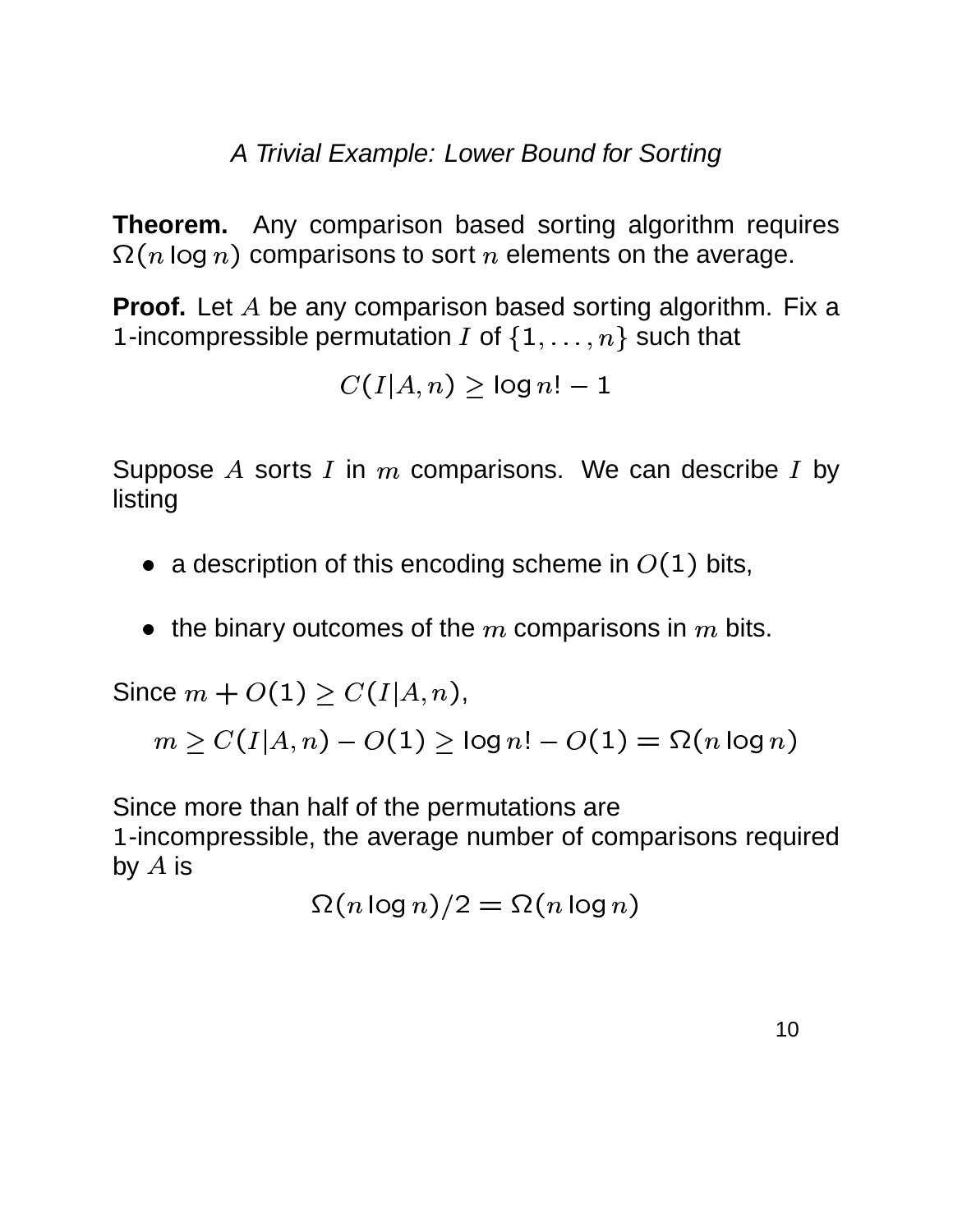#### Average Complexity of Shellsort

**Algorithm** p-pass Shellsort with increments  $h_1 > \ldots > h_p = 1;$ 

- 1. Input: list  $\pi = x_1, \ldots, x_n;$  ${x_1, \ldots, x_n};$
- 2. For  $k := 1$  to  $p$
- 3. Divide list into  $h_k$  equally spaced sublists (or chains), each of length  $n/h_k;$
- 4. Perform Insertion Sort within each sublist;



11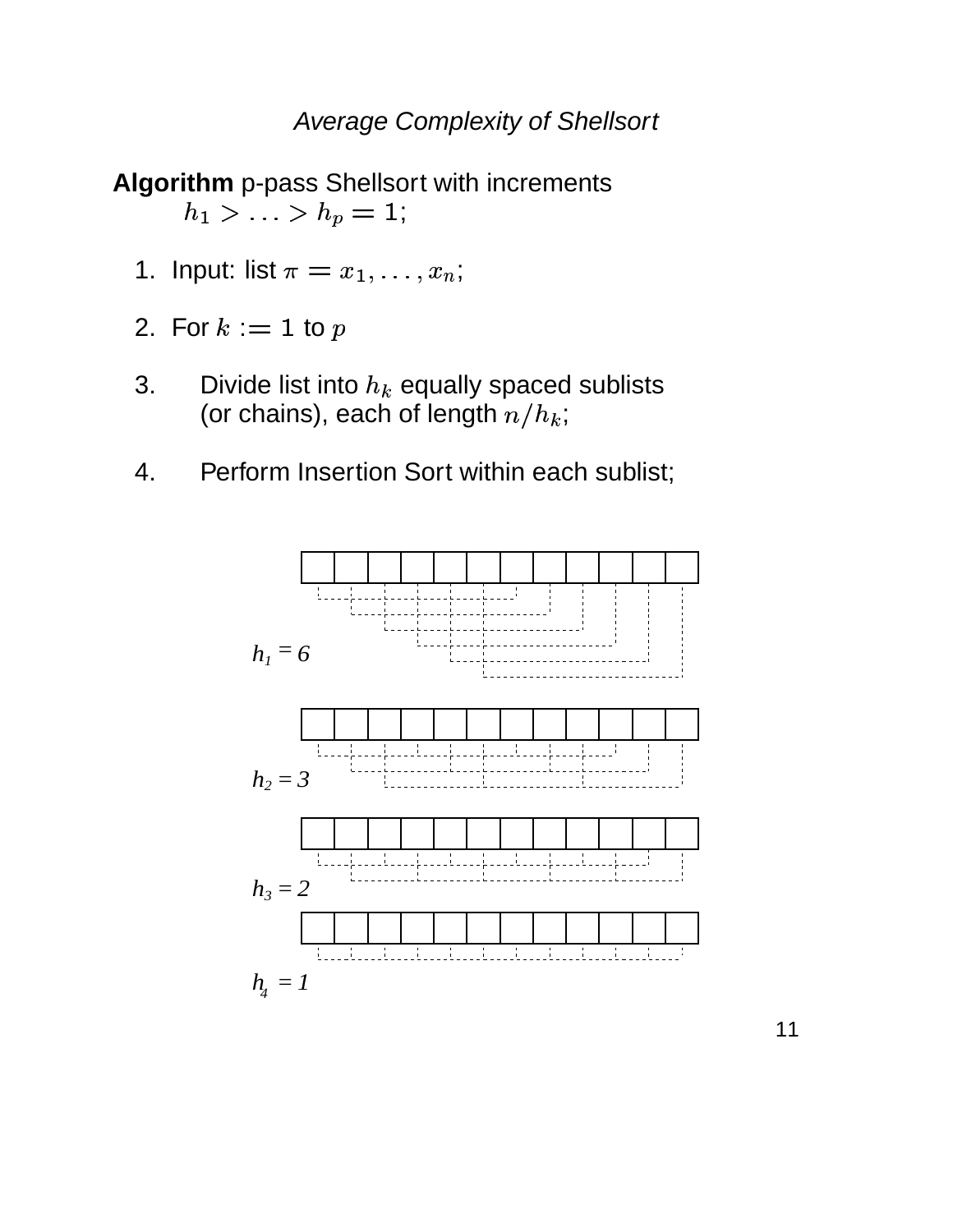### Previous Results on Shellsort

# **Worst case**:

- 1.  $O(n^2)$  time in log n passes (Shell'59)
- 2.  $O(n^{3/2})$  time (Papernov-Stasevitch'65)
- 3.  $O(n \log^2 n)$  time in log<sup>2</sup> n passes (Pratt'72)
- 4.  $O(n^{1+\epsilon/\sqrt{\log n}})$  time in  $(8/\epsilon^2)$  log  $n$  passes (Incerpi and Sedgewick'85 and Chazelle'??)
- 5.  $\Omega(n^{1+\epsilon/\sqrt{p}})$  time for  $p$  passes (Plaxton, Poonen and Suel'92)

# **Average case**:

- 1.  $\Theta(n^{5/3})$  time for 2-pass (Knuth'73)
- 2. Complicated analysis for 3-pass (Yao'80)
- 3.  $O(n^{23/15})$  for 3-pass (Janson and Knuth'96)

# **Open**:

- 1. Average complexity of general  $p$ -pass Shellsort (Plaxton, Poonen and Suel'92; Sedgewick'96,97)
- 2. Can Shellsort achieve  $O(n \log n)$  on the average? (Sedgewick'97)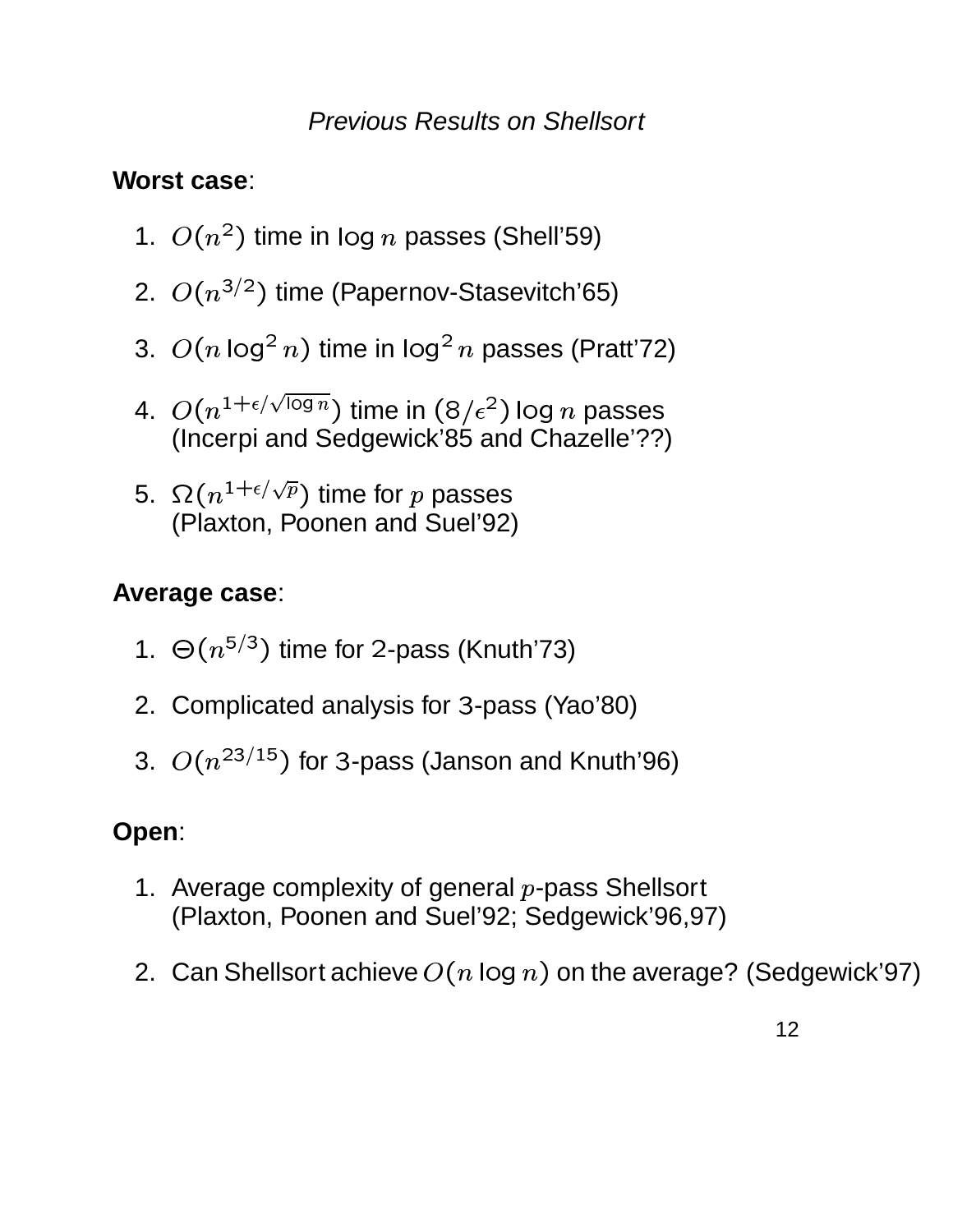#### An Average Lower Bound for Shellsort

**Theorem.** For any  $p \leq \log n$ , the average-case running time of a *p*-pass Shellsort is  $\Omega(pn^{1+1/p})$  under uniform distribution of input permutations.

1.  $p = 1$ :  $\Omega(n^2)$  is tight for Insertion Sort.

2. 
$$
p = 2
$$
:  $\Omega(n^{3/2})$  vs  $Theta(n^{5/3})$  of Knuth.

3. 
$$
p = 3
$$
:  $\Omega(n^{4/3})$  vs  $O(n^{23/15})$  of Janson and Knuth.

4. 
$$
p = \log n/f(n)
$$
:  $\Omega((n \log n)2^{f(n)}/f(n))$ .

5.  $p > \log n$ :  $\Omega(pn)$  is a trivial lower bound.

Hence, in order for a  $p$ -pass Shellsort to achieve  $O(n\log n)$  time on the average,  $p = \Theta(\log n)$ . (log  $n$ ).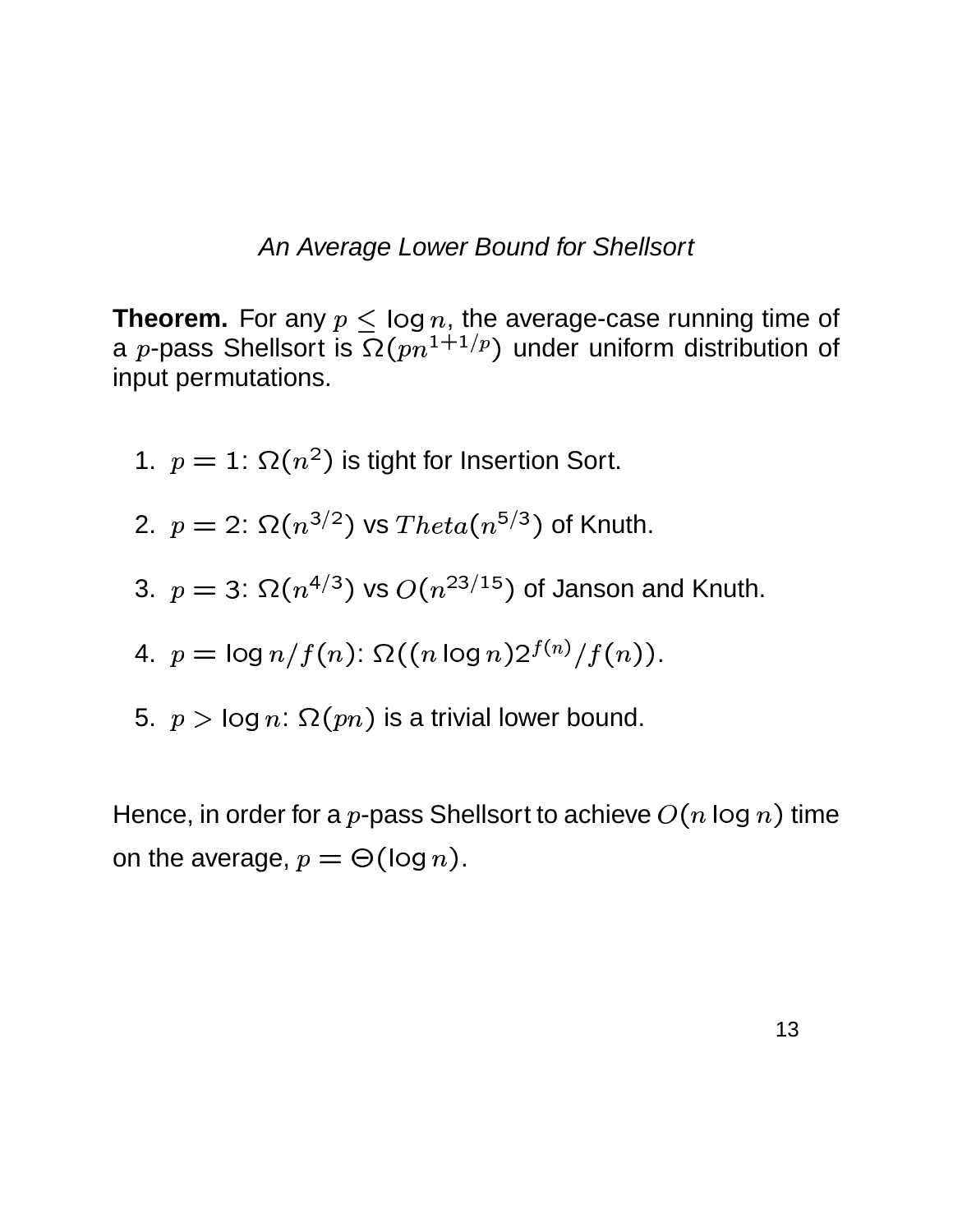#### Proving the Average Lower Bound

Fix any  $(h_1, \ldots, h_p)$   $(x_1, \ldots, h_p)$  Shellsort A. We prove  $\Omega(pn^{1+1/p})$  is a lower bound on the average number of inversions.

**Def.** For any  $1 \leq i \leq n$  and  $1 \leq k \leq p$ , consider the  $h_k$ -chain containing element  $i$  at the beginning of pass  $k.$  Let  $m_{i,k}$  be the number of elements that are to the left of  $i$  and larger than  $i$ .



**Fact.** The Insertion Sort in pass k makes precisely  $\sum_{i=1}^{n} m_{i,k}$  $\sum\limits_{i=1}^n m_{i,k}$ inversions (or  $\sum_{i=1}^n m_{i,k}+1$  compa  $_{i=1}^{n}$   $m_{i,k}+1$  comparisons).

Let  $M$  denote the total number of inversions:

$$
M:=\sum_{k=1}^p\sum_{i=1}^nm_{i,k}
$$

14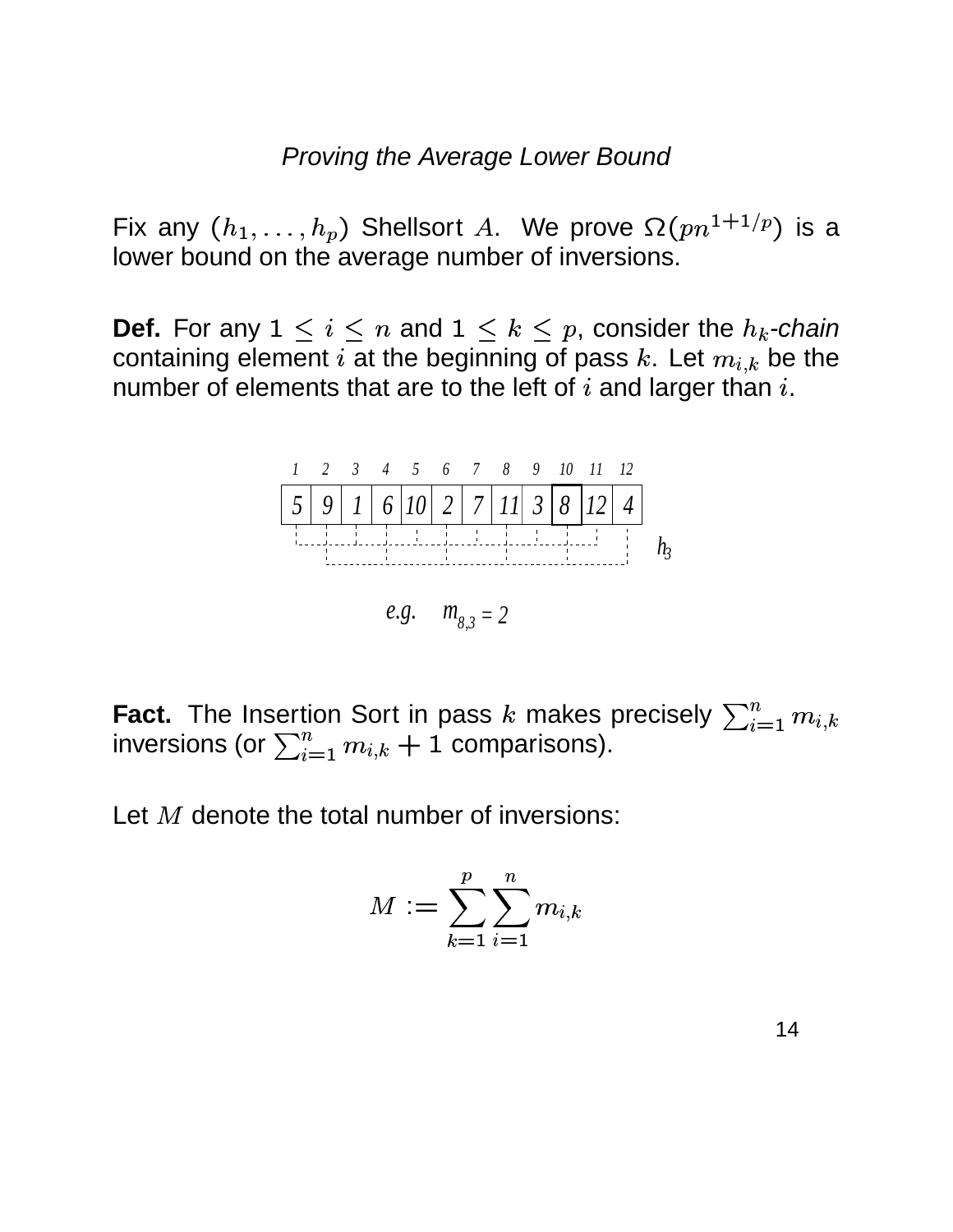### Proving the Average Lower Bound – II

Fix a log n-incompressible permutation  $\pi$  of  $\{1,\ldots,n\}$  with

$$
C(\pi|n, A) \geq \log n! - \log n
$$

**Fact.** Given all the numbers  $m_{i,k}$ 's for the input permutation  $\pi$ , we can uniquely reconstruct  $\pi$ .

**Proof.** Reconstruct the initial permutation of each pass backward.

Hence,

$$
C(m_{1,1},\ldots,m_{n,p}|n,A)\geq C(\pi|n,A)\geq \log n!-\log n
$$

Since there are  $\binom{M+np-1}{np-1}$  possib  $\left( \begin{smallmatrix} +np-1 \ np-1 \end{smallmatrix} \right)$  possible divisions of  $M$  into  $np$  nonnegative integral summands  $m_{i,k}$ 's,

$$
\log M + \log \Big(\frac{M+np-1}{np-1}\Big) \geq C(m_{1,1},\ldots,m_{n,p}|n,A) \geq \log n! - \log n
$$

Noting log  $M=O(\log n)$ , a caref (log  $n$ ), a careful calculation shows

$$
M=\Omega(pn^{1+\frac{1}{p}})
$$

The average number of inversions required is thus:

$$
\frac{n-1}{n}\cdot \Omega(pn^{1+\frac{1}{p}})+\frac{1}{n}\cdot 0=\Omega(pn^{1+\frac{1}{p}})
$$

15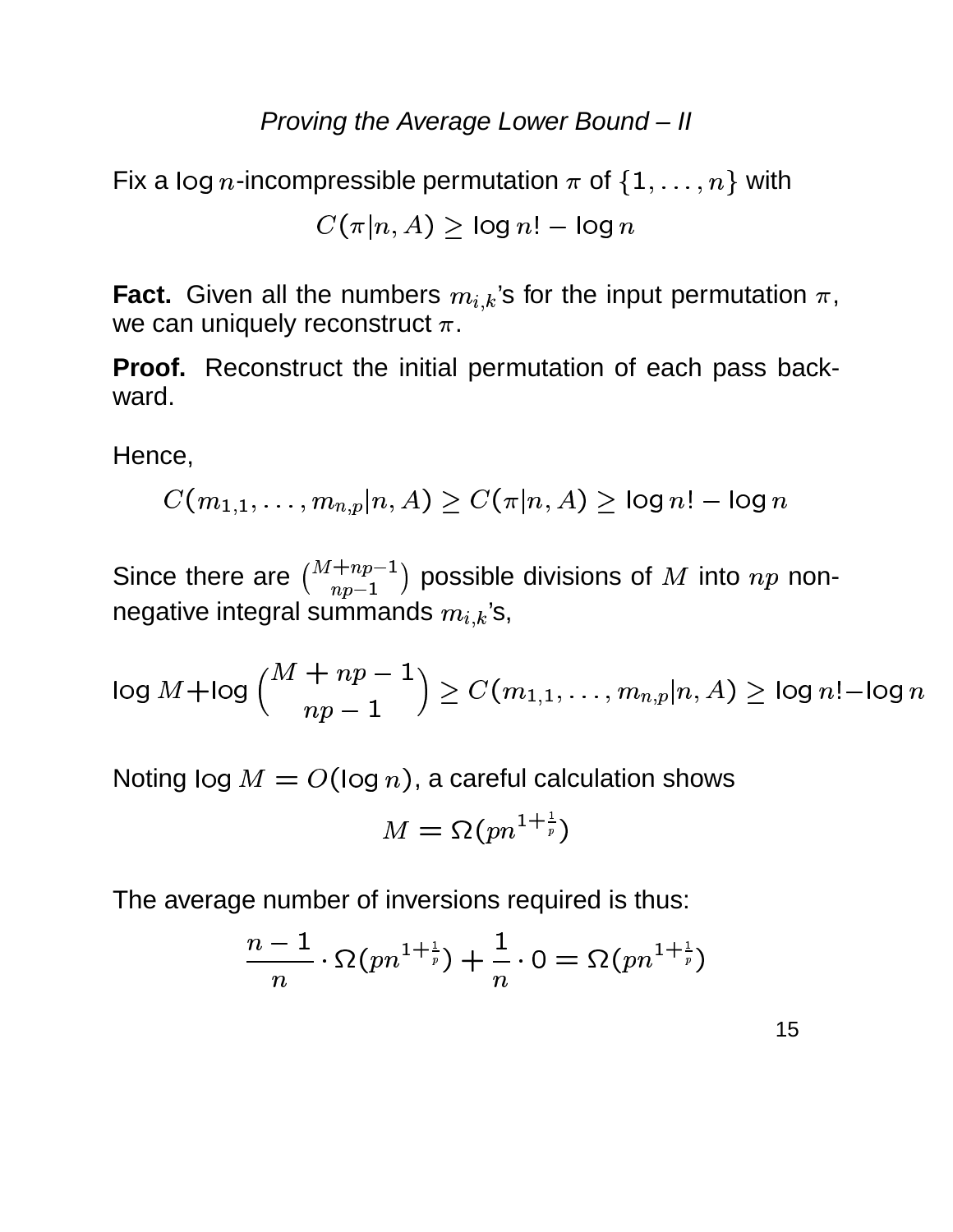The Average Complexity of Heapsort

**Algorithm** Heapsort(var  $A[1..n]$ );

- 1. Heapify <sup>À</sup>;
- 2. For  $i := 1$  to  $n$  $A[i] := \mathsf{DELETEMIN}(A[i..n]);$
- **Fact.** Heapify requires  $O(n)$  time. <sup>=</sup> <sup>9</sup> time.

**Fact.** Heapsort runs in  $O(n \log n)$  time <sup>=</sup> GIHJ <sup>=</sup> <sup>9</sup> time in the worst case.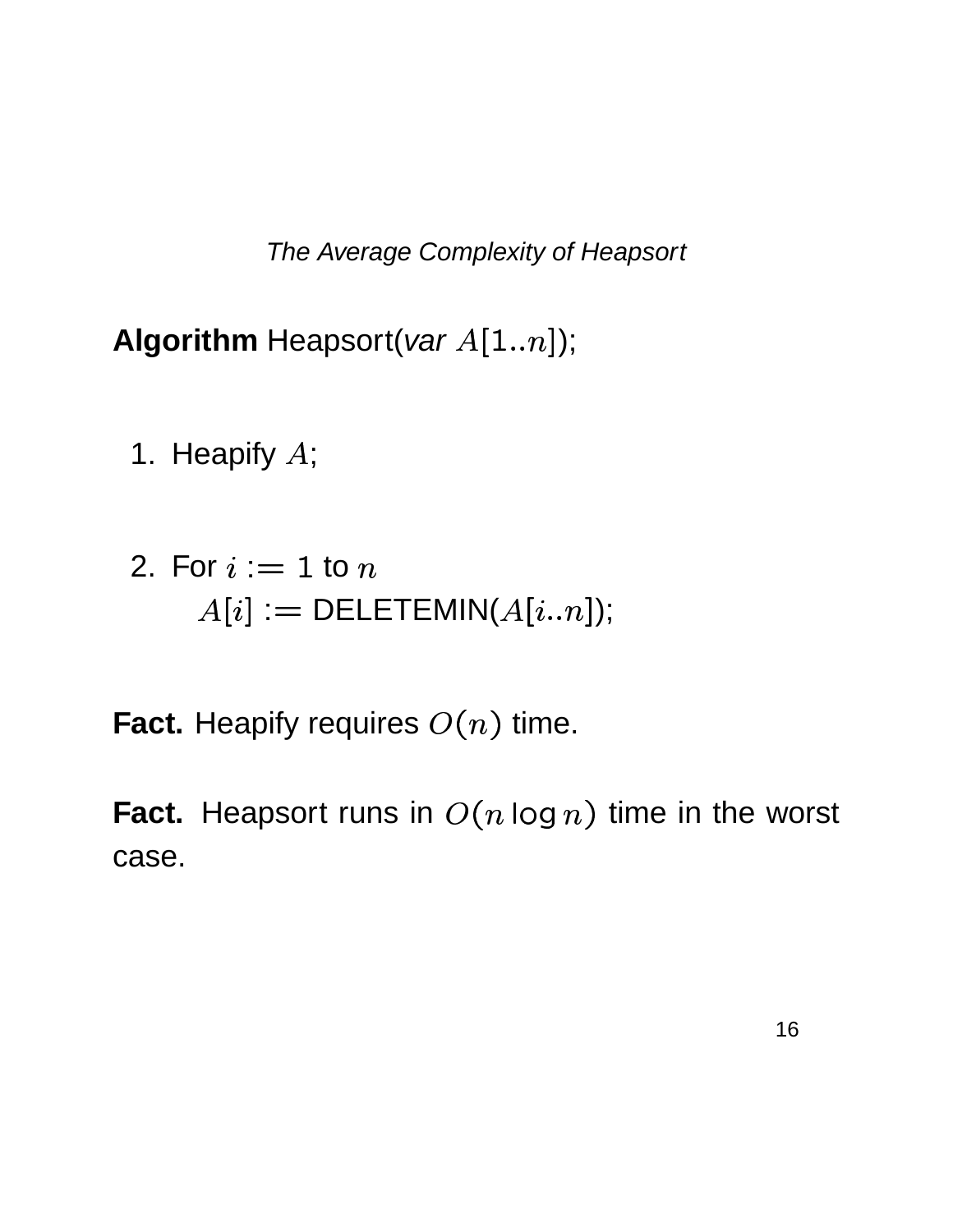Two Implementations of DELETEMIN

```
Williams' DELETEMIN(A[1..n]);
1. x := A[n]; k := 1;2. While x > min(A[2k], A[2k + 1])A[k] := min(A[2k], A[2k + 1]); //shift up//
3.k := 2k or k := 2k + 1; //move down//
4.
5. A[k] := x;
```
Floyd's DELETEMIN( $A[1..n]$ ):

- 1. Find the path leading to a leaf while shifting all elements up;
- 2. Climb up the path and insert  $x$  at its correct location.



**Fact.** Williams requires 2l comparisons and Floyd requires  $2 \log n - l$  comparisons.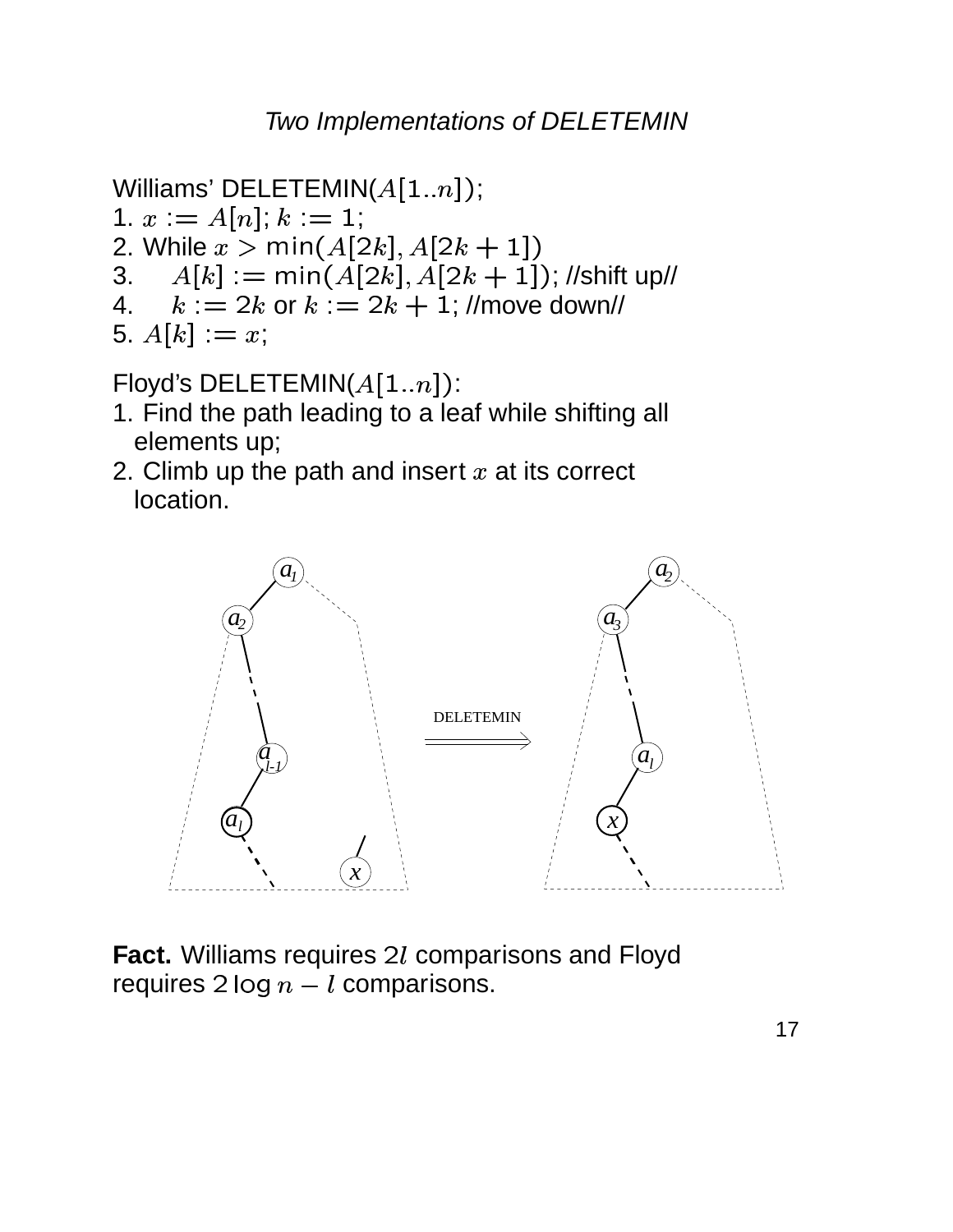Avg Analysis of Williams and Floyd Heapsorts

**Theorem.** Both Williams and Floyd Heapsorts require  $2n \log n$ comparisons in the worst case.

**Theorem.** (Schaffer and Sedgewick'92) On the average, Williams Heapsort requires  $2n \log n - O(n)$ comparisons and Floyd Heapsort requires  $n\log n+O(n)$  com- $(n)$  comparisons.

The following is a simple incompressibility proof due to Ian Munro.

Fix a log n-incompressible input permutation  $\pi$  of  $\{1,\ldots,n\}$  with

$$
C(\pi|n) \geq \log n! - \log n
$$

Denote the resulting heap of Heapify as  $H$ .

**Fact.**  $C(\pi|n,H) = O$  $(n, H) = O(n)$ 

Hence,  $C(H|n) \geq C(\pi | n) - 0$  6pjT -  $\begin{array}{ccccc} \Box & \Box & \Box & \Box & \Box \end{array}$  $\cdots$   $\cdots$  $(n,H)\geq \log n! - O(n).$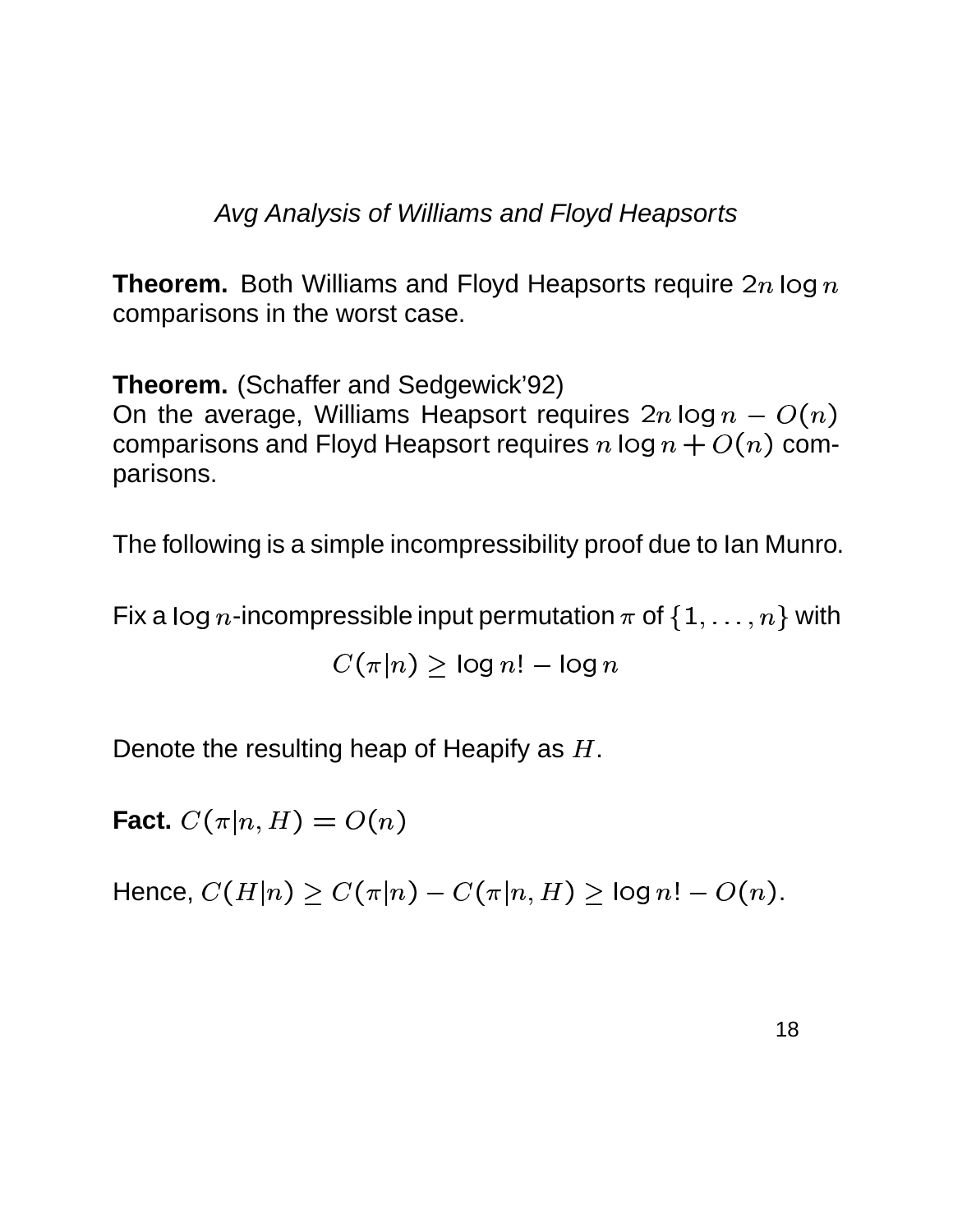

**Claim.** Williams needs  $\sum_{i=1}^{n-1} 2l_i$  comparisons.

**Claim.** The number of Floyd's comparisons is

$$
\sum_{i=1}^{n-1} 2\log(n-i)-l_i = 2\log(n-1)! - \sum_{i=1}^{n-1} l_i
$$

Claim.  $\sum_{i=1}^{n-1} l_i \geq C(H|n)$  $l_i \geq C(H|n)$  $\begin{array}{ccc} \mathbf{0} & \mathbf{0} & \mathbf{0} & \mathbf{0} & \mathbf{0} & \mathbf{0} & \mathbf{0} & \mathbf{0} & \mathbf{0} & \mathbf{0} & \mathbf{0} & \mathbf{0} & \mathbf{0} & \mathbf{0} & \mathbf{0} & \mathbf{0} & \mathbf{0} & \mathbf{0} & \mathbf{0} & \mathbf{0} & \mathbf{0} & \mathbf{0} & \mathbf{0} & \mathbf{0} & \mathbf{0} & \mathbf{0} & \mathbf{0} & \mathbf{0} & \mathbf{0} & \mathbf{0} & \mathbf$ 

**Proof.** Given the location of  $x_i$  in  $H_{i+1}$ , we can recover  $H_i$  from  $H_{i+1}$ . The location can be described by the path from the root of  $H_{i+1}$  to  $x_i$ , in  $l_i$  bits.

19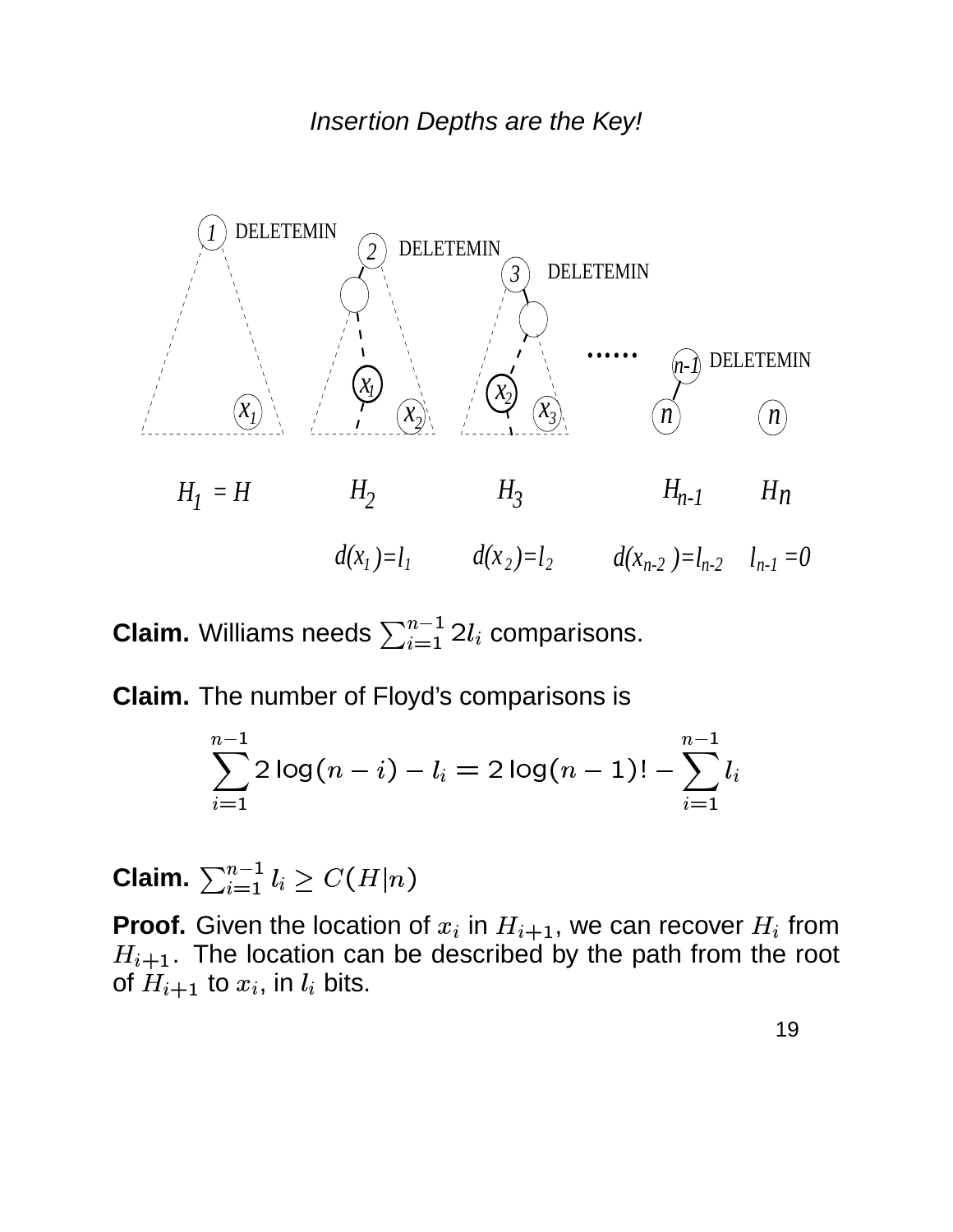#### **The Final Calculation**

Therefore, Williams Heapsort requires at least

 $2C(H|n) \ge 2 \log n! - O(n) \approx 2n \log n - O(n)$ comparisons and Floyd Heapsort requires at most  $2 log(n - 1)! - C(H|n) \le log n! + O(n) \approx n log n + O(n)$ comparisons on  $log n$ -incompressible permutation  $\pi$ .

On the average, Williams and Floyd Heapsorts need

$$
\frac{n-1}{n} \cdot (2n \log n - O(n)) + \frac{1}{n} \cdot n = 2n \log n - O(n)
$$

$$
\frac{n-1}{n} \cdot (n \log n + O(n)) + \frac{1}{n} \cdot (2n \log n) = n \log n + O(n)
$$

comparisons, respectively.

**Theorem.** Both Williams and Floyd Heapsorts require  $n \log n +$  $O(n)$  data moves on the average.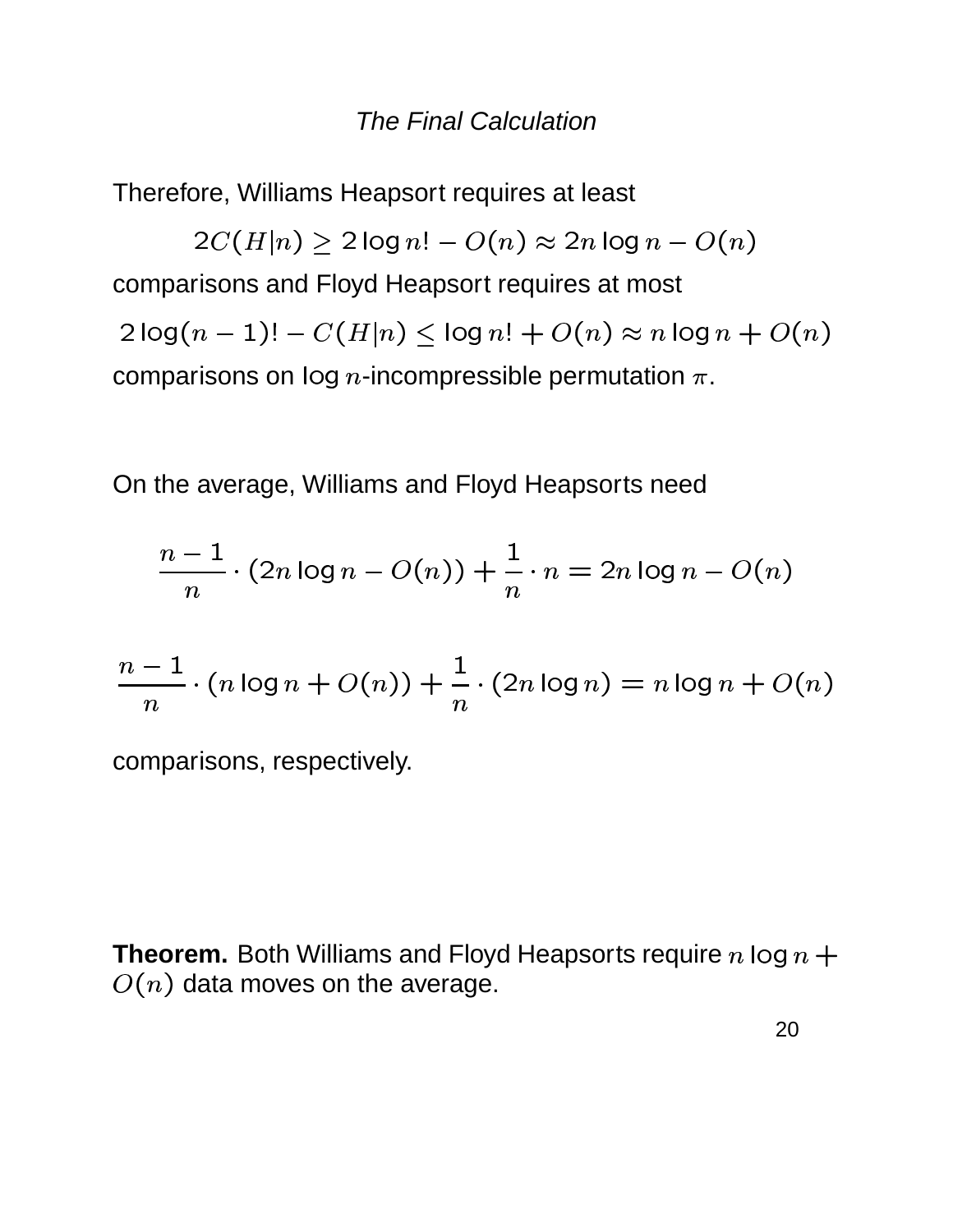#### Sorting with Networks of Stacks and Queues

Knuth and Tarjan studied the problem in the early 70s.

The main question is: assuming the stacks or queues are arranged sequentially or in parallel, how many stacks or queues are needed to sort  $n$  elements with comparisons only?

Here, the input sequence is scanned from left to right and the elements follow the arrows to go to the next stack or queue or output.

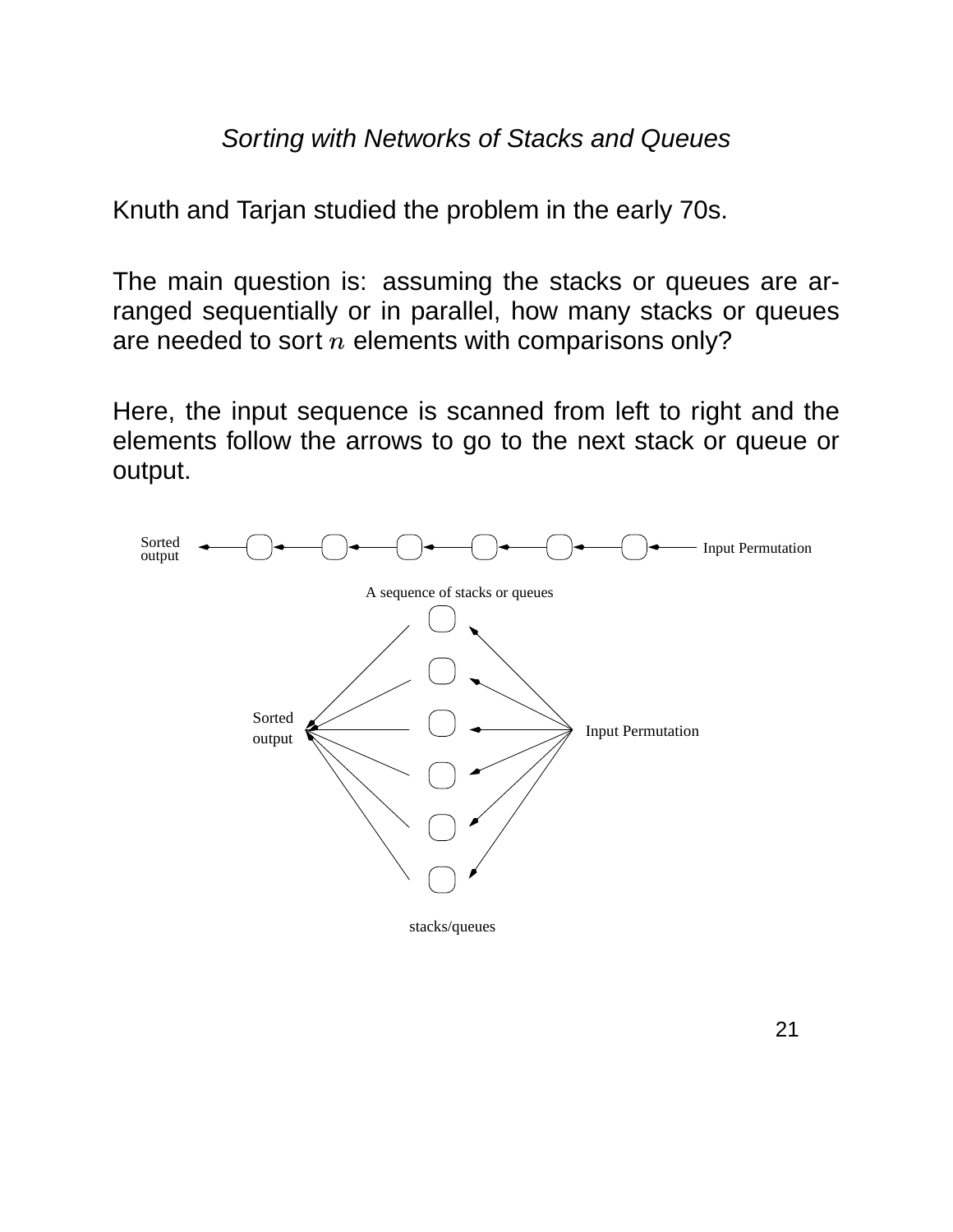### Sorting with Sequential Stacks

**Fact.** In the worst case, log n stacks suffice, and  $\frac{1}{2}$  log n stacks are necessary (Tarjan'72).

**Theorem.** On the average, at least  $\frac{1}{2}$  log n stacks are needed for sequential stack sort.

**Proof.** Fix a log *n*-incompressible permutation  $\pi$ . Assume  $k$ stacks are sufficient to sort  $\pi$ . Since exactly  $n$  elements pass through each stack, we can encode the sequence of pushes and pops on a stack uniquely as a binary string of  $n$  0's and  $n$  1's. Hence, the input permutation is described by  $2kn$  bits. Therefore,

 $2kn \geq \log n! - \log n = n \log n - O(\log n)$ and approximately  $k \geq \frac{1}{2} \log n$ .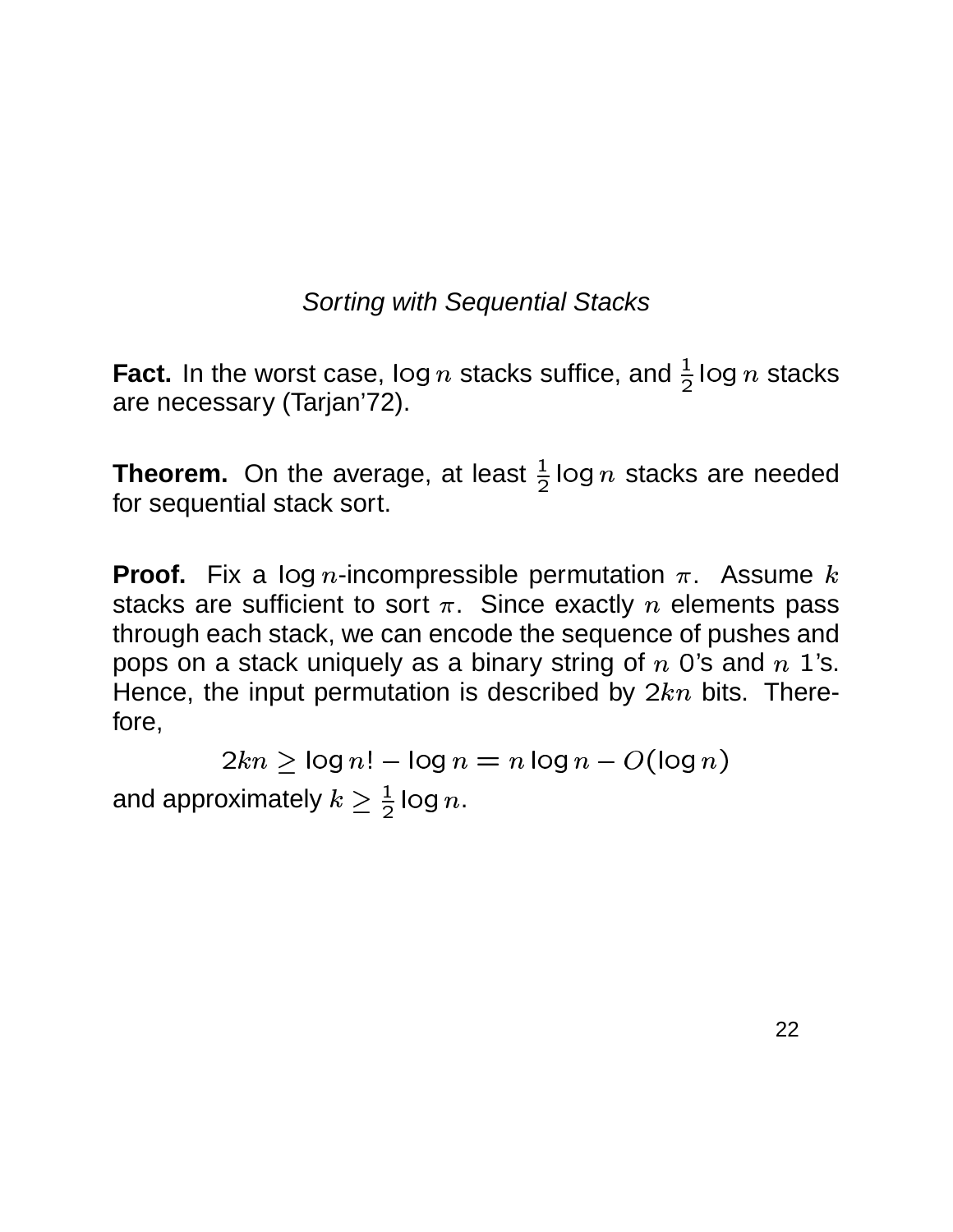# Sorting with Parallel Stacks

**Fact.** The permutation  $2, 3, 4, \ldots, n$ , . . . . . . . . . . .  $, \ldots, n, 1$  requires  $n-1$  parallel stacks.

We show that on the average, the number of parallel stacks needed to sort  $n$  elements is  $\Theta(\sqrt{n}).$ 

The bound is implied by the connection between sorting with parallel stacks and longest increasing subsequences (Tarjan'72) and the bounds on the length of longest increasing subsequences of random permutations given in Kingman'73, Logan and Shepp'77, and Kerov and Versik'77), using deep results from probability theory (such as Kingman's ergodic theorem).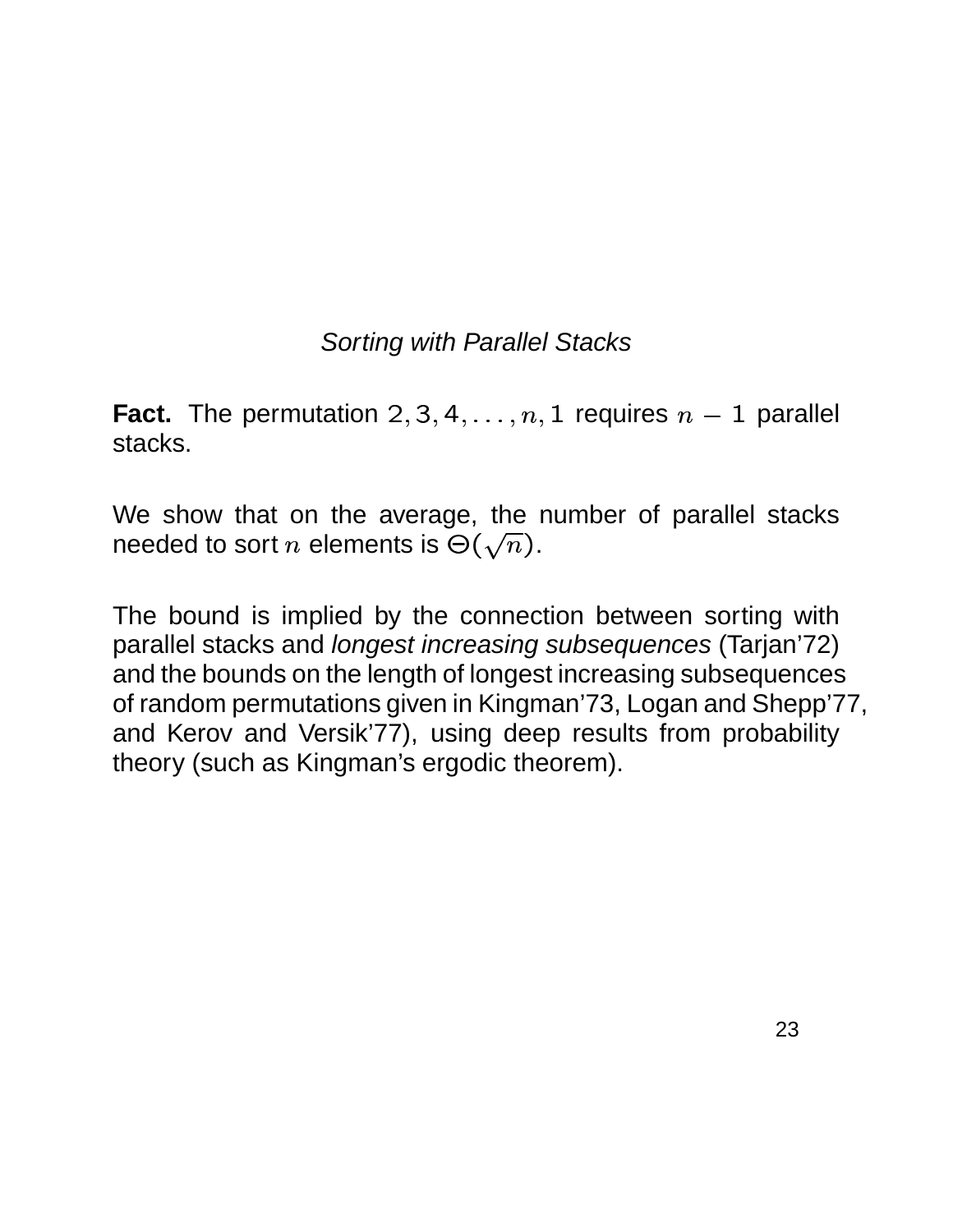# An Average-Case Upper Bound

**Theorem.** On the average,  $O(\sqrt{n})$  parallel stacks are needed to sort  $n$  elements.

**Proof.** Fix a log *n*-incompressible permutation  $\pi = x_1, \ldots, x_n$ .  $x_1,\ldots,x_n.$ The stacks are named  $S_0, S_1, \ldots$  We use the following trivial algorithm (Tarjan'72) to sort  $\pi$ . Here, the stacks are named  $S$ o.  $S$ 1. . . .  $S_1, \ldots$ 

### **Algorithm Parallel-Stack-Sort**

1. For  $i=1$  to  $n$  do

Scan the stacks from left to right, and push  $x_i$  on the the first stack  $S_j$  whose top element is larger than  $x_i$ . If such a stack doesn't exist, put  $x_i$  on the first empty stack.

2. Pop the stacks in the ascending order of their top elements.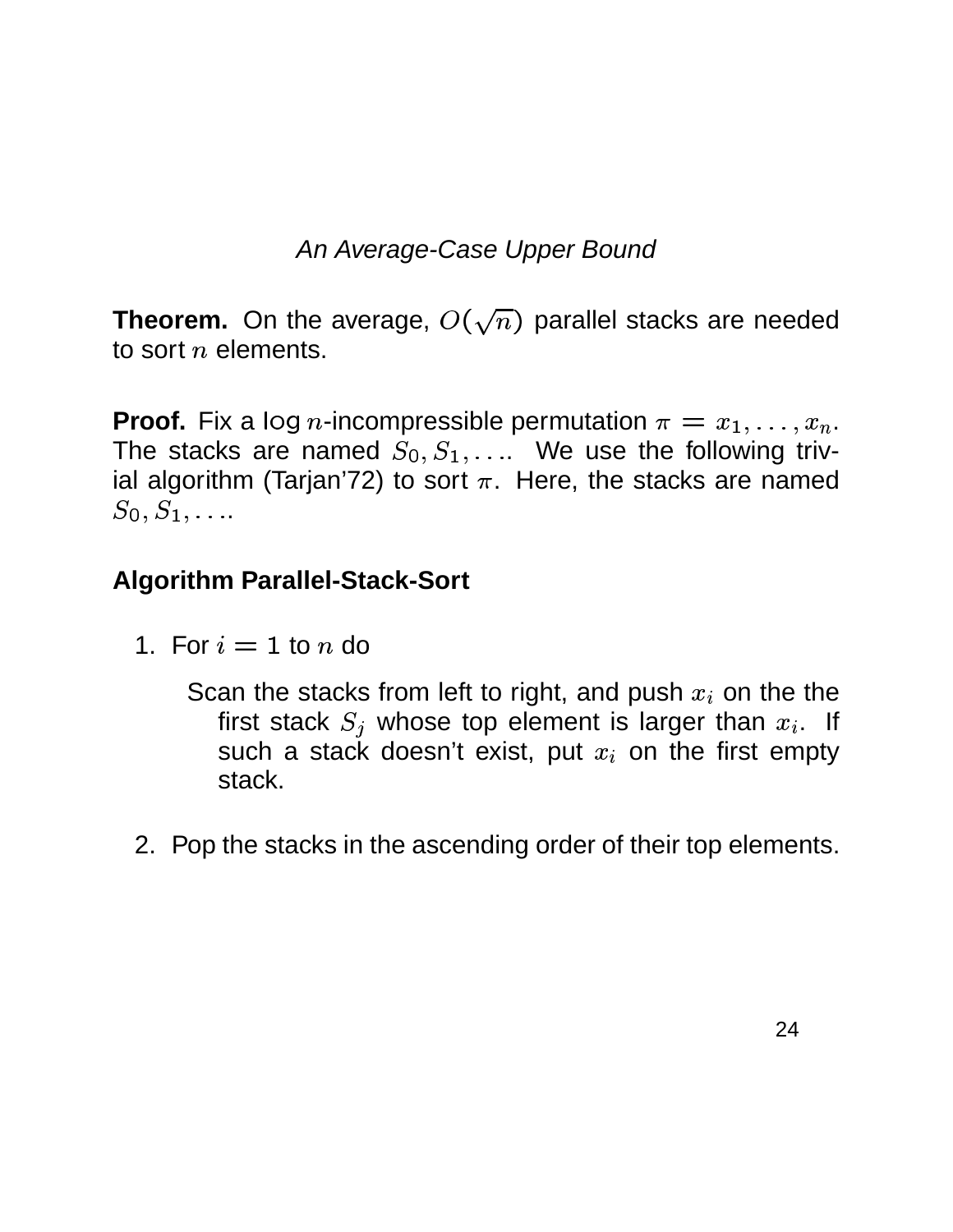### An Average-Case Upper Bound

We need show that algorithm Parallel-Stack-Sort uses  $O(\sqrt{n})$ stacks on the permutation  $\pi$ .

**Claim.** If the algorithm uses  $m$  stacks on  $\pi$  then we can identify an increasing subsequence of  $\pi$  of length  $m$  (Tarjan'72).

**Claim.** The permutation  $\pi$  has no increasing subsequence of length longer than  $e\sqrt{n}$ , where  $e$  is the natural constant.

**Proof.** Suppose that  $\sigma$  is a longest increasing subsequence of  $\pi$ and  $m=|\sigma|.$  We can enc . . . . . . . . . . . We can encode  $\pi$  by:

- 1. a description of this encoding scheme in  $O(1)$  bits;
- 2. the number  $m$  in log  $m$  bits;
- 3.  $\sigma$  as a combination in log  $\binom{n}{m}$  bits;
- 4. the locations of the elements of  $\sigma$  in  $\pi$  in at most Iog  $\binom{n}{m}$ bits; and
- 5. the remaining  $\pi$  with the elements of  $\sigma$  deleted in log(  $n (m)!$  bits.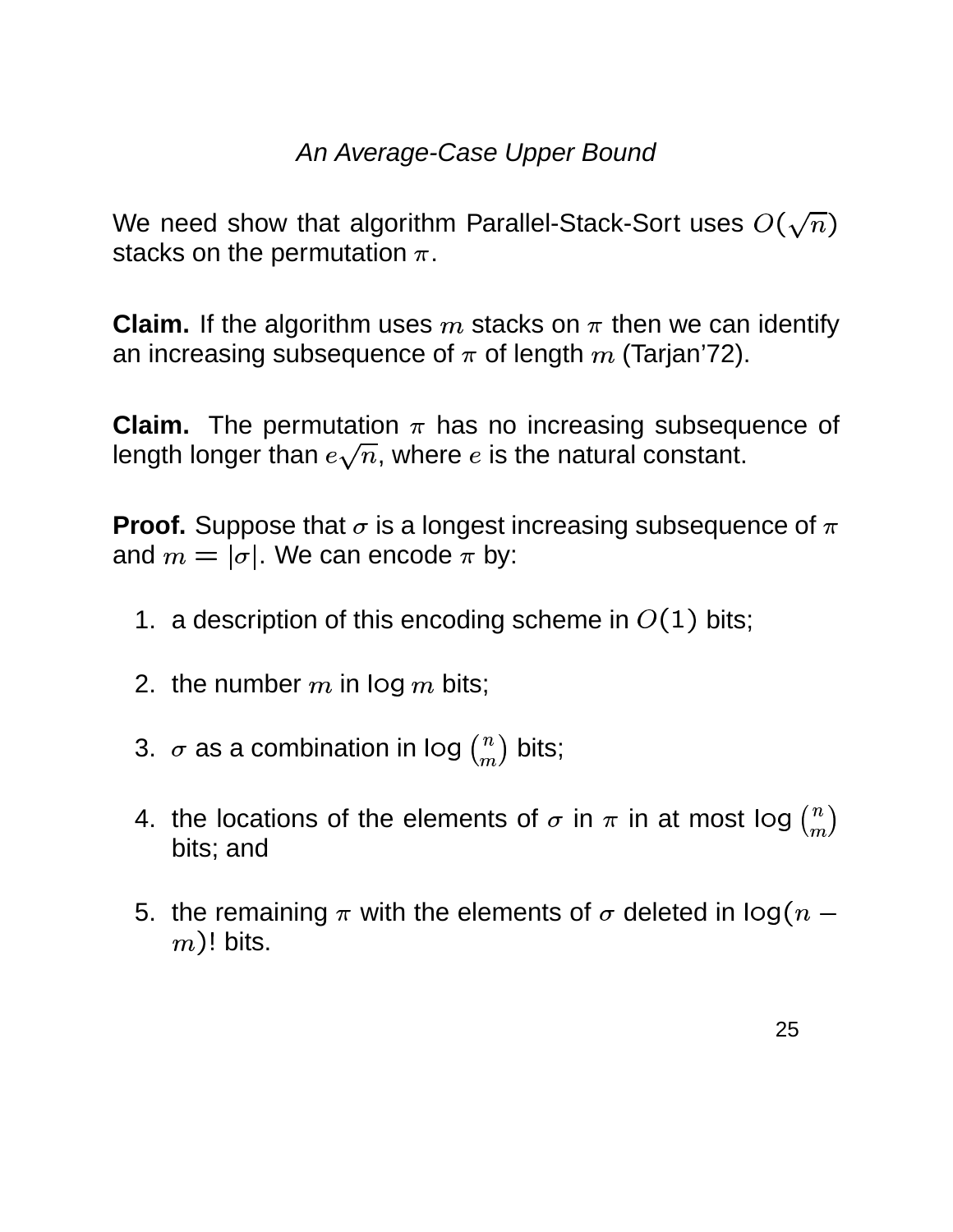#### An Average-Case Upper Bound

This description takes a total of

$$
\log(n-m)! + 2\log\frac{n!}{m!(n-m)!} + \log m + O(1) + 2\log\log m
$$

bits. Using Stirling approximation and the fact  $\sqrt{n} \le m = o(n)$ , we upper bound the above expression as:

$$
\log n! + \log \frac{(n/e)^n}{(m/e)^{2m}((n-m)/e)^{n-m}}
$$
  
+ $O(\log n)$   
 $\approx \log n! + m \log \frac{n}{m^2} + (n-m) \log \frac{n}{n-m}$   
+ $m \log e + O(\log n)$   
 $\approx \log n! + m \log \frac{n}{m^2} + 2m \log e + O(\log n)$ 

Since this must exceed  $log n! - log n$ , we obtain (approximately)  $m \le e\sqrt{n} = O(\sqrt{n}).$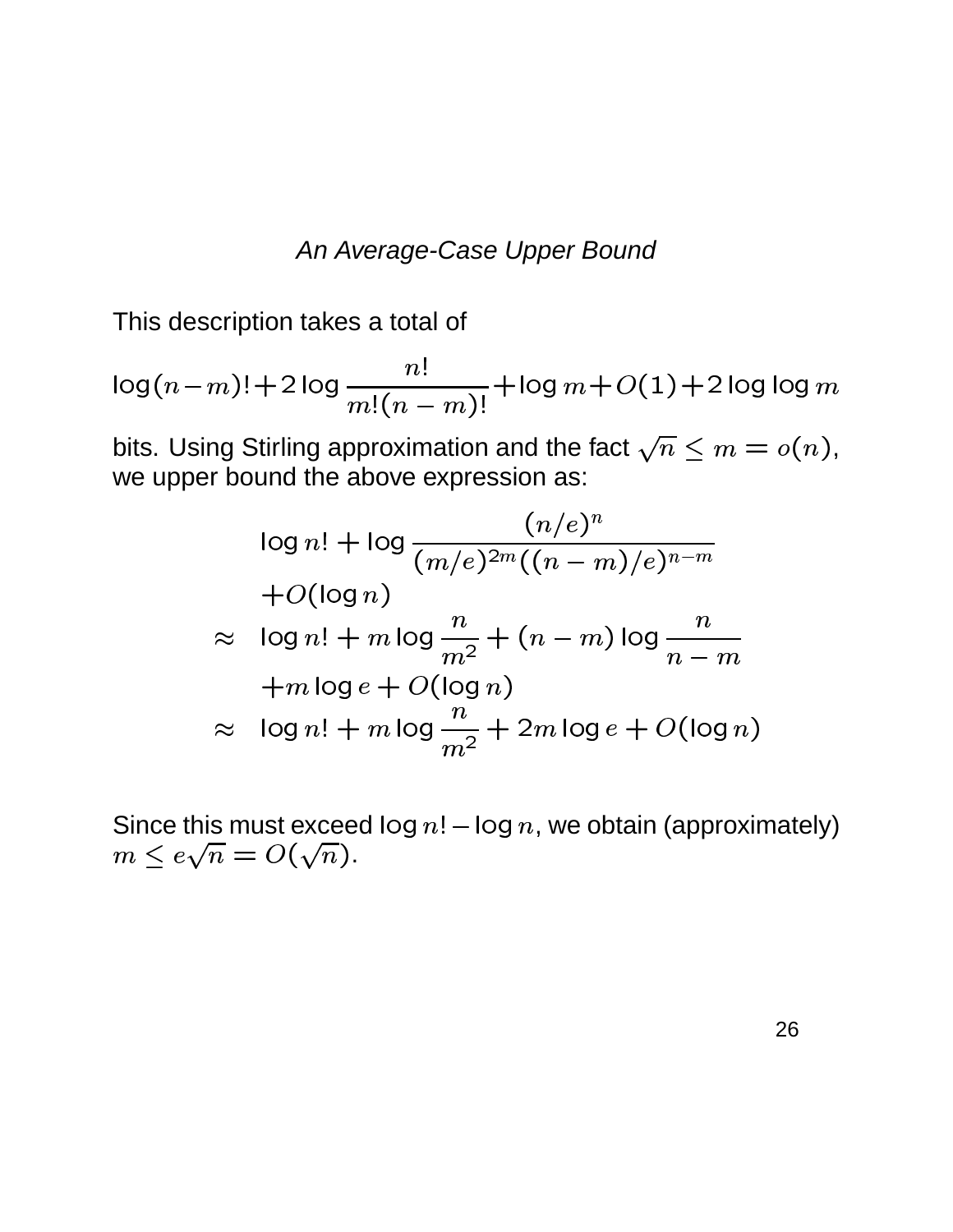### An Average-Case Lower Bound

**Theorem.** On the average,  $\Omega(\sqrt{n})$  parallel stacks are required to sort a permutation.

**Proof.** Let  $A$  be a sorting algorithm using parallel stacks. Again, fix a log n-incompressible permutation  $\pi$ . Suppose  $A$  uses  $T$ parallel stacks to sort  $\pi$ . We encode the sequence of moves in the sorting process as a sequence of the following terms:

- $\bullet \;\;$  push to stack  $i,$
- pop stack  $j$ ,

where the element to be pushed is the next unprocessed element from the input sequence and the popped element is written as the next output element.

Each of these terms requires  $log T$  bits, and totally we use precisely  $2n$  terms. Thus we have a (unique) description of  $\pi$  in  $2n$  log  $T$  bits, which must exceed  $n$  log  $n-O(\log n).$  So,  $T\ge$  $\sqrt{n} = \Omega(\sqrt{n}).$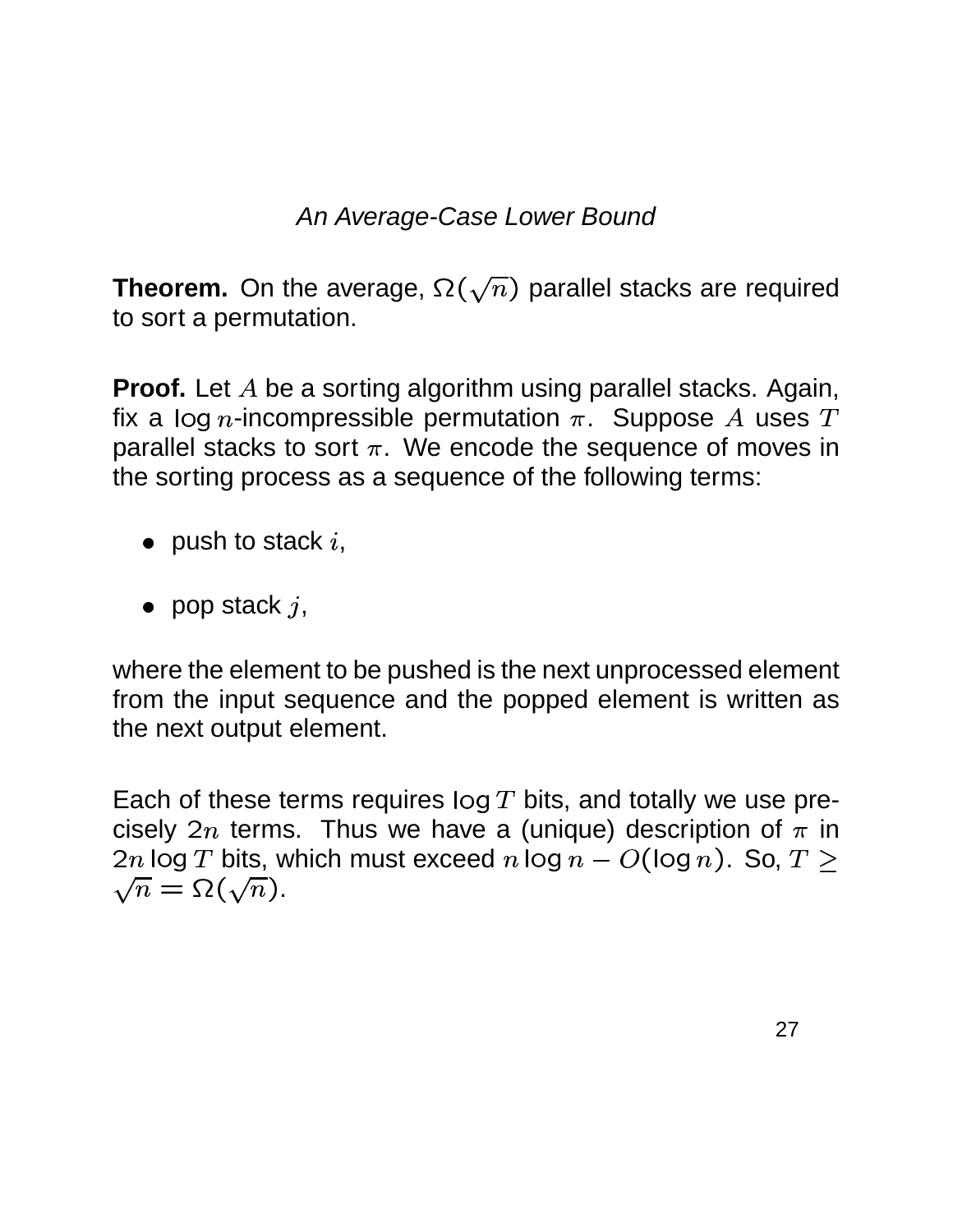# Sorting with Parallel Queues

Sorting cannot be done with a sequence of queues.

**Fact.** The permutation  $n, n-1, \ldots, 1$  requires n queues to sort (Tarjan'72).

**Theorem.** On the average,  $\Theta(\sqrt{n})$  parallel queues are needed to sort  $n$  elements.

The bound is implied by the connection between sorting with parallel queues and longest decreasing subsequences (Tarjan'72) and the bounds in Kingman'73, Logan and Shepp'77, and Kerov and Versik'77, with sophisticated proofs. We can prove the above result using simple incompressibility arguments similar to the case of parallel stacks.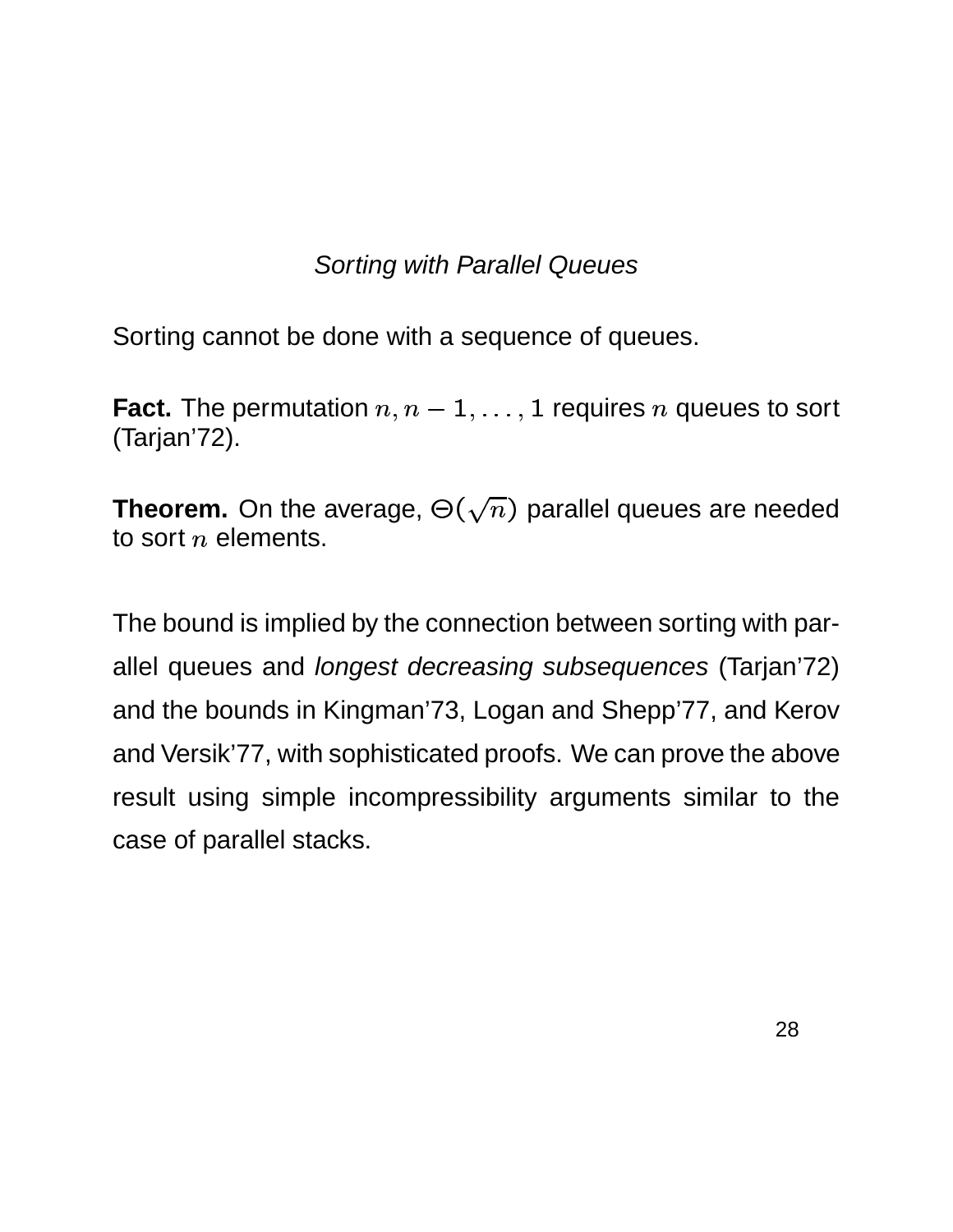# Average Complexity of Boolean Matrix Multiplication

Problem: Multiply two  $n \times n$  boolean matrices  $A = (a_{i,j})$  and  $_{i,j})$  and  $\Box$   $\Box$   $\Box$  $_{i,j}).$ 

Previous results:

- 1. Best worst-case time complexity  $O(n^{2.376})$  due to Coppersmith and Winograd, 1987.
- 2. In 1973, O'Neil and O'Neil gave a simple algorithm described in next slide that runs in  $O(n^3)$  time in the worst case but achieves an average time complexity of  $O(n^2)$ .

Here we analyze the average-case complexity of the algorithm using a simple incompressibility argument.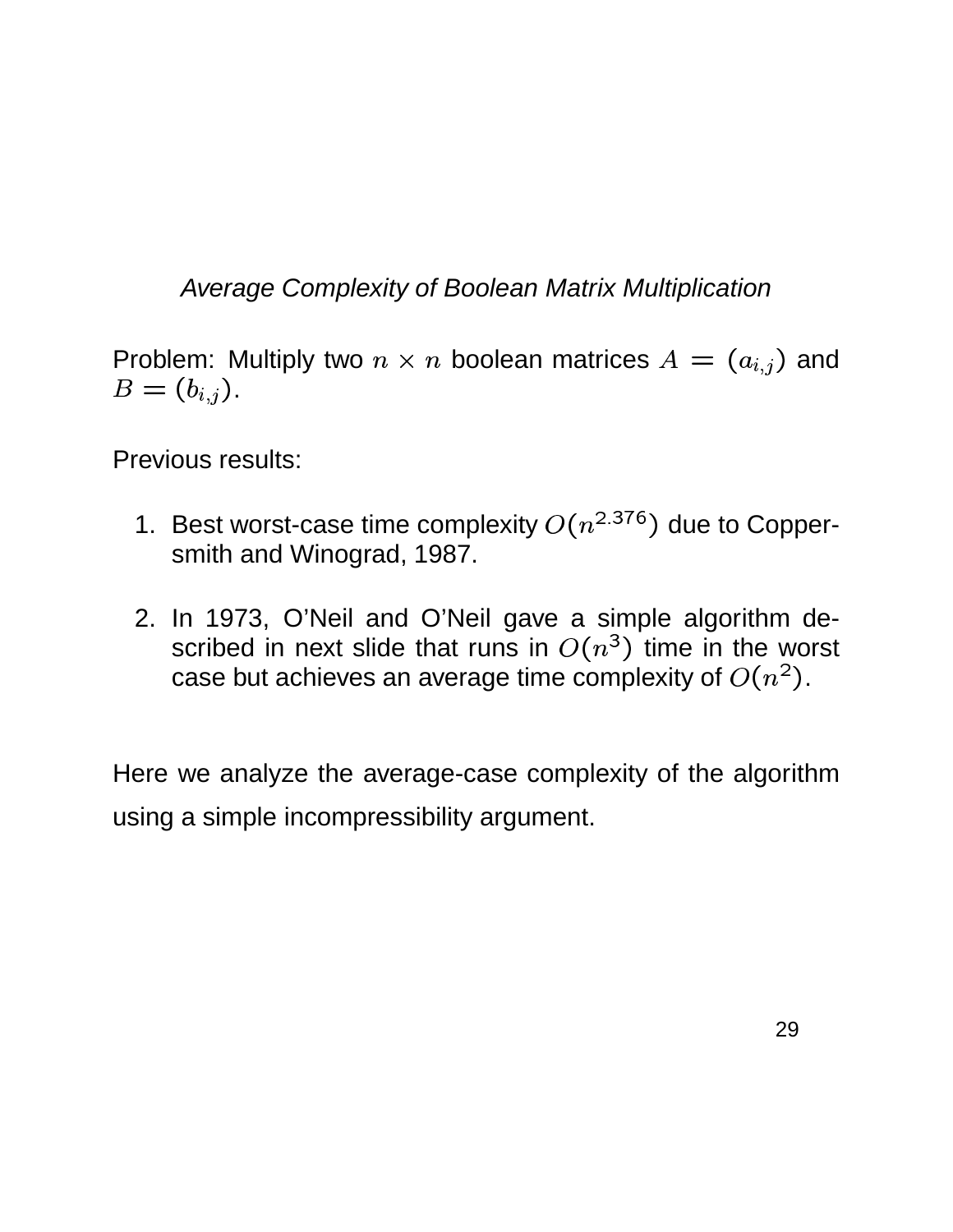#### The Algorithm of O'Neil and O'Neil

**Algorithm** QuickMultiply $(A, B)$ 

- 1. Let  $C = (c_{i,j})$  denote the  $_{i,j})$  denote the result of multiplying  $A$  and  $B.$
- 2. For  $i := 1$  to  $n$  do
- 3. Let  $j_1 < \cdots < j_m$  be the indices with  $a_{i,j_k} = 1$ ,  $1\leq k\leq m.$
- 4. For  $j := 1$  to  $n$  do
- 5. Search the list  $b_{i_1,i_2,\ldots,i_k}$  $b_{j_{m},j}$  sequentially for a bit  $1.$
- 6. Set  $c_{i,j}=1$  if a bit 1 is found, or  $c_{i,j}=0$  otherwise.

**Theorem.** Suppose that the elements of  $A$  and  $B$  are drawn uniformly and independently. Algorithm QuickMultiply runs in  $O(n^2)$ time on the average.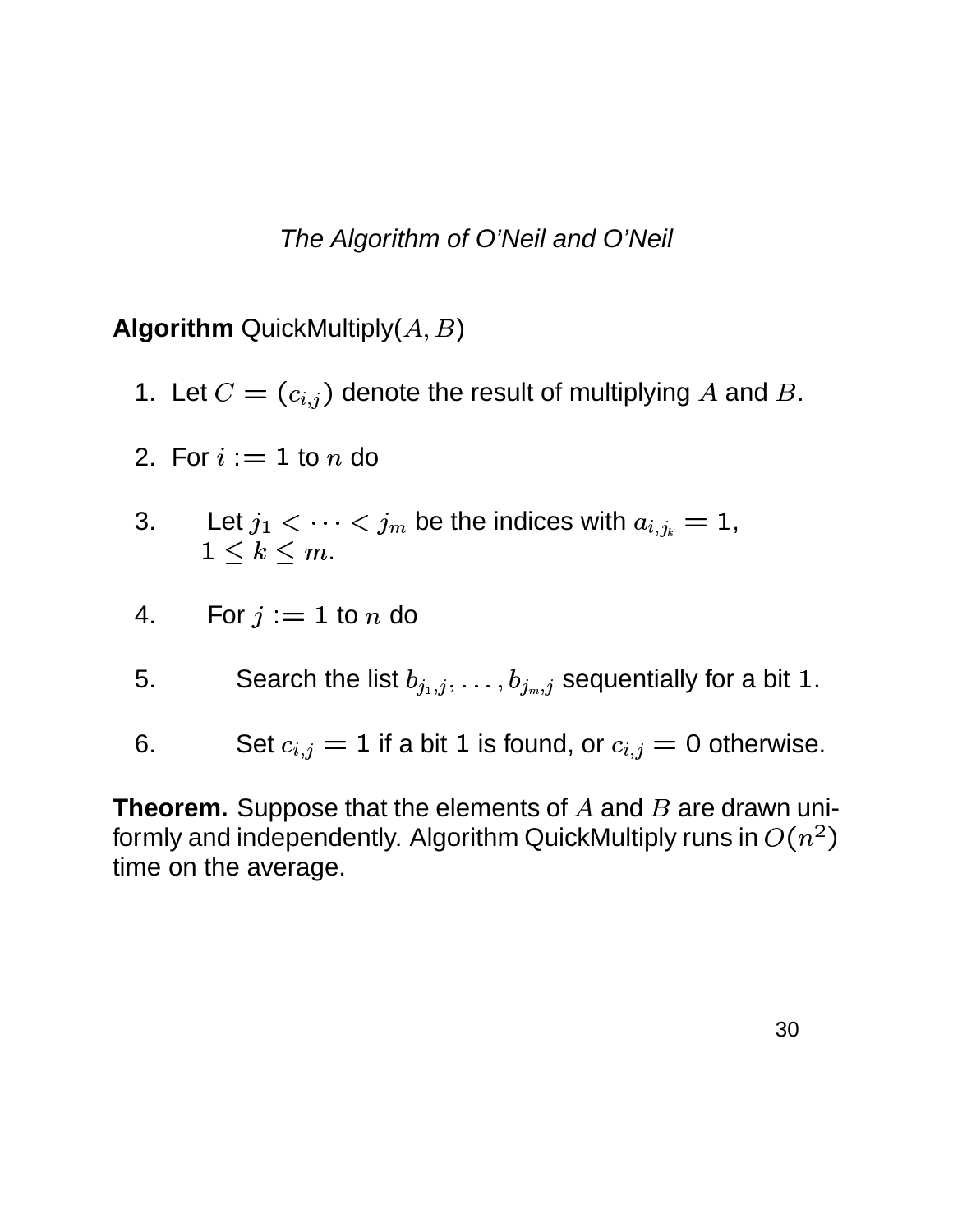# The Average Complexity of QuickMultiply

Let  $n$  be a sufficiently large integer. The average time of Quick-Multiply is trivially bounded between  $O(n^2)$  and  $O(n^3)$ . Since  $(n-1)2^{2n^2}/n$  of the  $2^{2n^2}$  pairs of  $n\times n$  boolean matrices are  $log n$ -incompressible, it suffices to consider  $log n$ -incompressible boolean matrices.

Take a log n-incompressible binary string  $x$  of length  $2n^2$ , and form two  $n \times n$  boolean matrices  $A$  and  $B$  straightforwardly. We show that QuickMultiply spends  $O(n^2)$  time on  $A$  and  $B$ .

Consider an arbitrary i, where  $1\leq i\leq n.$  It suffices to show that the  $n$  sequential searches done in Steps 4 – 6 of QuickMultiply take a total of  $O(n)$  time.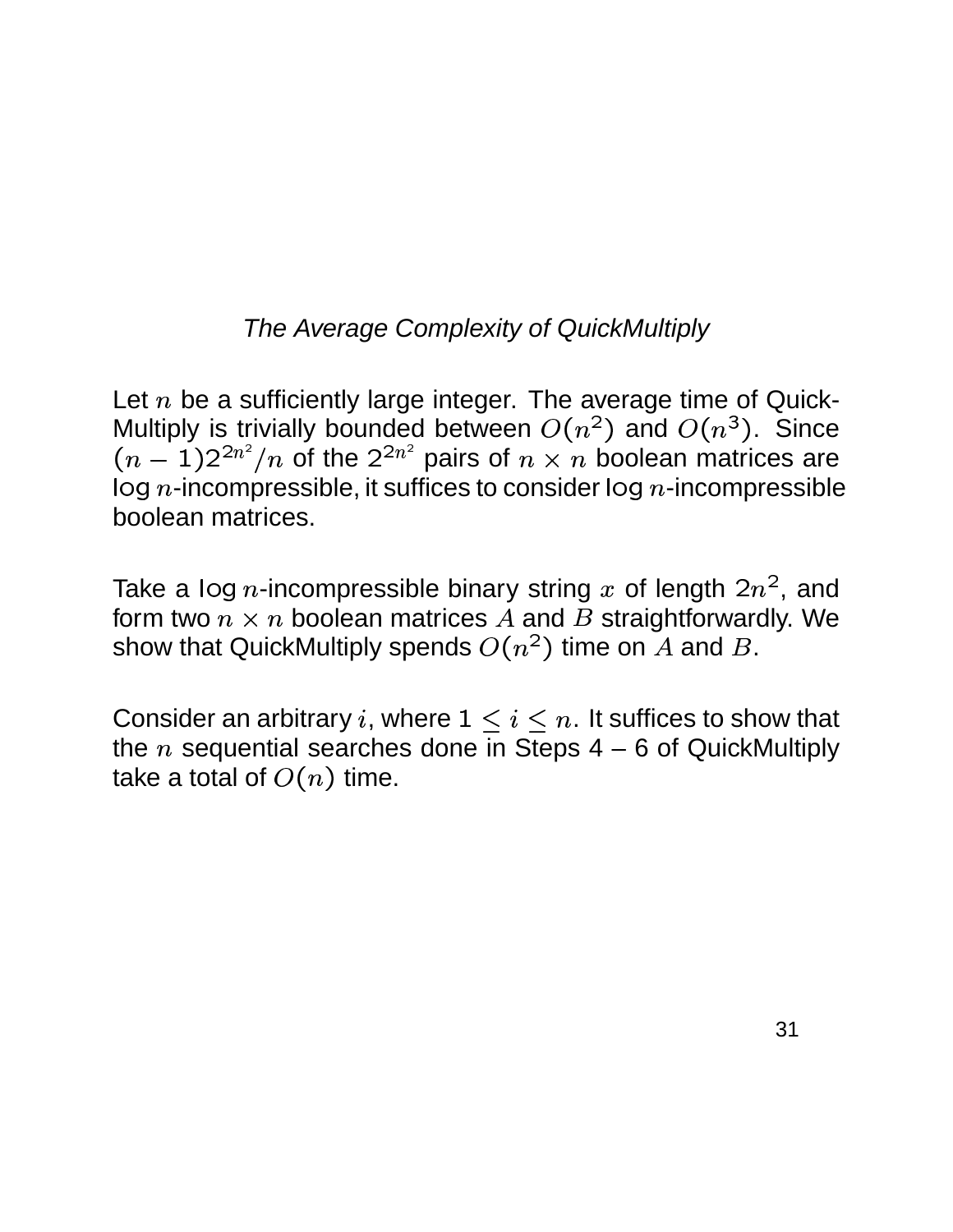### The Average Complexity of QuickMultiply

By the statistical properties of incompressible strings, we know that at least

- 1.  $n/2-O(\sqrt{n \log n})$  of the searches find a 1 in the first step,
- 2.  $n/4 O(\sqrt{n \log n})$  searches find a 1 in two steps,
- 3.  $n/8 O(\sqrt{n \log n})$  searches find a 1 in three steps, and so on.

**Claim.** Each of the searches takes at most  $4 \log n$  steps.

Hence, the  $n$  searches take at most a total of

$$
\left(\sum_{k=1}^{\log n} (n/2^k - O(\sqrt{n \log n})) \cdot k\right)
$$
  
+ 
$$
\left(\log n\right) \cdot O(\sqrt{n \log n}) \cdot (4 \log n)
$$
  

$$
< \left(\sum_{k=1}^{\log n} kn/2^k + O(\log^2 n\sqrt{n \log n})\right)
$$
  
= 
$$
O(n) + O(\log^2 n\sqrt{n \log n})
$$
  
= 
$$
O(n)
$$

steps.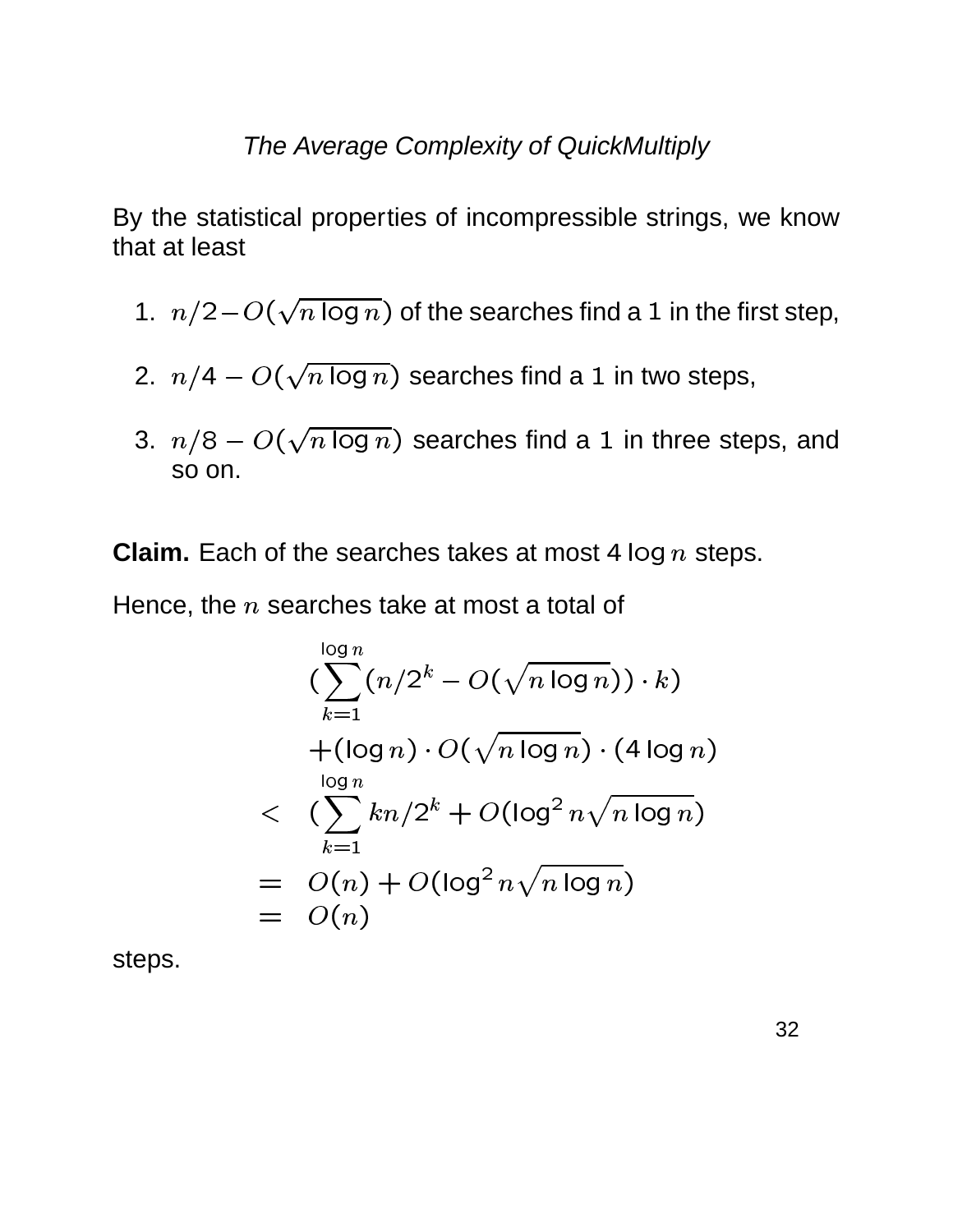The Average Complexity of QuickMultiply

**Claim.** Each of the searches takes at most  $4 \log n$  steps.

**Proof.** Suppose that for some j,  $1 \leq j \leq n$ ,  $b_{j_1,j} = \cdots =$  $b_{j_{4\log n},j}=0$ . Then we can encode x as

- 1. A description of the above discussion.
- 2. The value of  $i$ .
- 3. The value of  $j$ .
- 4. All bits of x except the bits  $b_{j_1,j},\ldots,b_{j_{4\log n,j}}$ .

This encoding takes at most

$$
O(1) + 2\log n + 2n^2 - 4\log n + O(\log \log n)
$$
  
< 2n<sup>2</sup> - \log n

bits for sufficiently large  $n$ , which contradicts the assumption that  $x$  is log  $n$ -incompressible.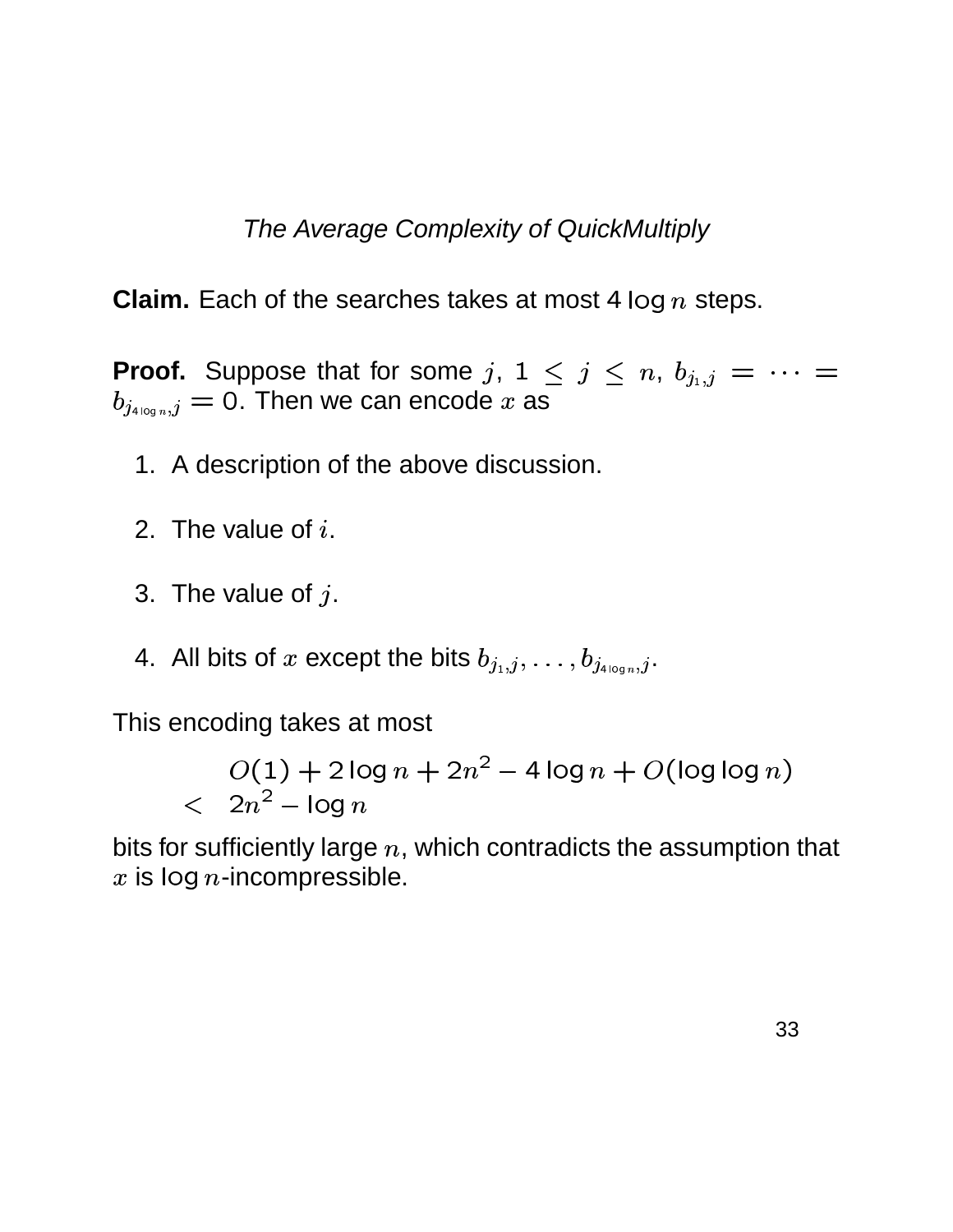Average Complexity of Finding the Majority

Let  $x = x_1 \cdots x_n$  be a binary string. The *majority* of  $x$  is the bit (0 or 1) that appears more than  $\lfloor n/2 \rfloor$  times in  $x$ .

Previous results:

- 1. Saks,Werman'91; Alonso,Reingold,Schott'93:  $n-\nu(n)$  comparisons are necessary and sufficient in the worst case.
- 2. Alonso,Reingold,Schott'97: On the average, finding the majority requires at most  $2n/3-\sqrt{8n/9\pi}+O(\log n)$  compa (log  $n)$  comparisons and at least 2 $n/3-\sqrt{8n/9\pi+\Theta(1)}$  comparisons  $(1)$  comparisons.

Here we prove an average-case upper bound tight up to the first major term, using a simple incompressibility argument.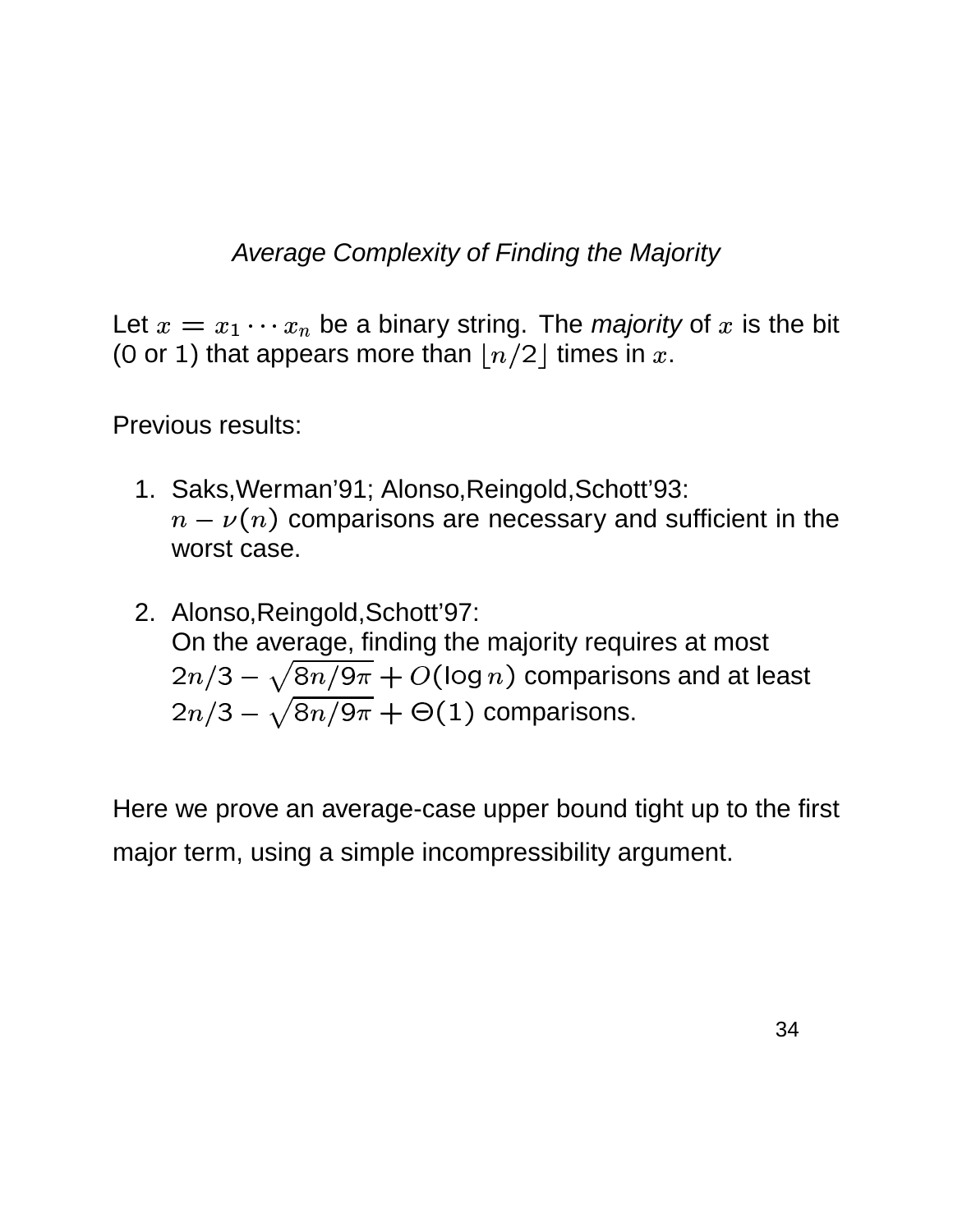#### Average-case Upper Bound

**Algorithm** Tournament( $x = x_1 \cdots x_n$ )

1. If  $n=1$  then return  $x_1$  as the majority.

- 2. Elseif  $n = 2$  then
- 3. If  $x_1 = x_2$  then return  $x_1$  as the majority.
- $\overline{4}$ . Else return "no majority".
- 5. Elseif  $n = 3$  then
- If  $x_1 = x_2$  then return  $x_1$  as the majority. 6.
- Else return  $x_3$  as the majority.  $7<sub>1</sub>$
- 8. Let  $y = \epsilon$ .
- 9. For  $i := 1$  to  $\lfloor n/2 \rfloor$  do
- If  $x_{2i-1} = x_{2i}$  then append the bit  $x_{2i}$  to y. 10.
- 11. If n is odd and  $\lfloor n/2 \rfloor$  is even then append the bit  $x_n$  to y.
- 12. Call Tournament( $y$ ).

Theorem. On the average, algorithm Tournament requires at most  $2n/3 + O(\sqrt{n \log n})$  comparisons.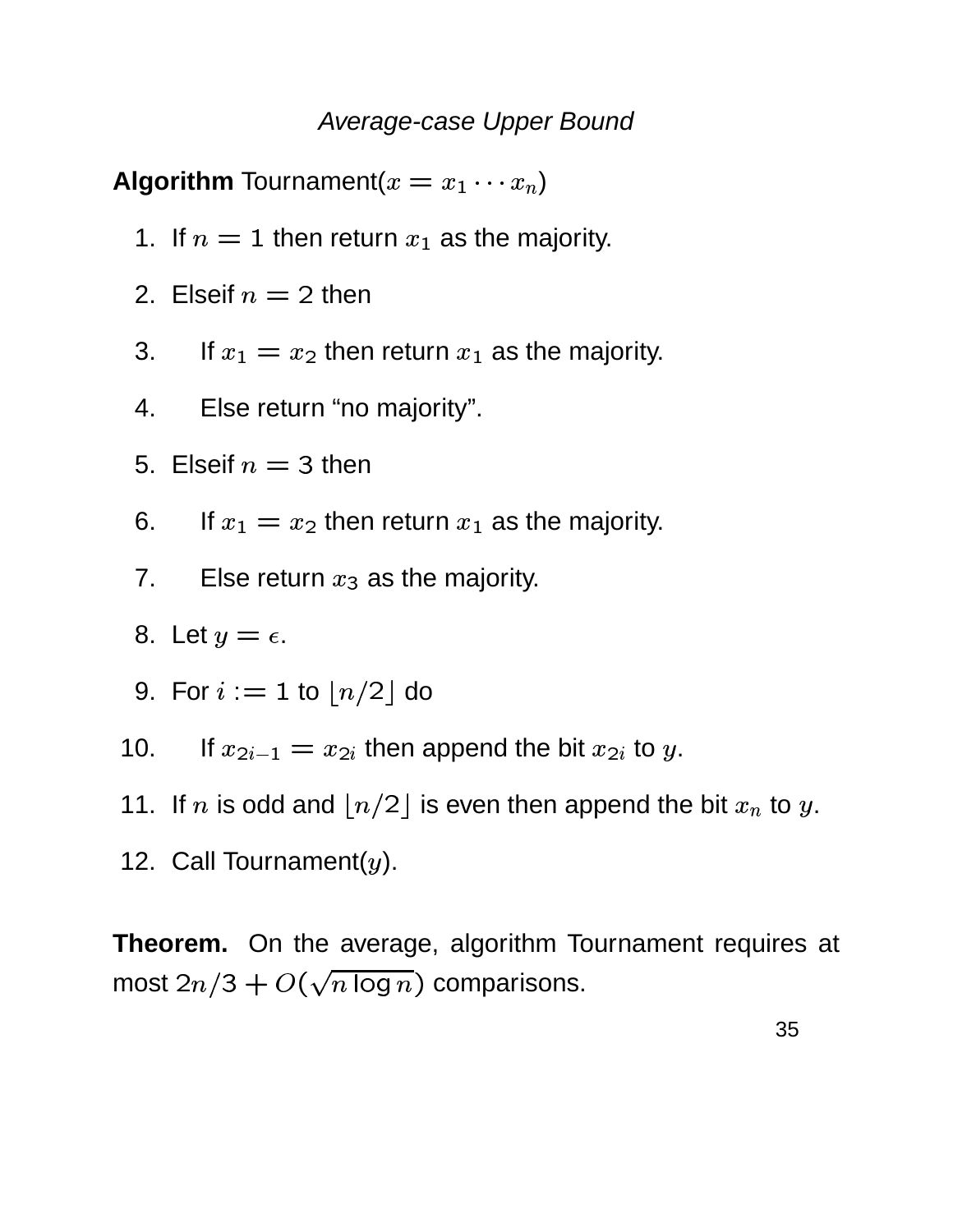### Average Complexity of Algorithm Tournament

Fix a log  $n$ -incompressible string  $x=x_1\cdots x_n$ :

 $C(x|n$ . Tournament)  $\ge n-$  log  $n$ 

For any  $m \leq n$ ,  $\sigma(m)$  denotes the complexity of Tournament on any log  $n$ -incompressible string of length  $m.$ 

**Lemma.** (Li,Vitanyi'93) Let  $s = s_1 \cdots s_m$  be a  $c$ -incompressible binary string. Among the  $m/2$  pairs  $(s_1, s_2)$ <sup>þ</sup>  $(s_{2})$ , ...,  $(s_{2|m/2})$  $\sigma$ ')  $\mid$   $m$  / ')  $\mid$   $=$   $\mid$   $\mid$   $\sigma$ ')  $\mid$   $m$  / ')  $\mid$  $s_{2\lfloor m/2 \rfloor}),\ m/4 \, \pm \, O(\sqrt{mc})$  $(\sqrt{mc})$ are complementary.

So, the new string  *obtained in Tournament is at most*  $n/4 + O(\sqrt{n}\log n)$  bits  $(\sqrt{n\log n})$  bits long.

**Lemma.**  $y$  is also  $log n$ -incompressible.

Hence, we have recurrence relation:

$$
\sigma(m) \leq \lfloor m/2 \rfloor + \sigma(m/4 + O(\sqrt{m \log n}))
$$

A trivial expansion gives  $\sigma(n) \leq 2n/3 + O(\sqrt{n \log n}).$  $(\sqrt{n\log n})$  .

The average complexity of Tournament is thus:

$$
(2n/3 + O(\sqrt{n \log n}))\frac{n-1}{n} + n\frac{1}{n} = 2n/3 + O(\sqrt{n \log n})
$$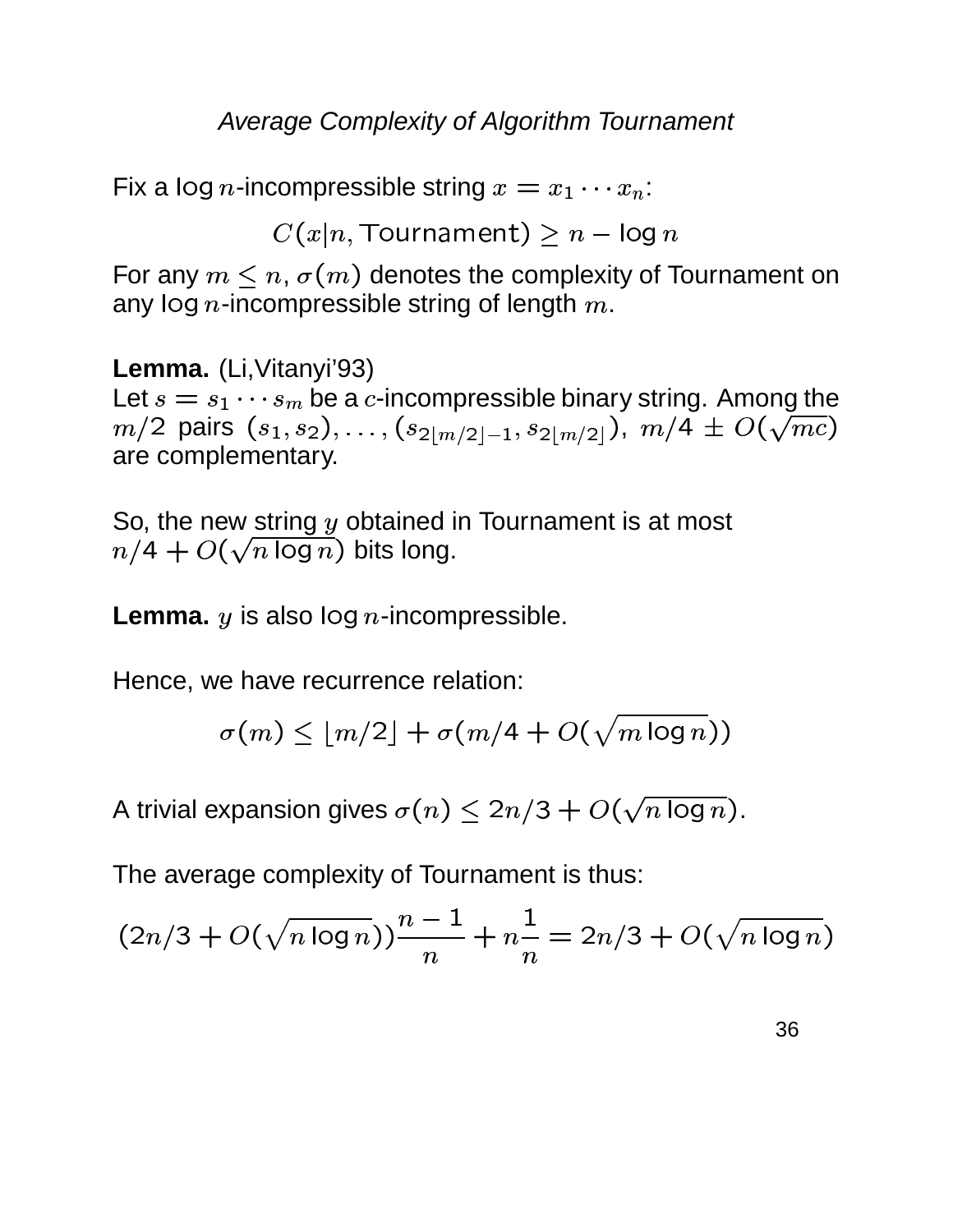Expected Length of Longest Common Subsequence

Given two sequences (*i.e.* strings)  $s = s_1 \dots s_m$  and  $t =$  $\ldots s_{m}$  and  $t=t_{1}\ldots t_{n},$  $\ldots t_n,$  $s$  is a subsequence of  $t$  if for some  $i_1 < \ldots < i_m, s_j$  $< i_m,\,s_j=t_{i_j}.$ 

A longest common subsequence (LCS) of  $s$  and  $t$  is a longest possible sequence  $u$  that is a subsequence of both  $s$  and  $t.$ 

For example, 0011 is an LCS of 010101 and 000111.

For simplicity, assume the alphabet  $\Sigma = \{0, 1\}$ .

Consider two random sequences drawn independently from the uniformly distributed space of all binary strings of length  $n$ . Tight bounds on the expected LCS length for such two random sequences is a well-known open question in string combinatorics. The best bounds are 0.762 $n$  and 0.838 $n$ .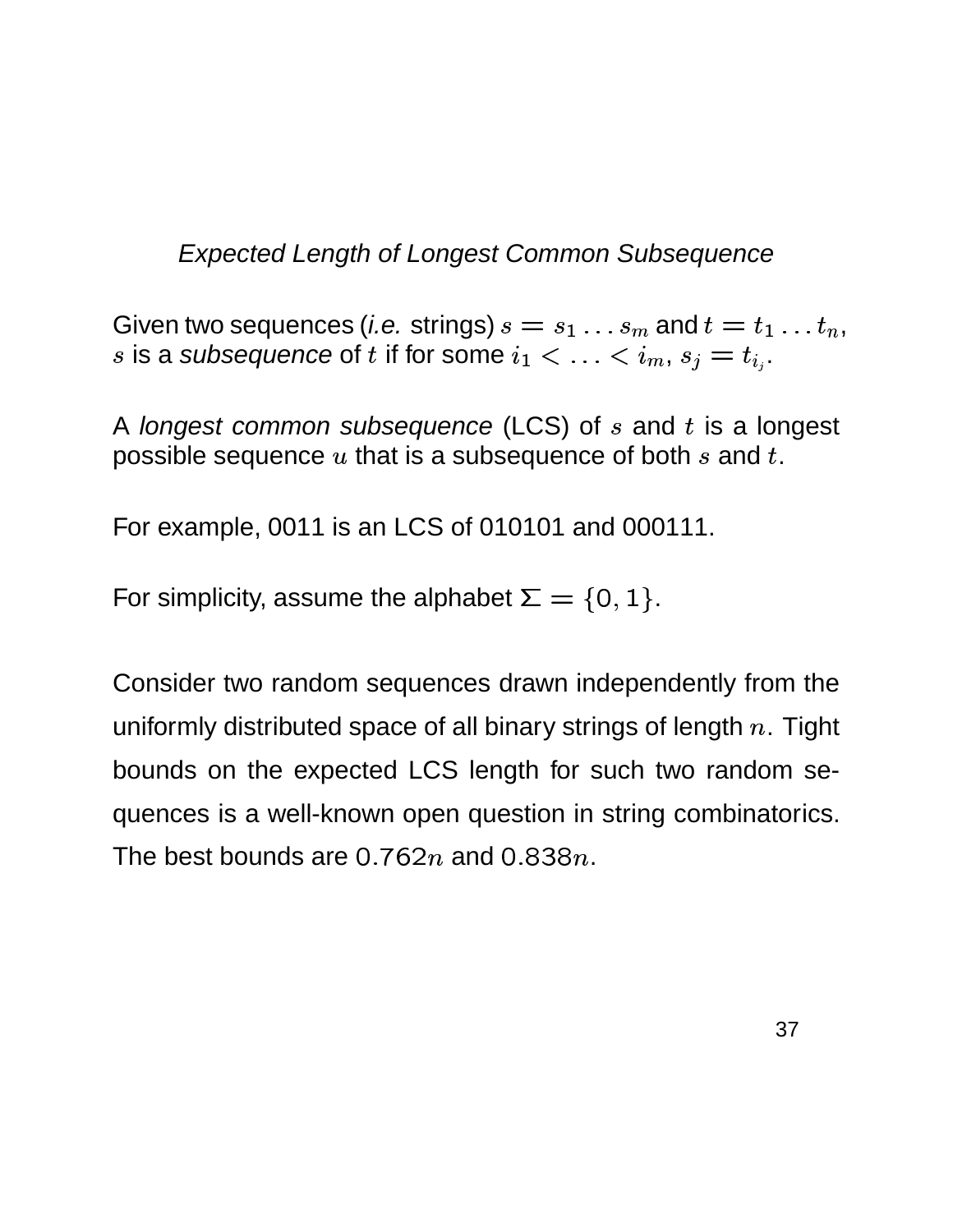### An Upper Bound on Expected Length of LCS

**Theorem.** The expected LCS length is at most  $0.867n + o(n)$ .

**Proof.** Let  $n$  be a sufficiently large integer. The expected length of an LCS of two random sequences of length  $n$  is trivially bounded between  $n/2$  and n. By the Incompressibility Lemma, again it suffices to consider  $log n$ -incompressible sequences.

Take a log *n*-incompressible string x of length  $2n$ , and let s and  $t$  be the first and second halves of  $x$  respectively. Suppose that string  $u = u_1 u_2 \cdots u_m$  is an LCS of s and t. We re-encode s and  $t$  with respect to  $u$  as follows. Write

$$
s = \alpha_1 u_1 \alpha_2 u_2 \cdots \alpha_m u_m s'
$$
  

$$
t = \beta_1 u_1 \beta_2 u_2 \cdots \beta_m u_m t'
$$

Encode

$$
\begin{aligned} s(u) = \text{O}^{l(\alpha_1)} 10^{l(\alpha_2)} 1 \cdots 0^{l(\alpha_m)} 1s' \\ t(u) = \text{O}^{l(\beta_1)} 10^{l(\beta_2)} 1 \cdots 0^{l(\beta_m)} 1t' \end{aligned}
$$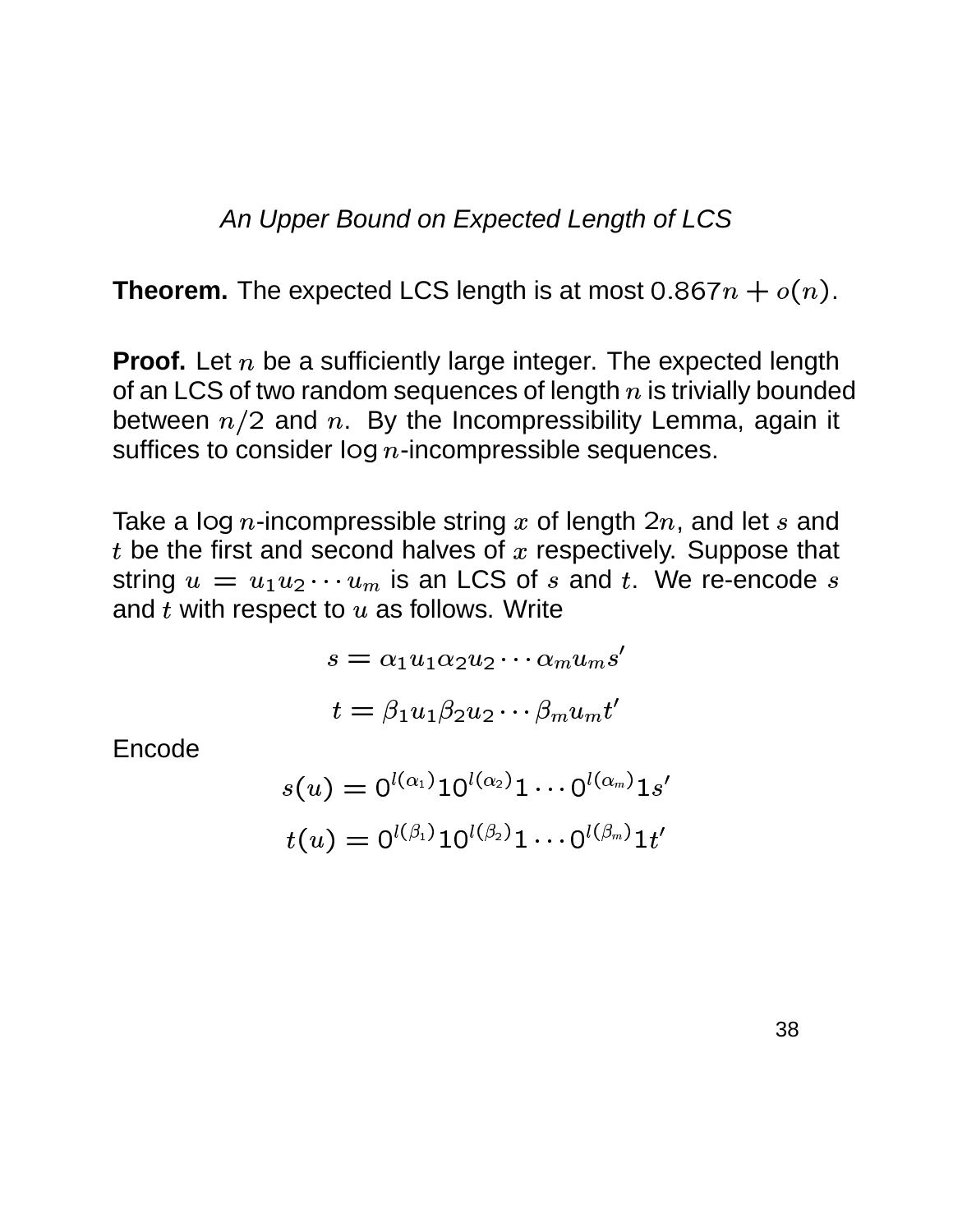An Upper Bound on Expected Length of LCS

Hence, the string  $x$  can be described by the following information in the self-delimiting form:

- 1. A description of the above discussion.
- 2. The LCS  $u$ .
- 3. The new encodings  $s(u)$  and  $u)$  and  $t(u)$  of  $s$  and  $t.$

Items 1 and 2 take  $m + O(1)$  bits. Since 1's, By simple counting and Stirling approximation  $(1)$  bits. Since  $s(u)$  con  $u)$  contains at least

$$
C(s(u)) \leq \log \sum_{i=m}^{n} {n \choose i} + O(1)
$$
  
\n
$$
\leq \log \left[ \frac{n}{2} {n \choose m} \right] + O(1)
$$
  
\n
$$
\leq \log n + \log {n \choose m} + O(1)
$$
  
\n
$$
\leq 2 \log n + n \log n - m \log m
$$
  
\n
$$
-(n-m) \log(n-m) + O(1)
$$

The second step in the above derivation follows from the trivial fact that  $m \geq n/2.$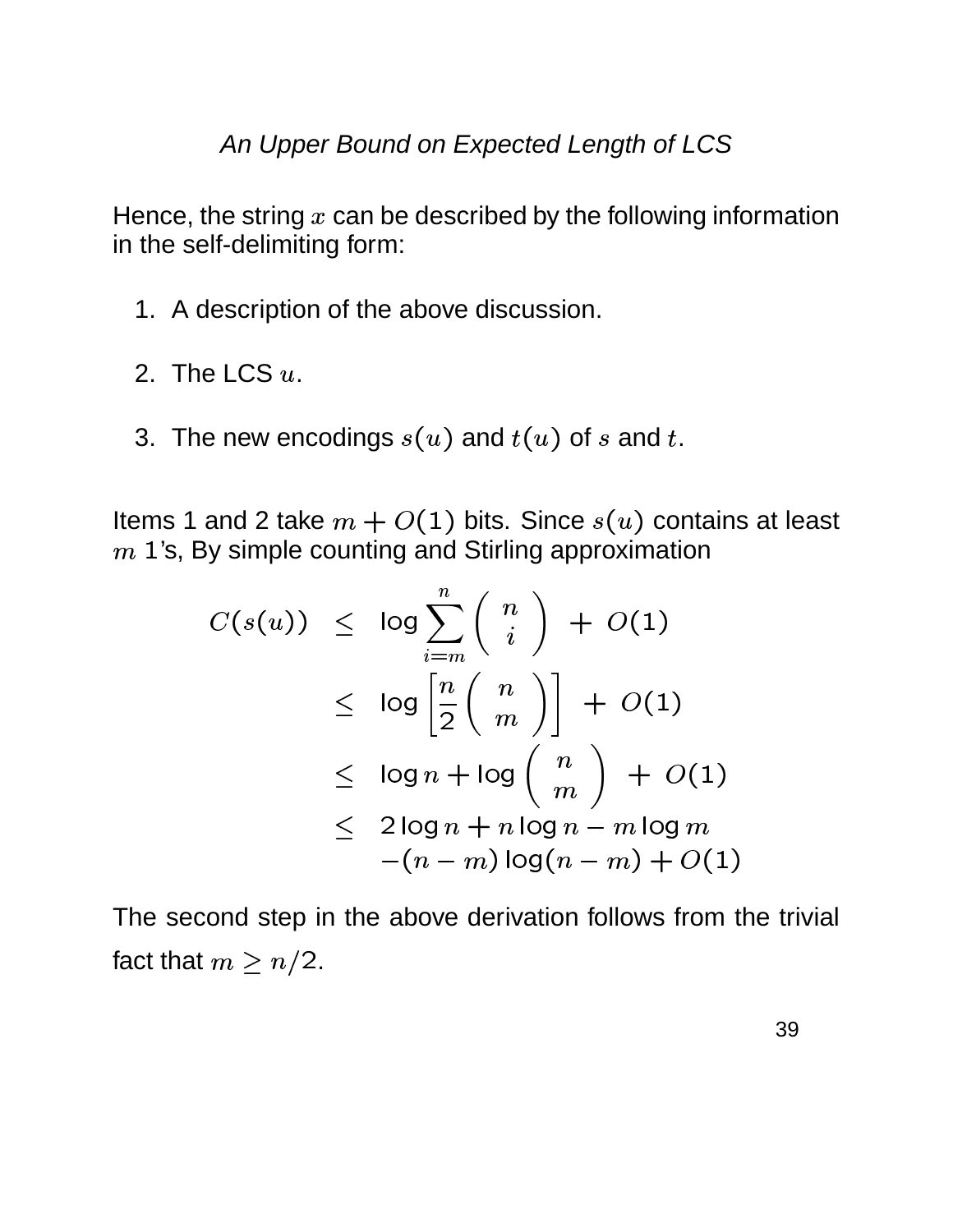Similarly, we have

$$
C(t(u)) \leq 2\log n + n\log n - m\log m
$$
  
-(n-m)  $\log(n-m) + O(1)$ 

Hence, the above description requires a total size of

  $(\log n) + m + 2n \log n - 2m \log m - 2(n-m) \log (n-m).$ 

Let 
$$
p = n/m
$$
. Since  $C(x) \ge 2n - \log n$ , we have  
\n
$$
2n - \log n \le O(\log n) + m + 2n \log n - 2m \log m
$$
\n
$$
-2(n - m) \log(n - m)
$$
\n
$$
= O(\log n) + pn - 2np \log p
$$
\n
$$
-2n(1 - p) \log(1 - p)
$$

Dividing both sides by  $n$ , we obtain

 $2 < o(1) + p - 2p \log p - 2(1-p) \log (1-p)$ )  $log(1-p)$ Solving the inequality numerically, we get  $p \leq 0.867 - o(1)$ .

Note: Baeza-Yates and Navarro improved the analysis and obtained a slightly better upper of 0.860.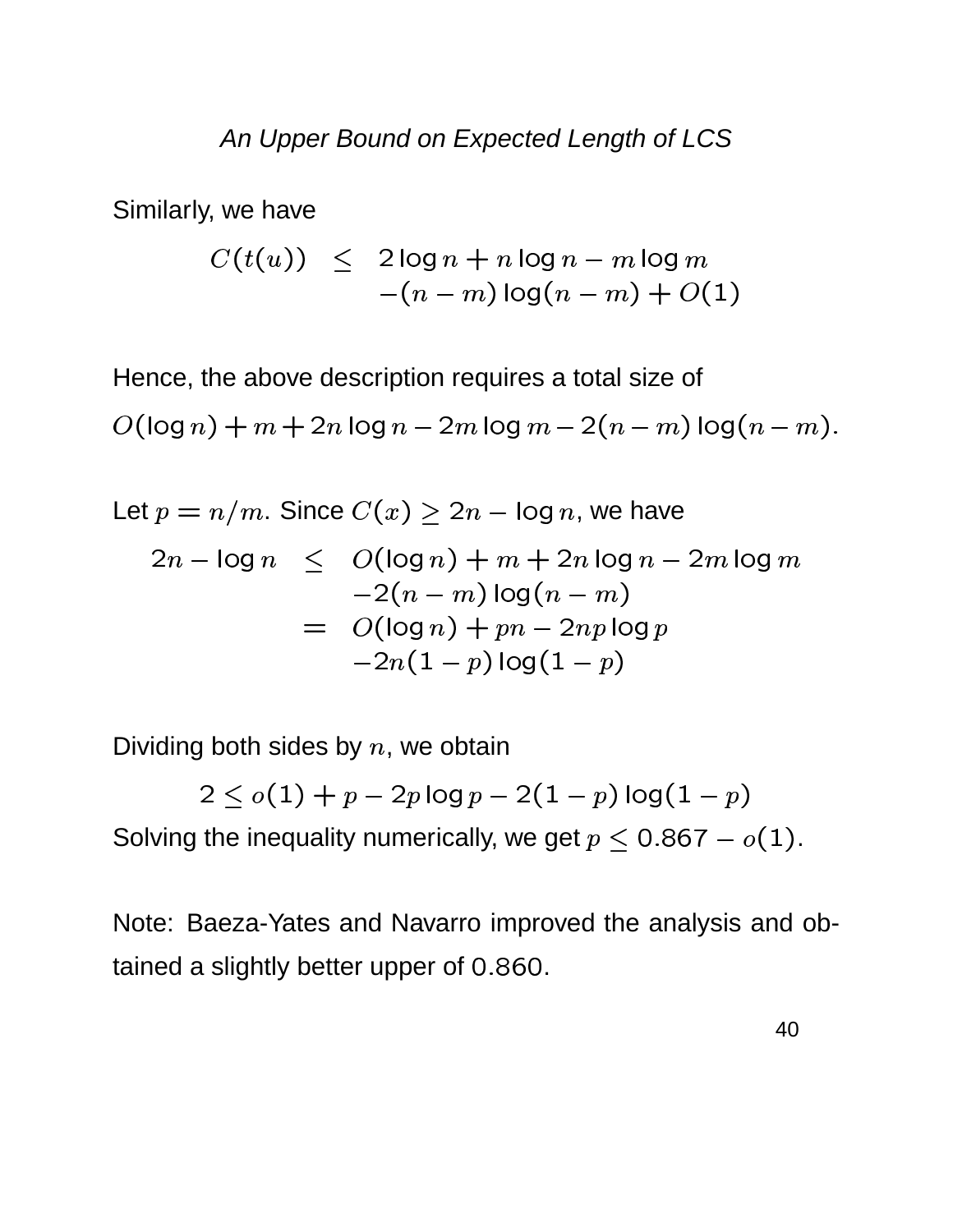A Lower Bound on Expected Length of LCS

Next we prove a lower bound on the expected length of an LCS of two random sequences of length  $n$ . The proof uses the following greedy algorithm for computing common subsequences (not necessarily the longest ones).

**Algorithm** Zero-Major( $s = s_1 \cdots s_n$ ,  $t = t_1 \cdots t_n$ )

- 1. Let  $u := \epsilon$  be the empty string.
- 2. Set  $i := 1$  and  $j := 1$ ;
- 3. **Repeat** steps 4–6 until  $i > n$  or  $j > n$ :
- If  $s_i = t_i$  then begin append bit  $s_i$  to string u;  $\mathbf{4}$  $i := i + 1; j := j + 1$  end
- Elseif  $s_i = 0$  then  $j := j + 1$ 5.
- 6. Else  $i := i + 1$
- 7. Return string  $u$ .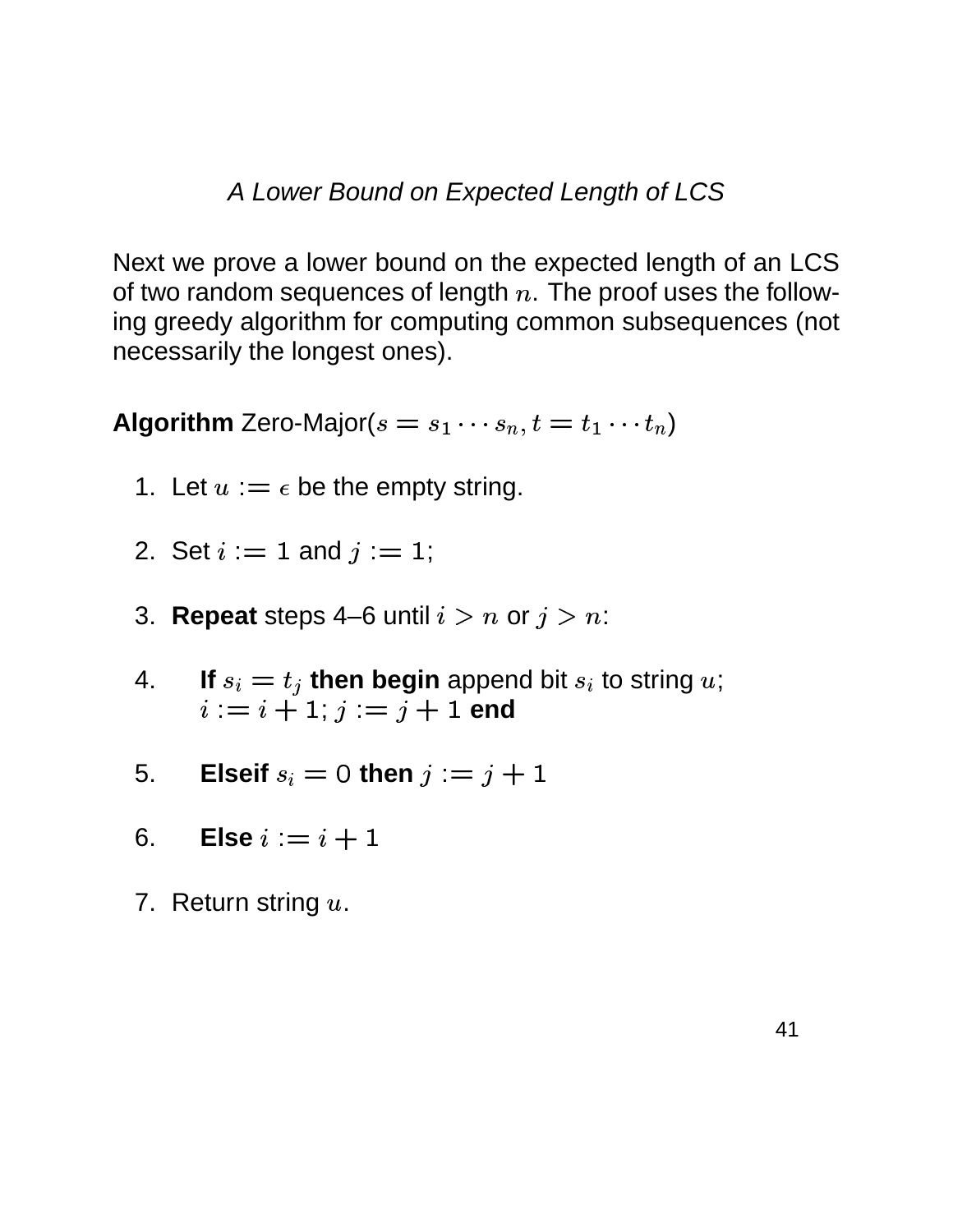### A Lower Bound on Expected Length of LCS

**Theorem.** Given two random sequences  $s$  and  $t$  of length  $n$ , the above algorithm Zero-Major produces a common subsequence  $u$  of length at least 0.66666 $n - O(\sqrt{n\log n}).$ 

**Proof.** Let  $n$  be a sufficiently large integer, and take a log  $n$ incompressible string  $x$  of length  $2n$ . Let  $s$  and  $t$  be the first and second halves of  $x.$ 

We encode  $s$  and  $t$  using information from the computation of Zero-Major on strings  $s$  and  $t$ . Consider the comparisons made by Zero-Major in the order that they were made, and create a pair of strings y and z as follows. For every comparison  $(s_i, t_j)$ , <sup>þ</sup>  $\mathbf{x}$  and  $\mathbf{x}$  and  $\mathbf{x}$  and  $\mathbf{x}$  $(i)$ ,

- 1. If  $s_i$  and  $t_j$  are complementary, we append a 1 to  $y$ .
- 2. Otherwise, append a bit 0 to  $y$ . Furthermore, if the preceding comparison  $(s_{i'}, t_{j'})$ <sup>þ</sup> append a bit 0 to the string  $z$  if  $i' = i - 1$  or a bit 1 if <sup>x</sup> §  $_{j'}$ ) involves complementary bits, we  $j' = j - 1$ .

When one string ( $s$  or  $t$ ) is exhausted, we append the remaining part (say  $w$ ) of the other string to z.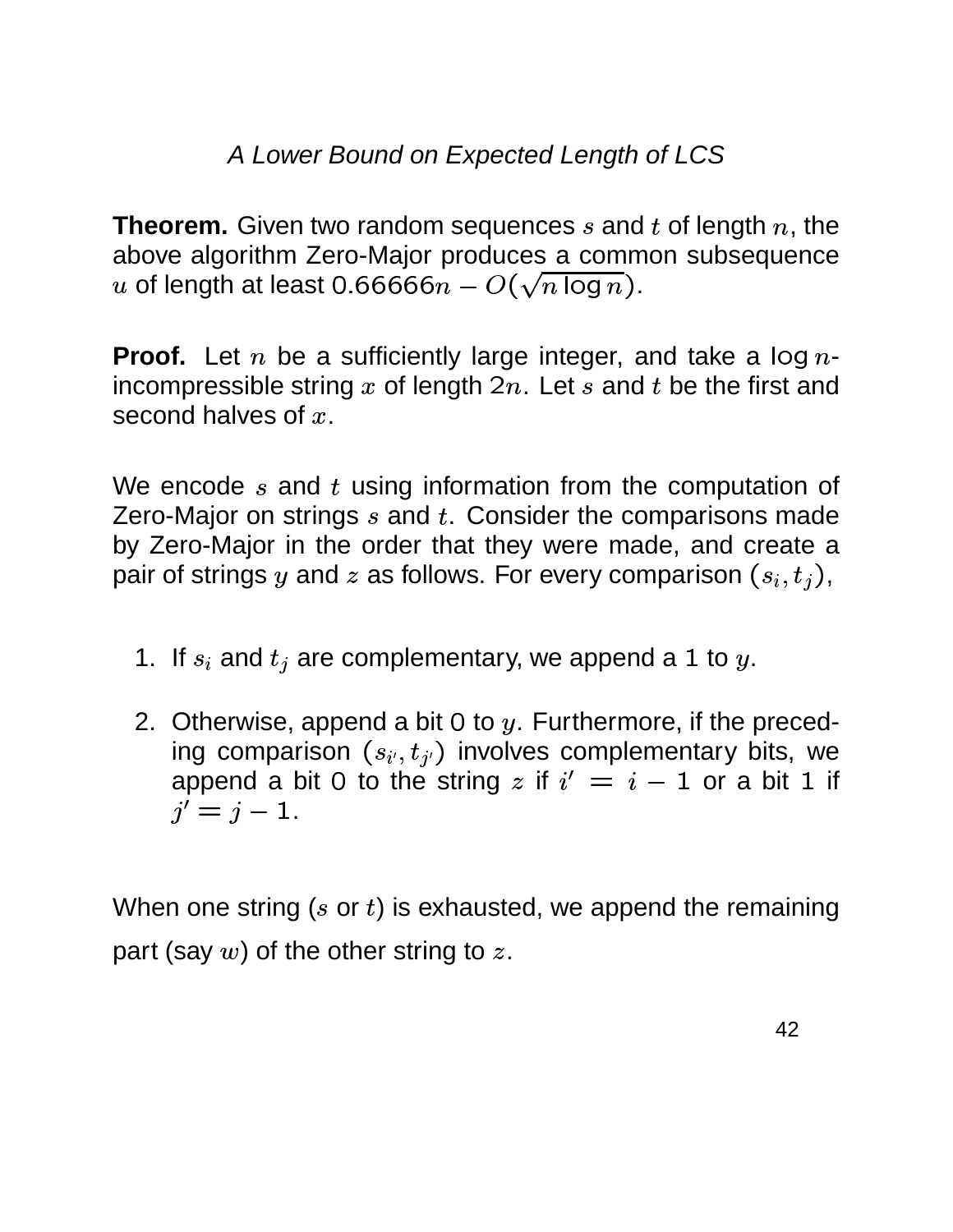### An Example of Zero-Major Encoding

Consider strings  $s = 1001101$  and  $t = 0110100$ . Algorithm Zero-Major produces a common subsequence  $u = 0010$ , by the following comparisons:

| $S =$       | 10 01101                                                    |  |  |
|-------------|-------------------------------------------------------------|--|--|
| comparisons | $\star$ $\mid$ $\star$ $\mid$ $\mid$ $\star$ $\mid$ $\star$ |  |  |
| $t =$       | 01101 0 0                                                   |  |  |

The above encoding scheme yields  $y =$  101100101 and  $z =$ 01100. Here,  $w = 0$ .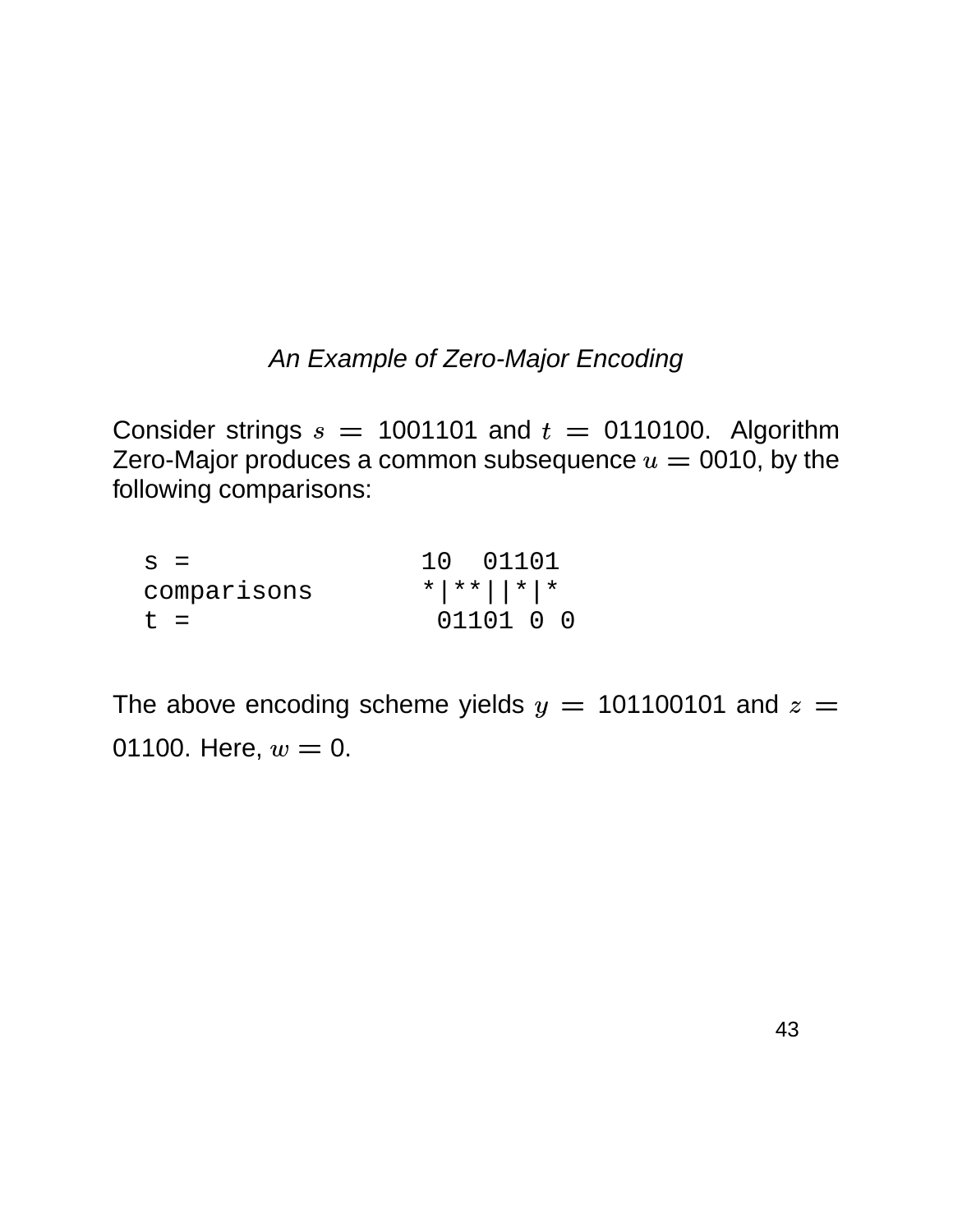It is easy to see that the strings  $y$  and  $z$  uniquely encode  $s$  and  $t$ and,  $l(y) + l$ . . . . . . . \_ <sup>Ñ</sup> -  $) = 2n$ . Since

 $C(\mathit{uz}) > C(\mathit{x}) - 2$  log  $n > 2n-3$  log  $n-O(\mathit{uz})$ 3 IOQ  $n - O(1)$  $(1)$ and  $C(z)\leq l(z)$  . <sup>Ñ</sup> -  $\left( \begin{array}{ccc} 1 & 0 & 1 \\ 0 & 1 & 0 \end{array} \right)$   $(1)$ , we have

$$
C(y) \geq l(y) - 3\log n - O(1)
$$

Similarly, we can obtain

$$
C(z) \ge l(z) - 3\log n - O(1)
$$

and

$$
C(w) \geq l(w) - 3\log n - O(1)
$$

where  $w$  is the string appended to  $z$  at the end of the above encoding.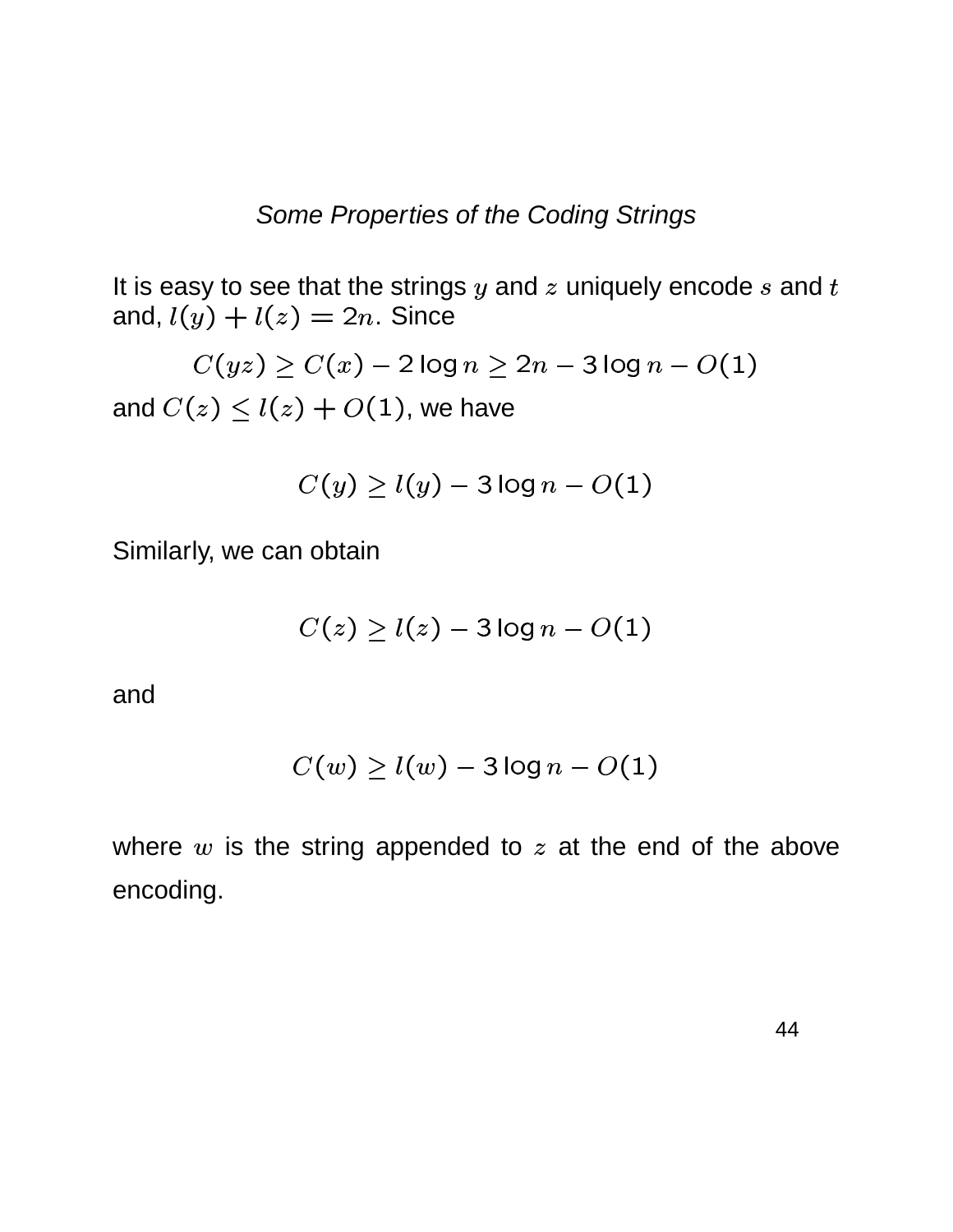#### Proving the Lower Bound

Let us estimate the length of the common subsequence  $u$ . Let  $\sim$  . The set of the set of the set of the set of the set of the set of the set of the set of the set of the set of the set of the set of the set of the set of the set of the set of the set of the set of the set of the s . . . . . . . . .  $\sqrt{2}$ <sup>þ</sup>  $s)$  and  $\#zeros(t)$  be the r  $\left( \begin{array}{ccc} 1 & 1 \\ 1 & 1 \end{array} \right)$ <sup>þ</sup>  $(t)$  be the number of 0's contained in  $s$  and  $t.$  Clearly,  $u$  contains min $\{\#zeros(s), \#zero\}$  $\sqrt{1}$ <sup>þ</sup>  $s$ ),  $\#zer$ . . . . . . . . . .  $\left( \frac{1}{2} \right)$ <sup>þ</sup>  $(t) \}$  O's. Since both  $s$  and  $t$  are log  $n$ -incompressible, we know

$$
n/2 - O(\sqrt{n \log n}) \leq #zeroes(s) \leq n/2 + O(\sqrt{n \log n})
$$
  

$$
n/2 - O(\sqrt{n \log n}) \leq #zeroes(t) \leq n/2 + O(\sqrt{n \log n})
$$

Hence,  $w$  has at most  $O(\sqrt{n\log n})$  0's. Combining with the fact that  $C(w) \ge l(w) - 3\log n - O(1)$ , we claim  $(1)$ , we claim

$$
l(w) \leq O(\sqrt{n \log n}).
$$

Hence, w has at most  $O(\sqrt{n \log n})$  0's. Since  $l(z) - l(w)$  $\lambda$  -  $\frac{1}{\lambda}$  -  $\lambda$  $w$   $\rangle$   $=$ - -  $u$  ), we have a lower bound on  $l(u)\colon$ 

$$
l(u) \ge l(z) - O(\sqrt{n \log n}).
$$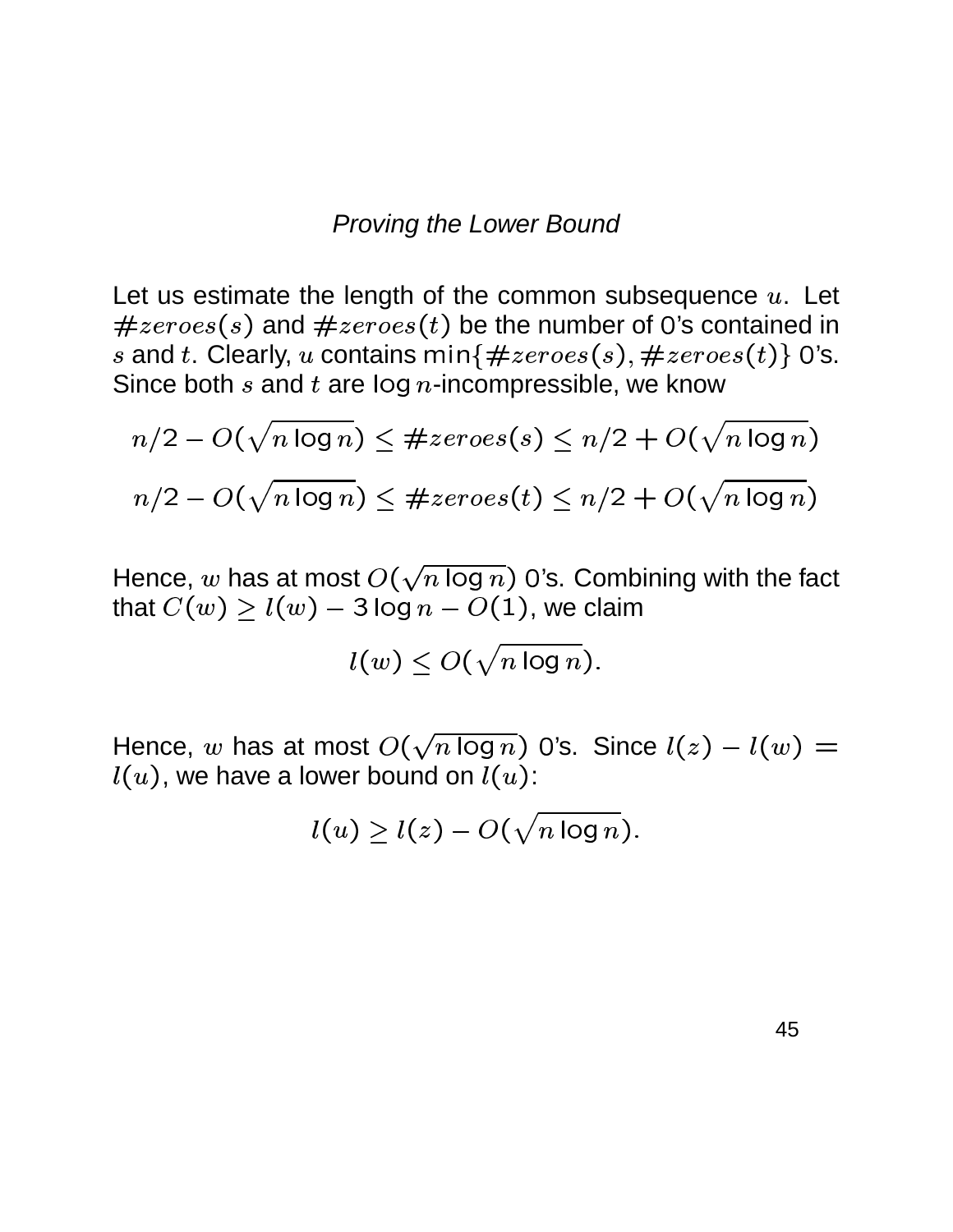### **Proving the Lower Bound**

On the other hand, since every bit  $0$  in the string  $y$  corresponds to a unique bit in the common subsequence  $u$ , we have

$$
l(u) \geq #zeroes(y)
$$

Since  $C(y) \ge l(y) - 2 \log n - O(1)$ ,  $l(u) \geq #zeros(y) \geq l(y)/2 - O(\sqrt{n \log n}).$ 

Hence,

$$
3l(u) \ge l(y) + l(z) - O(\sqrt{n \log n}) \ge 2n - O(\sqrt{n \log n}).
$$

That is,

$$
l(u) \geq 2n/3 - O(\sqrt{n \log n}) \approx 0.66666n - O(\sqrt{n \log n})
$$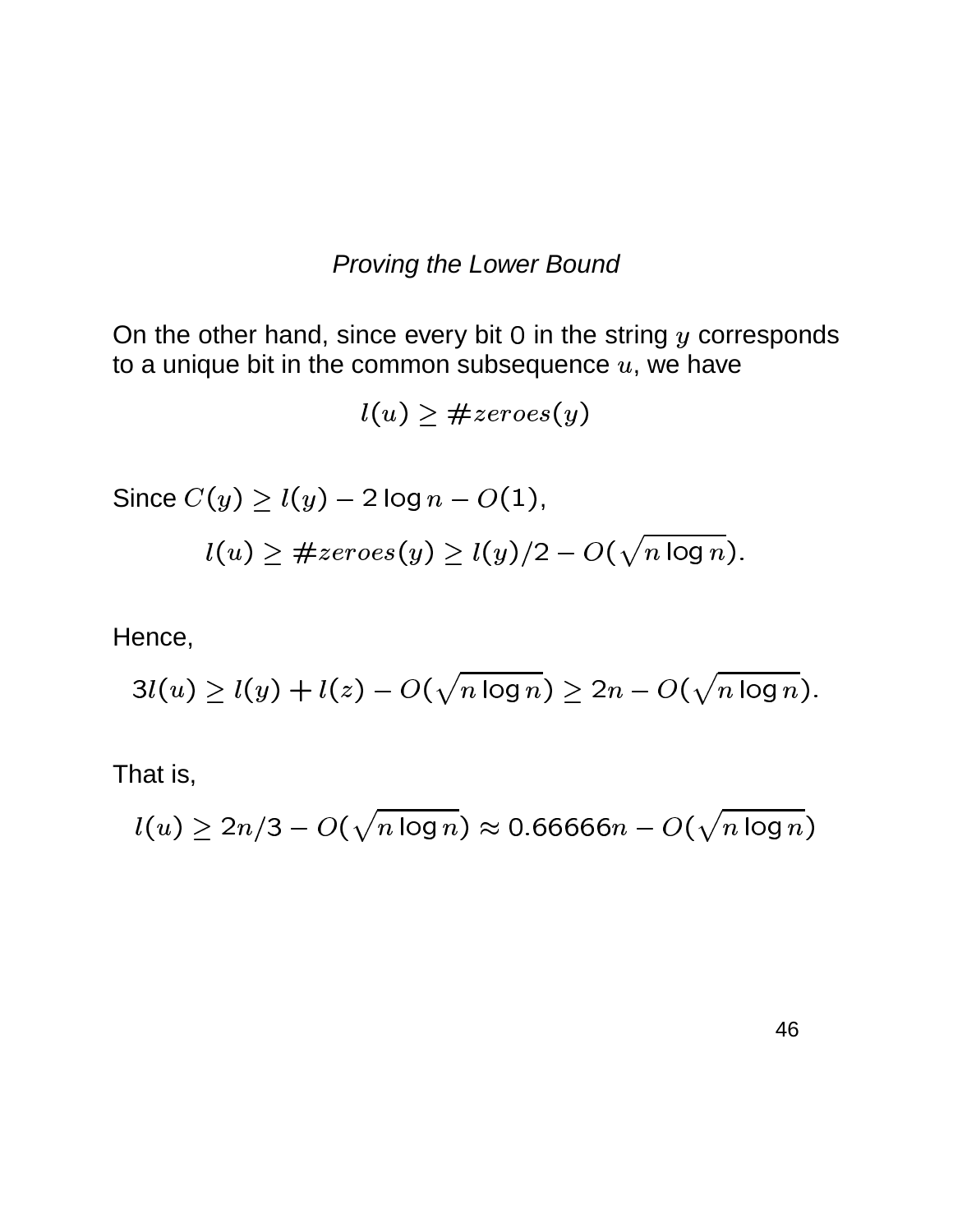Consider *n* points  $x_1, \ldots, x_n$  in the unit square in the plane. Denote by  $\Delta(x_1,\ldots,x_n)$  the smallest area of any triangle formed by three points.



**Define** 

$$
\Delta = \max_{x_1,\dots,x_n} \Delta(x_1,\dots,x_n)
$$

Question: (Heilbronn'1950) How large is  $\Delta$ ?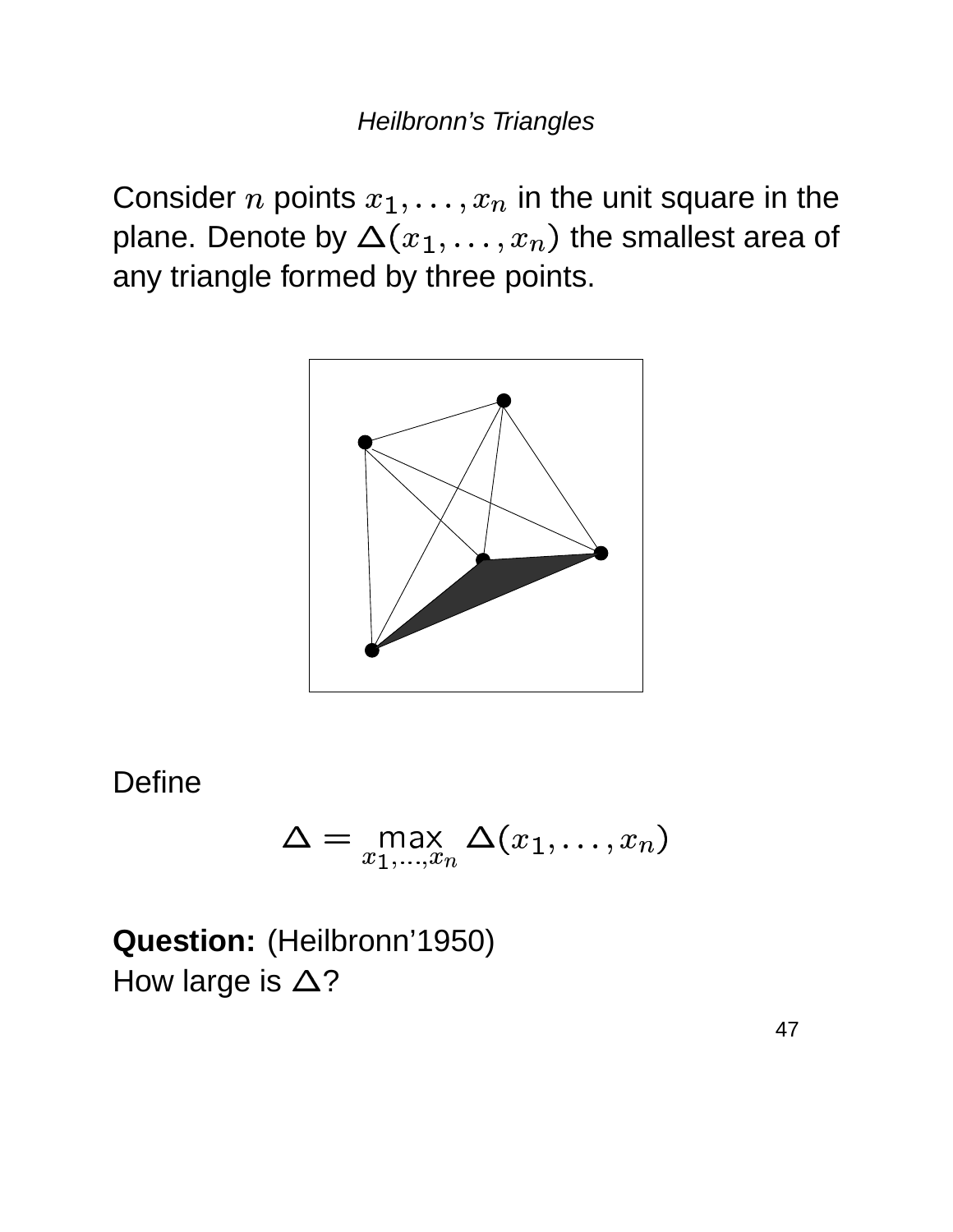### History of Heilbronn's Triangles

- 1. Heilbronn'50:  $O(1/n^2)$  ?
- 2. Erdős'50:  $\Omega(1/n^2)$
- 3. Roth'51:  $O(1/(n\sqrt{\log\log n}))$ . . . . . . . . .  $\left(\begin{array}{cc} \sqrt{2} & \sqrt{2} & \sqrt{2} \\ \sqrt{2} & \sqrt{2} & \sqrt{2} & \sqrt{2} \end{array}\right)$
- 4. Schmidt'72:  $O(1/(n\sqrt{\log n}))$ . . . . . . . . .  $\left( \begin{array}{cc} 0 & 1 \\ 0 & 1 \end{array} \right)$
- 5. Roth'72:  $O(1/n^{1.105})$
- 6. Roth'72:  $O(1/n^{1.117})$
- 7. Komlós,Pintz,Szemerédi'81:  $O(1/n^{1.142})$
- 8. Komlós,Pintz,Szemerédi'82:  $\Omega(\log n/n^2)$
- 9. Bertram-Kretzberg,Hofmeister,Lefmann'97:  $\Omega(\log n/n^2)$

**Theorem.** (Jiang,Li,Vitanyi'98) Assuming uniform distribution of points  $\{x_1,\ldots,x_n\}$  $, \ldots, x_{n} \},$ 

$$
\Delta_{expected} = \mathrm{E}(\Delta(x_1, \ldots, x_n)) = \Theta(1/n^3)
$$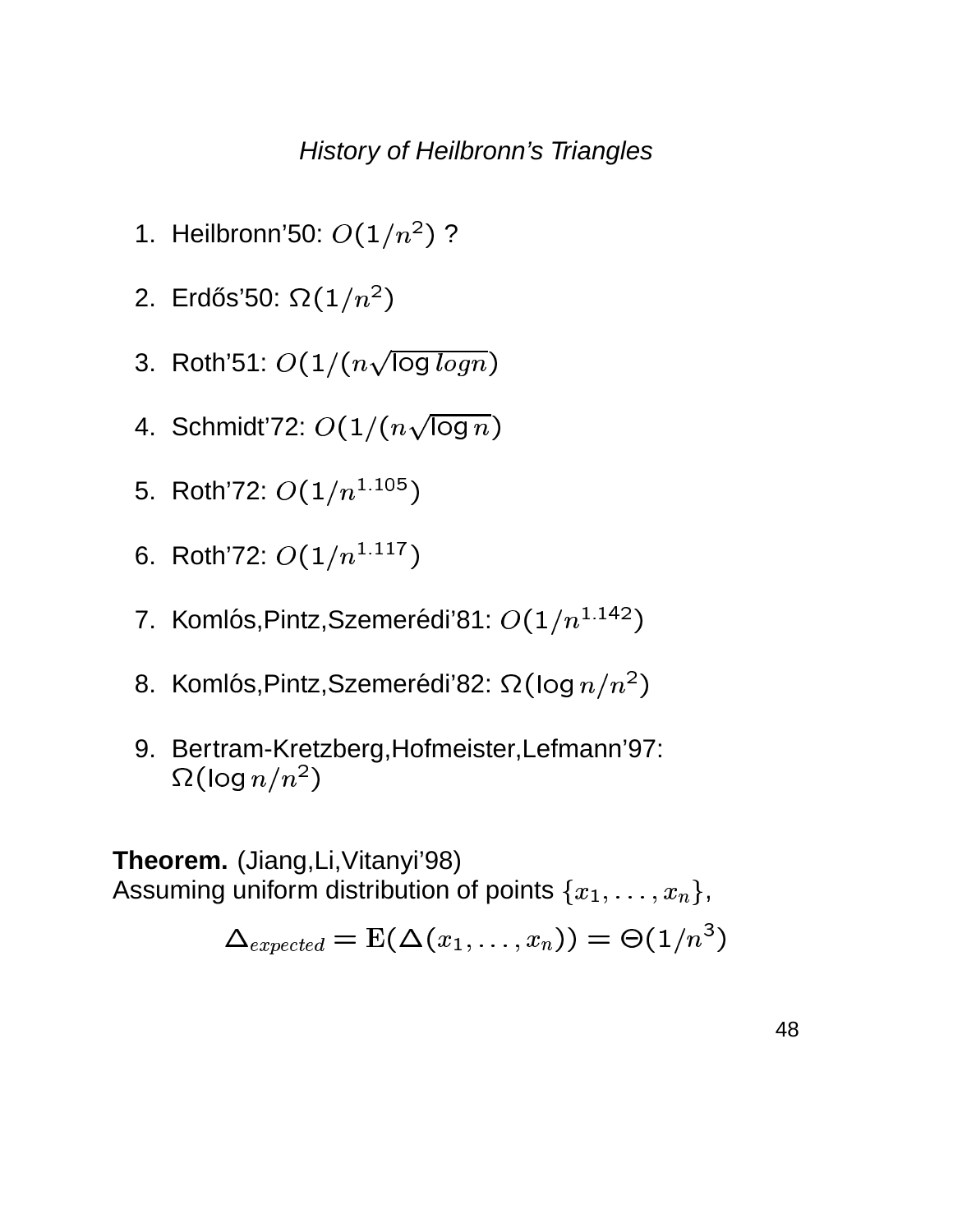Consider a  $K \times K$  grid on the unit square, where  $K \gg n^3,$  and distribute points at grid intersections.



Each point is fully described by a pair of coordinates  $(x, y)$ ,  $y)$ , where  $1 \leq x, y \leq K$ .

There are  $\binom{K^2}{n}$  ways to put  $n$  points.

Fix a  $\delta$ -incompressible distribution  $\{x_1,\ldots,x_n\}$  $, \ldots, x_{n}$  }.

$$
C(x_1,\ldots,x_n|n,K) \geq \log {K^2 \choose n} - \delta
$$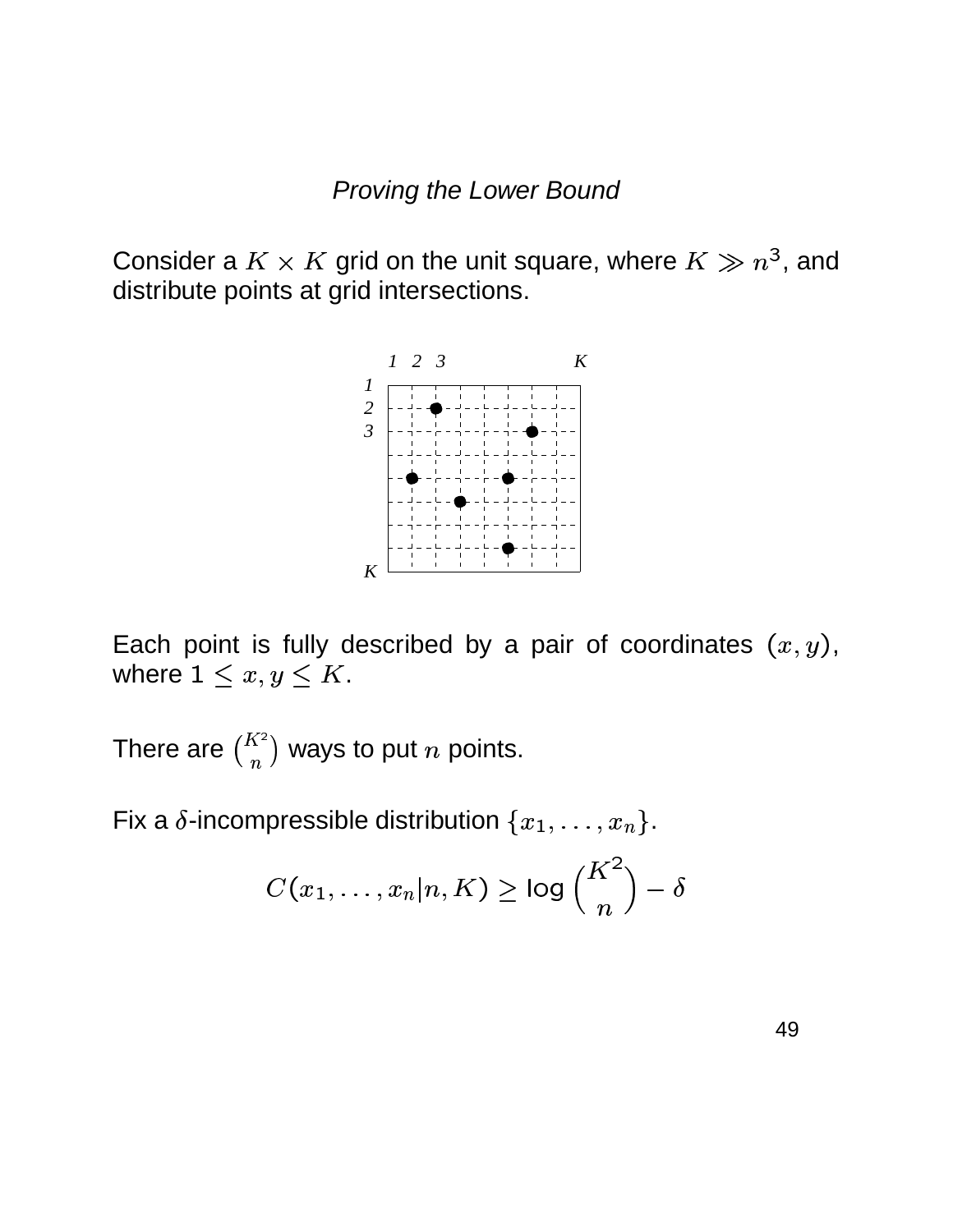### Warm-up

**Lemma.** No three points can be collinear, and thus the smallest triangle area is  $\Omega(1/(2(K-1)^2))$ <sup>l</sup> - \ - $(K-1)^2)$ ).

**Proof.** Suppose points  $x_i$ ,  $x_j$  and  $x_k$  are on a straight line. Observe that given  $x_i$  and  $x_j$ , we can describe  $x_k$  in just log  $K$  bits. So we can encode  $x_1, \ldots, x_n$  b  $, \ldots, x_{n}$  by specifying

- $\bullet\;$  this encoding scheme in  $O(1)$  bits;
- $\bullet\;$  the locations of  $x_i,x_j,x_k$  in 5 k  $,x_k$  in 5 log  $K$  bits; and
- the distribution of the other  $n-3$  points in  $\log {K^2 \choose n-3}$  bits.

Altogether this description takes

$$
\log {K^2 \choose n-3} + 5 \log K + O(1)
$$
  
=  $(n-3) \log \frac{K^2}{n-3} + (n-3) \log e - \frac{1}{2} \log (n-3)$   
+  $5 \log K + O(1)$   
=  $\log {K^2 \choose n} + 3 \log n - \log K + O(1)$   
<  $\log {K^2 \choose n} - \delta$ 

Contradiction since  $x_1, \ldots, x_n$  is  $x_1, \ldots, x_n$  is  $\delta$ -incompressible.

50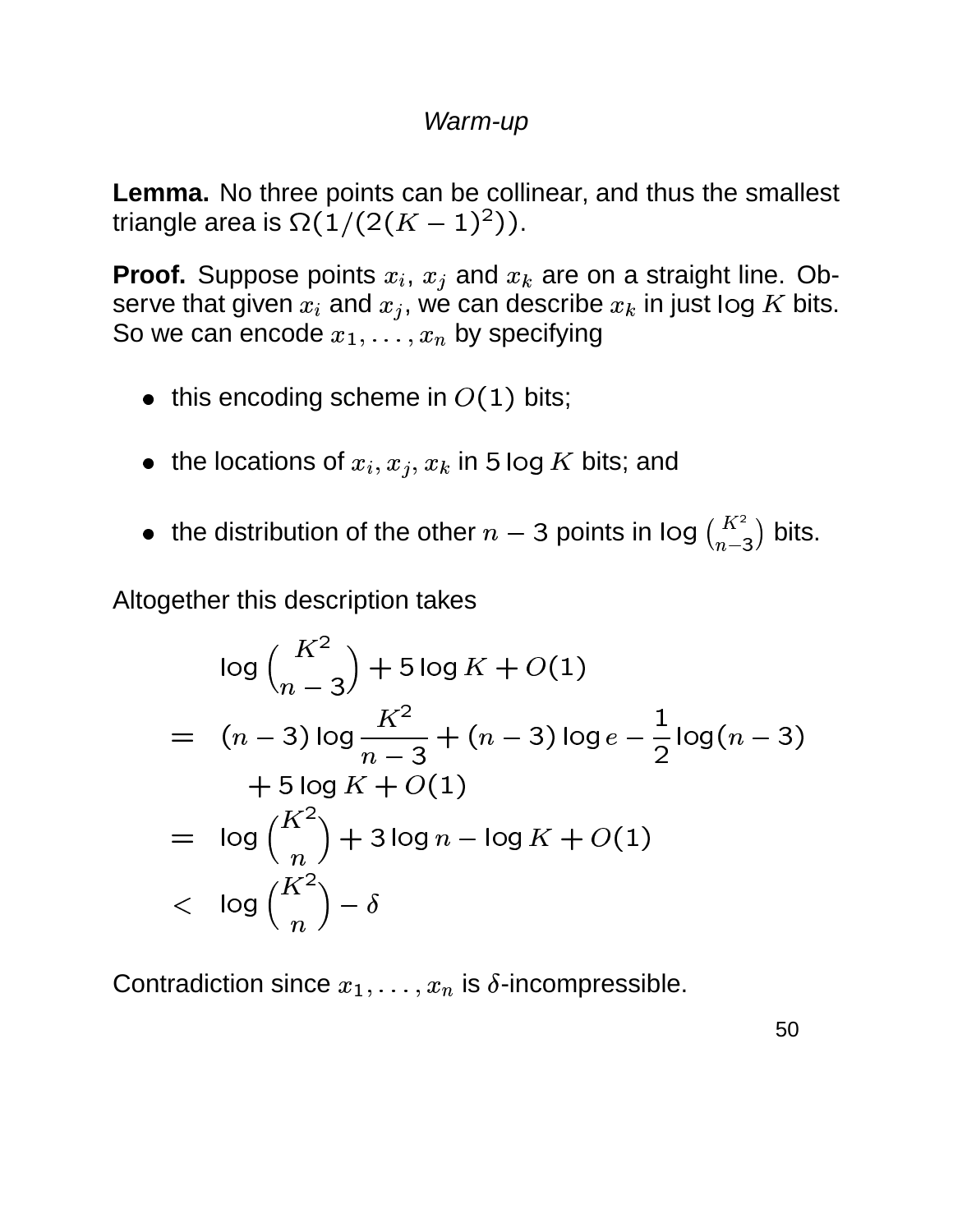### Warm-up

**Lemma.** No two pebbles can be on the same (horizontal or vertical) grid line.

**Proof.** Otherwise, we can form a description of the arrangement using

$$
\log {K^2 \choose n-2} + 3 \log K + O(1)
$$
  
=  $(n-2) \log \frac{K^2}{n-2} + (n-2) \log e - \frac{1}{2} \log (n-2)$   
+  $3 \log K + O(1)$   
=  $\log {K^2 \choose n} + 2 \log n - \log K + O(1)$   
<  $\log {K^2 \choose n} - \delta$ 

With fixed  $n$  and  $K \to \infty$ , we obtain 2 log  $n \geq$  log  $K{-} \delta {+} O(1)$ ,  $(1),$ which is a contradiction.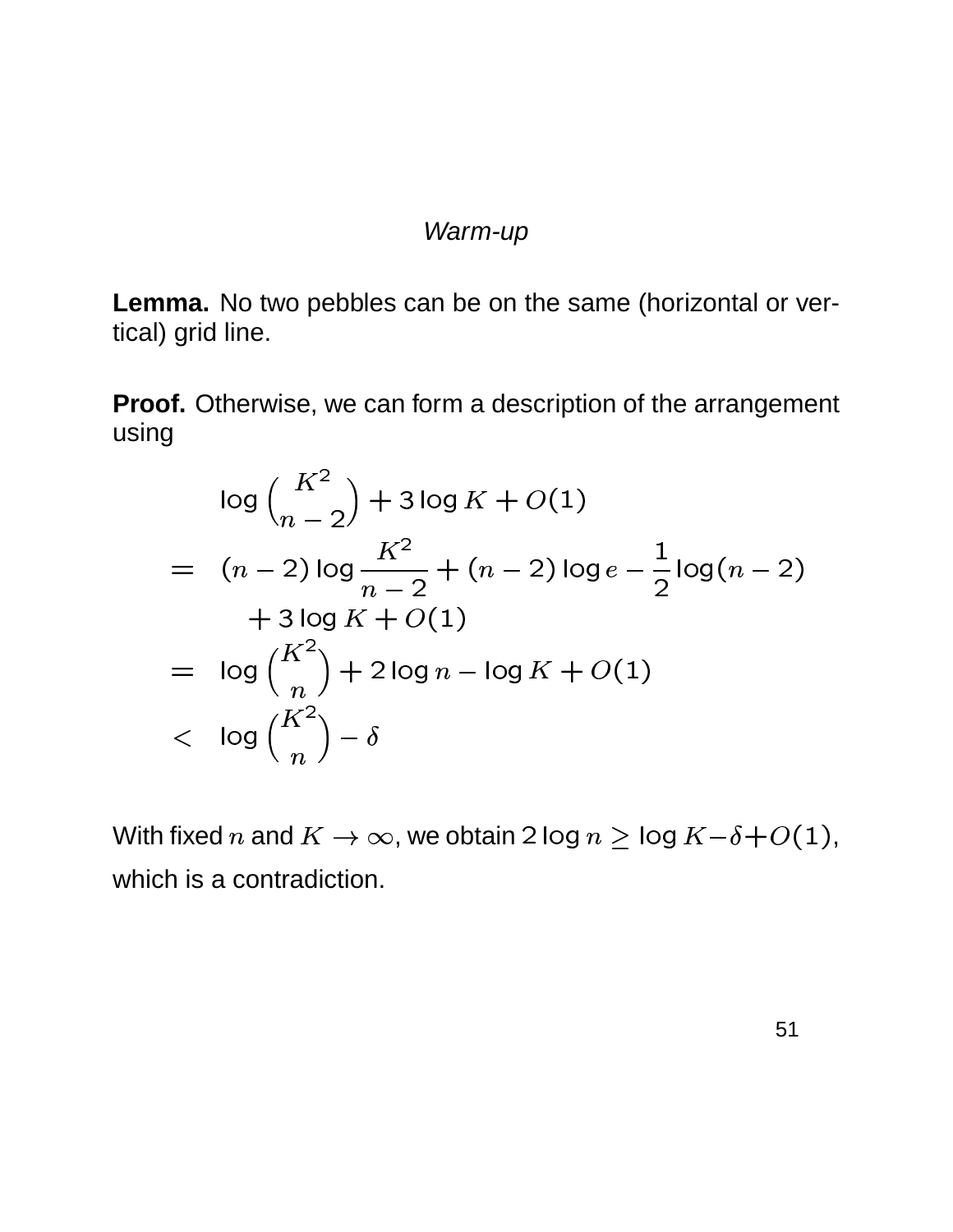Proving Lower Bound  $\Omega(1/n^3)$ 

**Lemma.**  $\Delta(x_1, \ldots, x_n) = \Omega$  $(x_1,\ldots,x_n)=\Omega(1/n^3).$ 

**Proof sketch.** Suppose  $\Delta(x_i, x_j, x_k) = 1/j$ <sup>±</sup>  $(x_i, x_k) = 1$  $(x_k) = 1/f(n) = o(1/n^3).$ Let  $(x_i, x_j)$  be th <sup>±</sup>  $(x, x_j)$  be the longest edge. Given  $x_i, x_j$ , we can be the longest edge. Given  $x_i, x_j$ , we can describe  $x_k$  in log  $O(K^2/f(n))$  bits.



Hence we can describe  $x_1,\ldots,x_n$  t  $, \ldots, x_n$  by specifying

- $\bullet\;$  this encoding scheme in  $O(1)$  bits;
- $\bullet\;$  the locations of  $x_i,x_j,x_k$  in 6 k  $x_k$  in 6 log  $K-\log f(n)$  bits;
- the distribution of the other  $n-3$  points in  $\log {K^2 \choose n-3}$  bits.

This description is shorter than  $\log {K \choose n} - \delta$  as in the previous lemma since  $f(n) \gg n^3$ . Q.E.D.

Since most distributions are  $\delta$ -incompressible,

$$
\Delta_{expected}=\frac{\Omega(1/n^3)}{2}=\Omega(1/n^3)
$$

52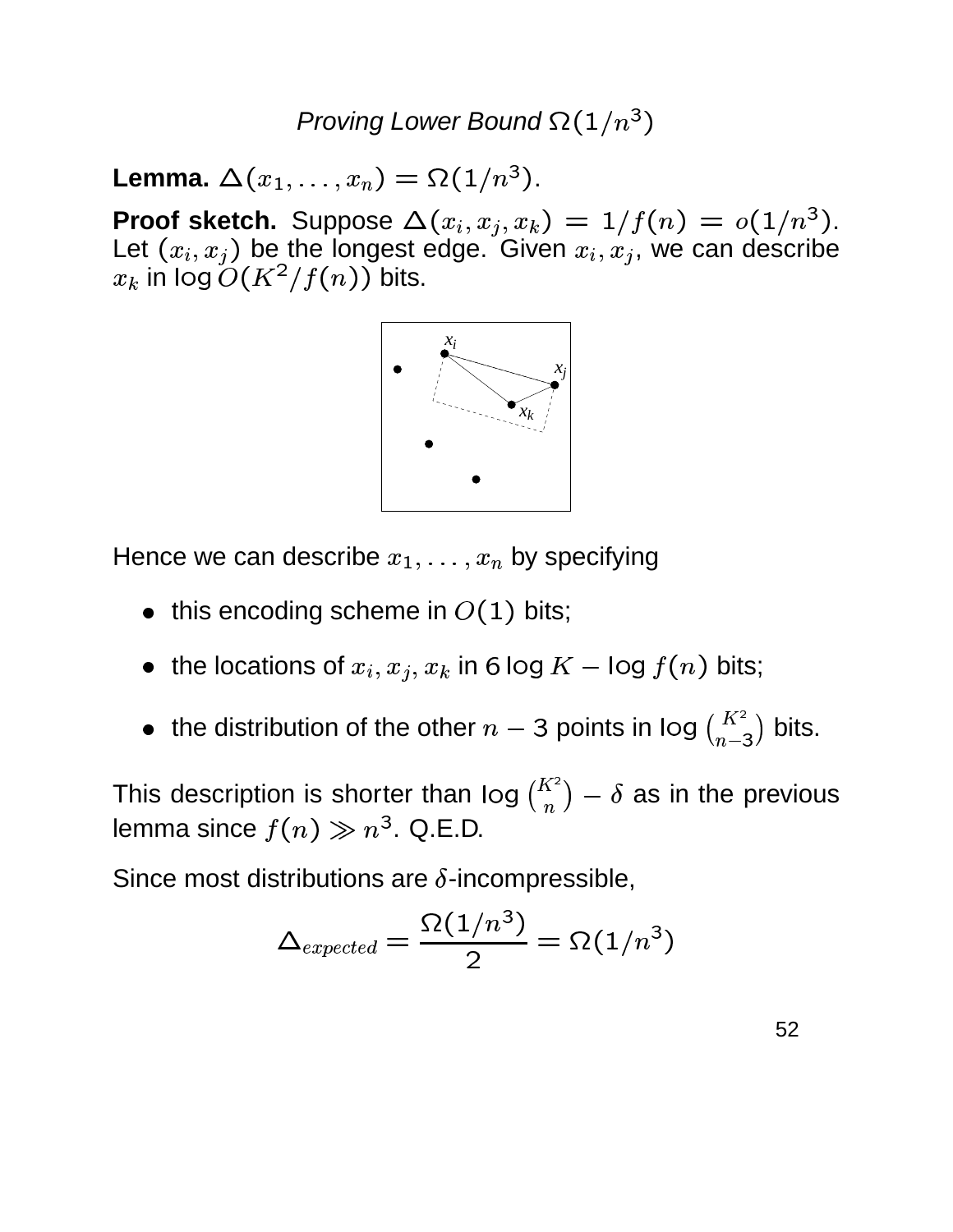Let  $f(n)<(2\!-\!\epsilon)$  log  $n$  $(2{-}\epsilon)$  log  $n$  be a function. Fix an  $f(n)$ -incompressible distribution  $\{x_1,\ldots,x_n\}$  $, \ldots, x_{n}$  }.

$$
C(x_1,\ldots,x_n|n,K) \geq \log {K^2 \choose n} - f(n)
$$

**Lemma.**  $\Delta(x_1, \ldots, x_n) = O(n)$  $(x_1, \ldots, x_n) = O(f(n)/n^3).$  <sup>o</sup>  $(n)/n^3$ .

Divide the unit square into upper and lower regions, each containing  $n/2 \pm 2$  points.

Connect all  $n/2$  points to form  $n(n-2)/8$  upper lines.



**Claim.** Every horizontal grid line in the lower region intersects  $\Omega(n^2)$  upper lines.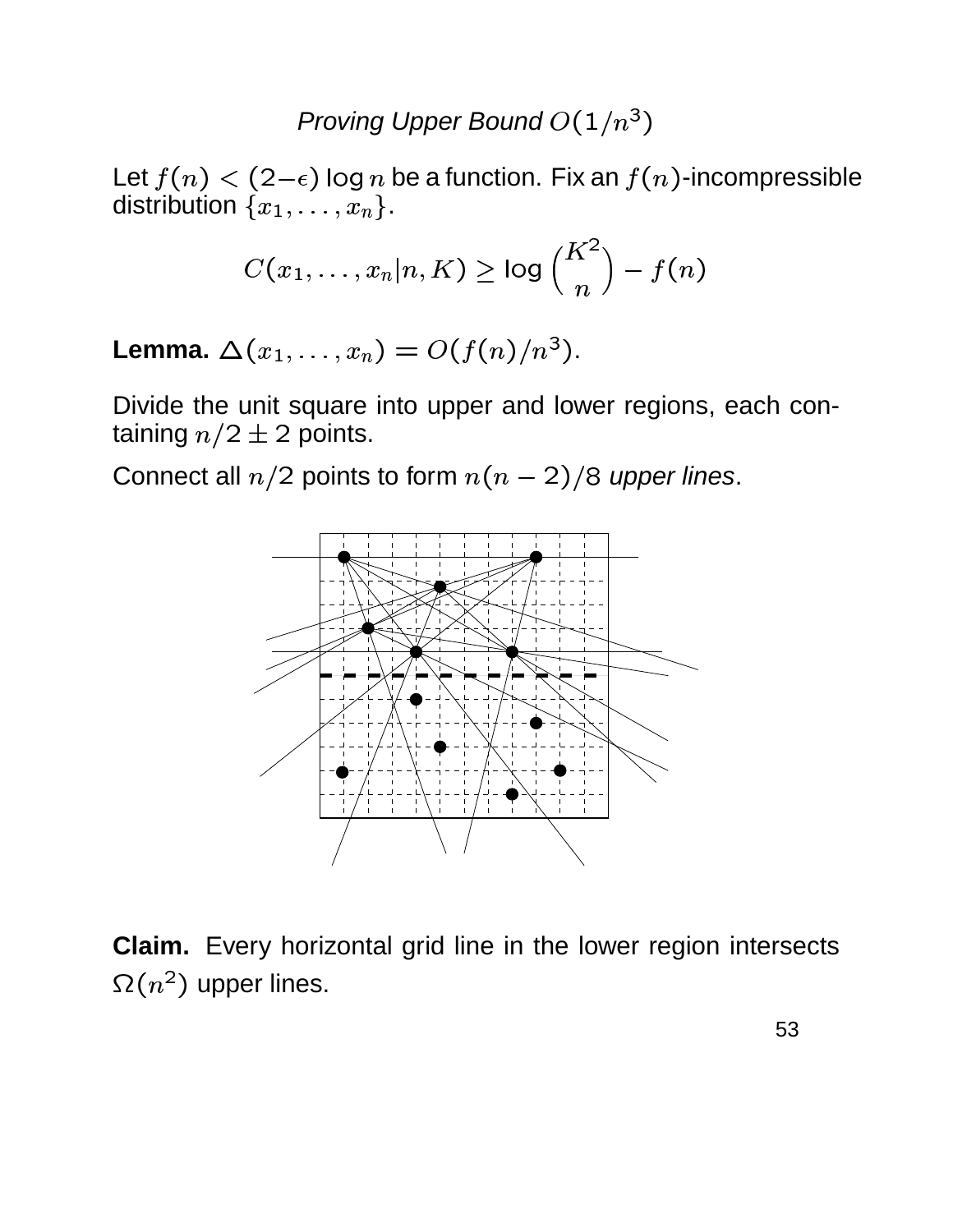We can in fact strengthen the claim.

**Claim.** Every horizontal grid line in the lower region intersects  $\Omega(n^2)$  upper lines which are s*ufficiently far* from each other.

Now let  $g(n) = \Delta(x_1, \ldots, x_n)$ . The  $, \ldots, x_{n}).$  Then each intersection eliminates  $2g(n)K$  grid intersections that can be used to place the  $n/2$  points in the lower region.



This allows us to give a compact description of the lower  $n/2$ points.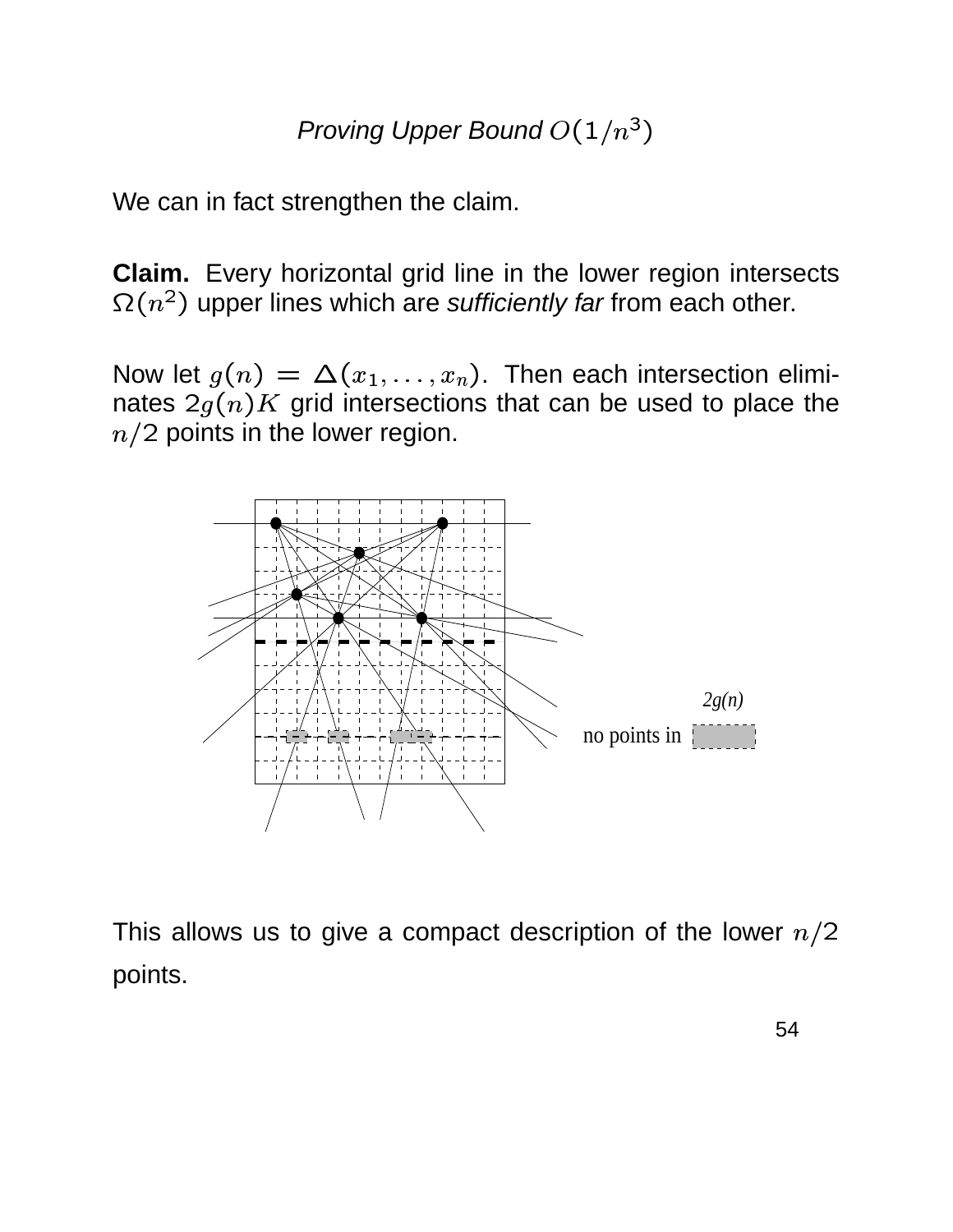We describe the points  $x_1,\ldots,x_n$  t  $x_{y},\ldots,x_{n}$  by specifying their  $x$ - and  $y$ coordinates separately:

WHY? 
$$
\log {K^2 \choose n} - \log {K \choose n} = n \log K \pm O(1)
$$

- $\bullet~$  a description of this encoding scheme in  $O(1)$  bits;
- $\bullet$  a description of the y-coordinates in log  $\binom{K}{n}$  bits;
- a description of the  $x$ -coordinates of the points in the upper region, each using  $log K$  bits, in ascending order of their  $y$ -coordinates; and
- $\bullet~$  a description of the  $x$ -coordinates in the lower region, each using log  $K(1 - \Omega(n^2g(n)))$  bits, in ascending order of their  $y$ -coordinates.

Altogether this is at most

$$
\log {K \choose n} + n \log K + (n/2) \log (1 - \Omega(n^2 g(n))) + O(1)
$$

Since this must be at least  $\log {K^2 \choose n} - f(n)$ , we obt  $\left( n\right)$ , we obtain

$$
g(n) = O(f(n)/n^3)
$$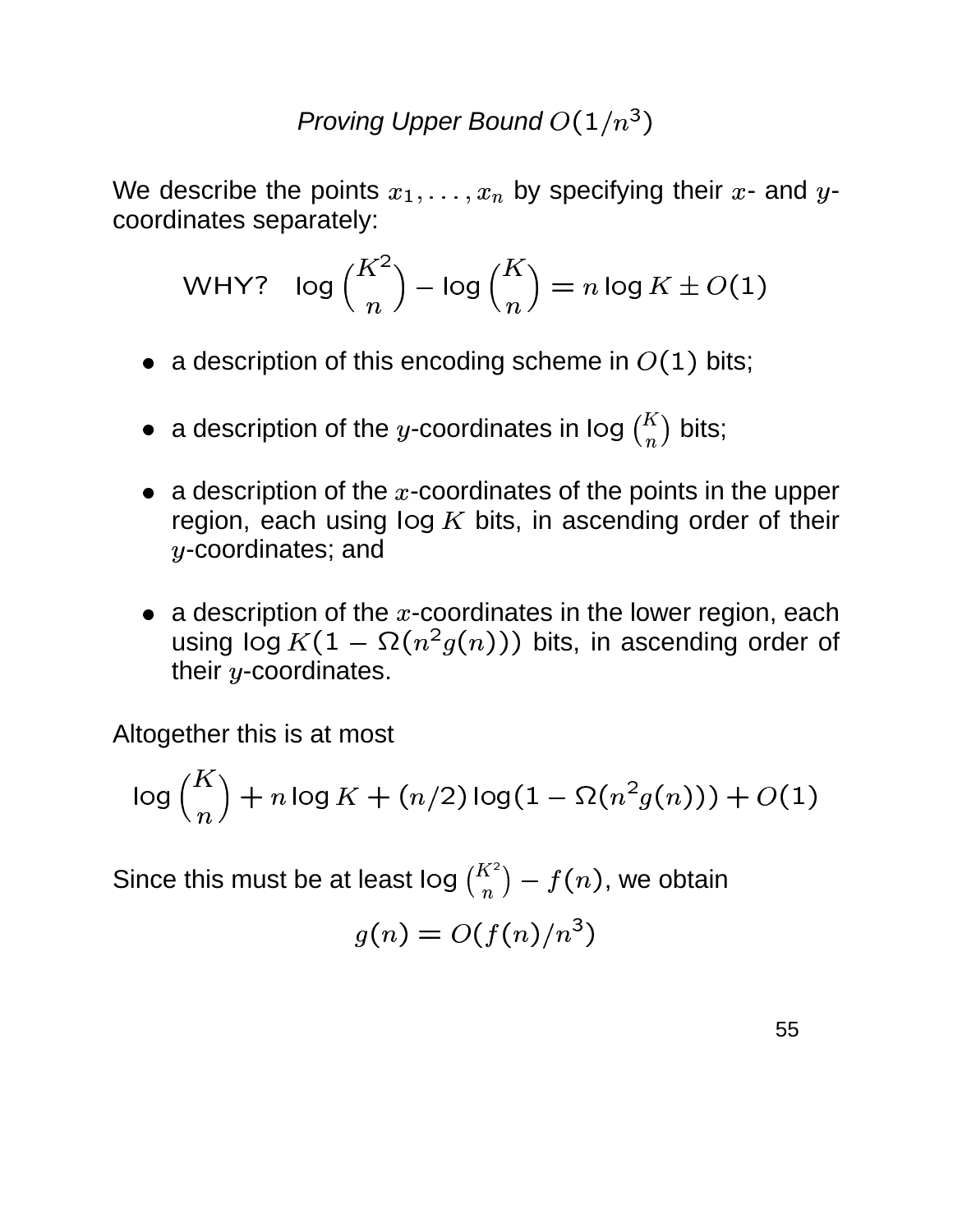Finally, the expected upper bound is computed as:

$$
\Delta_{expected} = \sum_{f(n)=1}^{1.9 \log n} \frac{1}{2^{f(n)}} O(\frac{f(n)}{n^3}) + \frac{1}{n^{1.9}} O(\frac{1}{n^{1.142}})
$$
  
=  $O(\frac{1}{n^3}),$ 

since  $\Delta = O(1/n^{1.142})$  for all distributions.

Combining both lemmas,

$$
\Delta_{expected}=\Theta(1/n^3)
$$

Note. The above constructions are only rough sketches. For more detailed (and accurate) constructions, see our paper in RSA.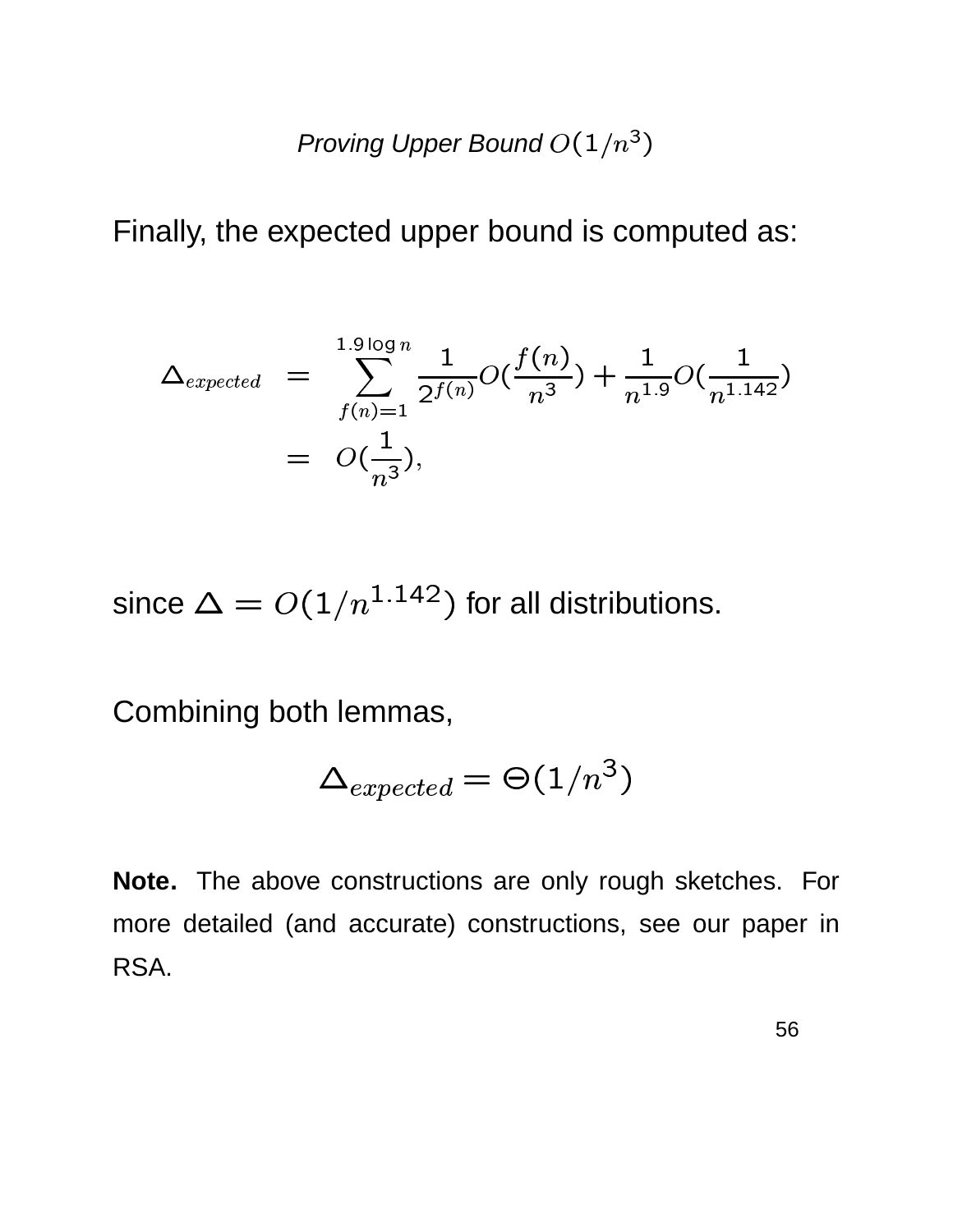# **k One-way Heads Cannot Do String Matching**

**(A lower bound or impossibility result by the incompressibility method.)**

Joint work with M. Li.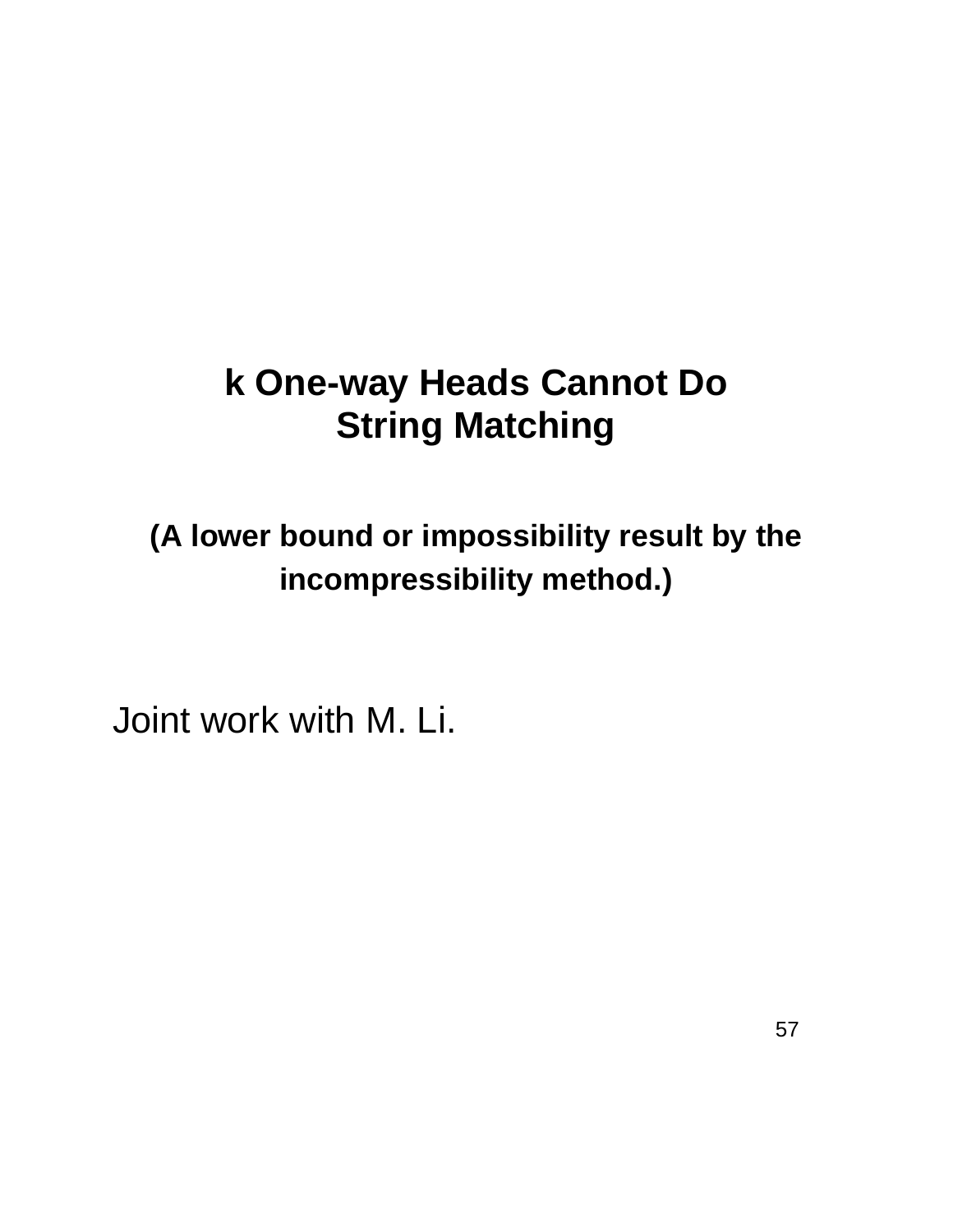# **String Matching (or Pattern Matching):**

Given pattern  $x$  and text  $y$ , decide if  $x$  occurs in  $y$ .

Sometimes we also want to locate the occurrences of  $x$  in  $y$ .

- 1. One of the most important problems in computer science.
- 2. Hundreds of papers written.
- 3. Many efficient algorithms found. E.g., KMP, BM, KR.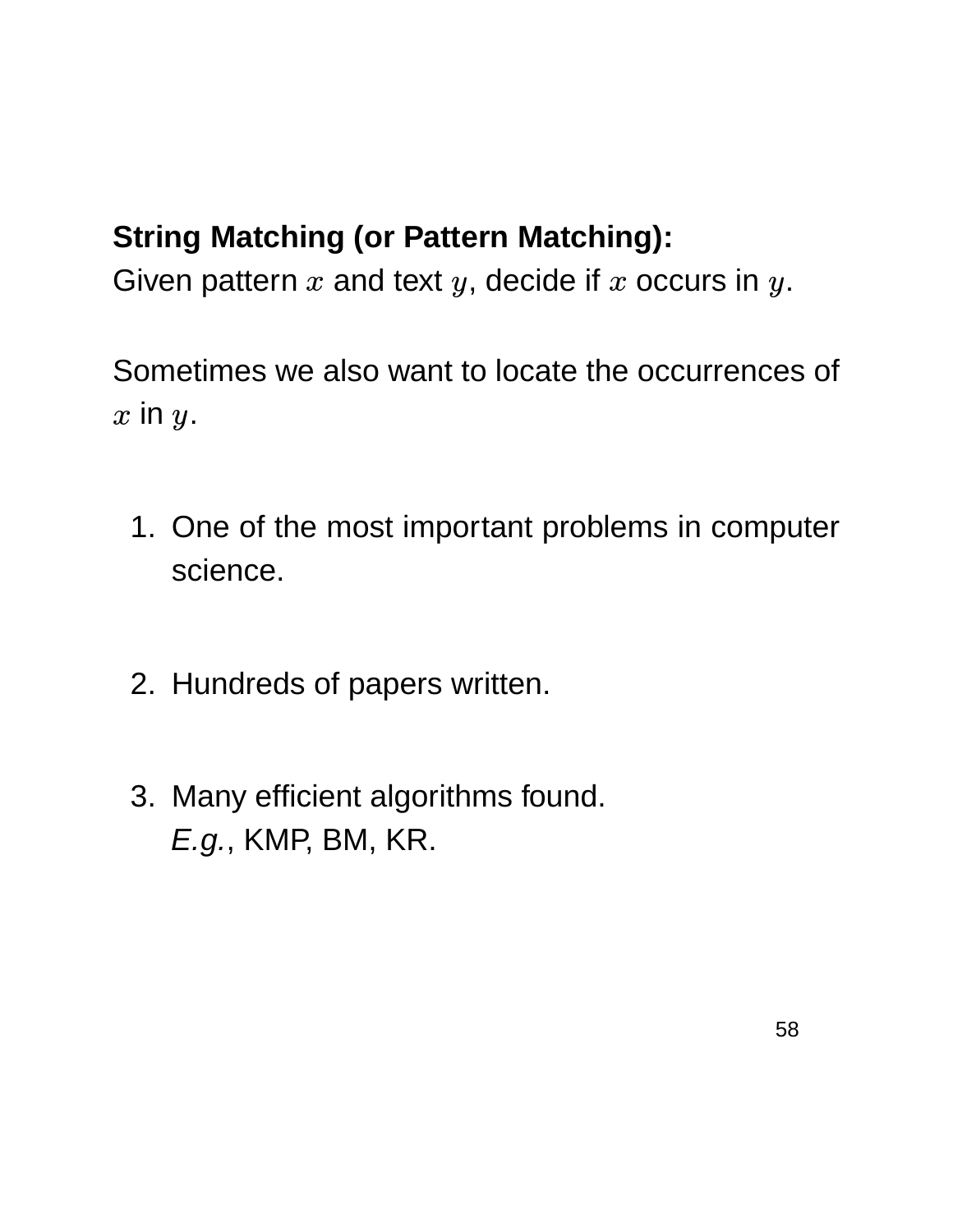# **Main features of the algorithms:**

- 1. Linear time.
- 2. Constant space (i.e., multihead finite automaton).

A two-way six-head finite automaton can do string matching in linear time (Galil and Seiferas, 1981)

Note: KMP and BM are not constant-space.

3. No need to back up pointer in the text  $(e.g.,$  KMP).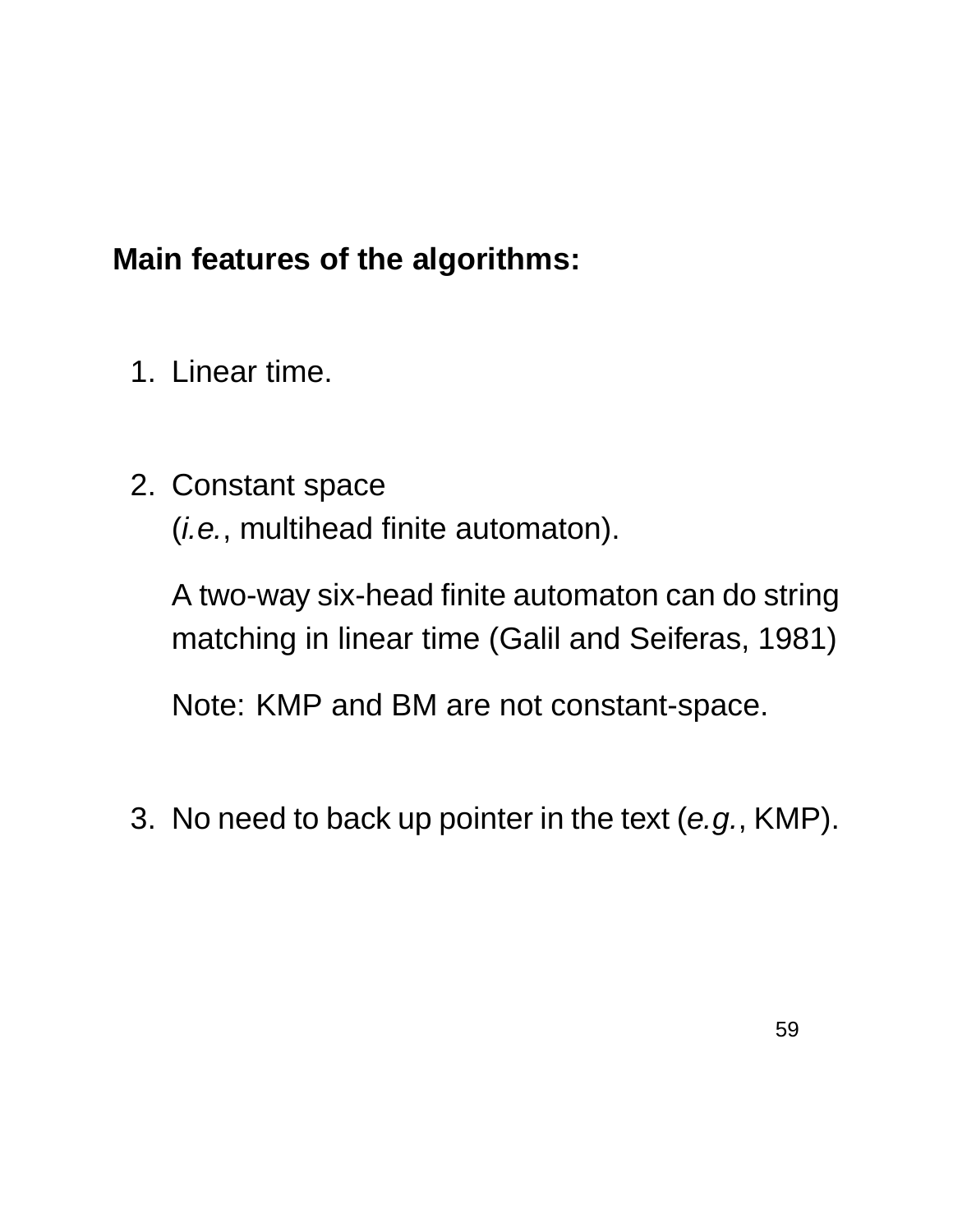**Question 1:** Can we do string matching without backing up the pointers at all?

Note that, the question makes sense only in comparisonbased model.

**Question 2:** (Galil and Seiferas, 1981) Can a one-way  $k$ -head finite automaton do string matching, for any  $k$ ?

**Previous results.** (Geréb-Graus, Li, Yesha) Negative for  $k = 2, 3$ .

**Our result.** Negative for any k.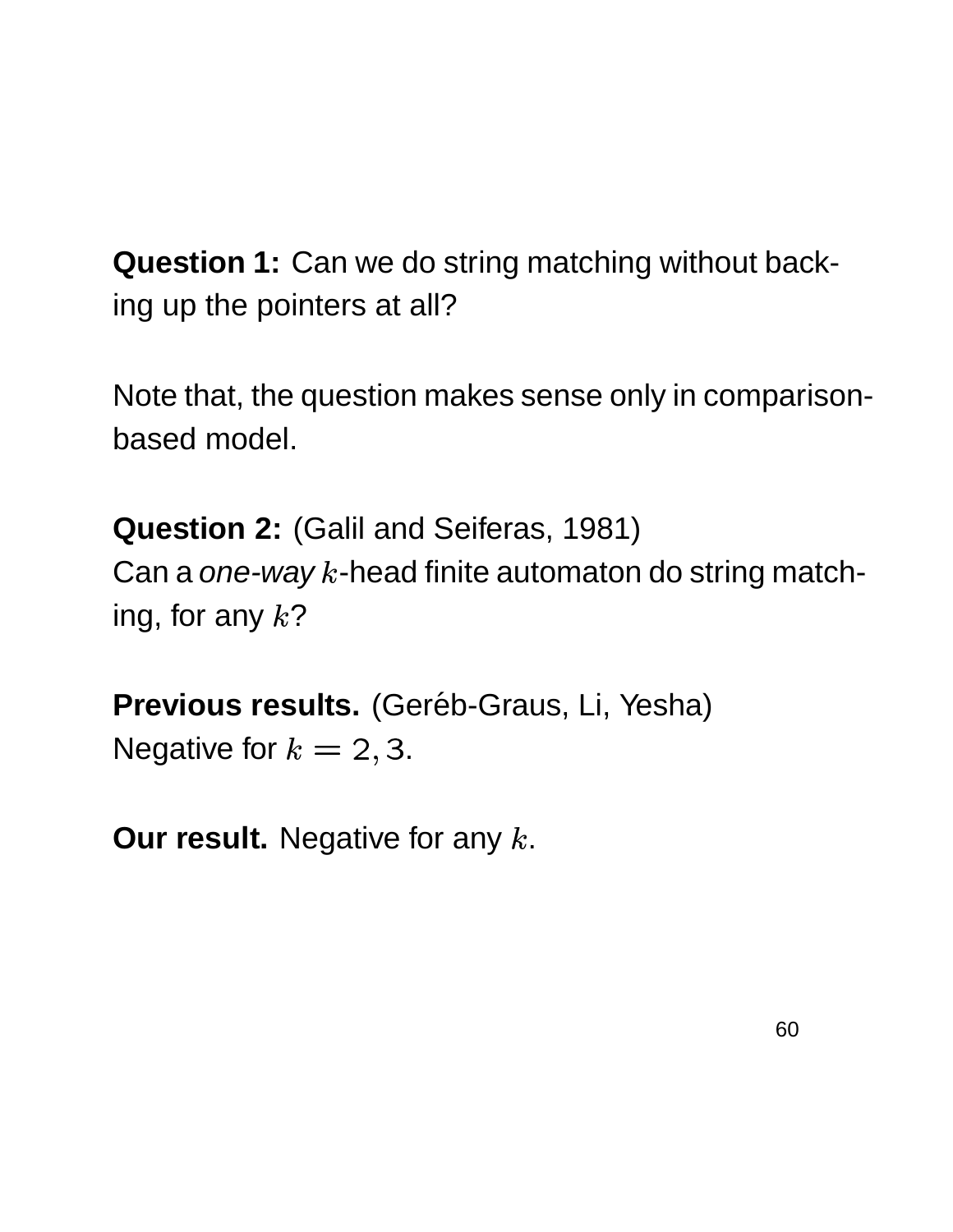## **Model of Computation**

Fix a deterministic finite automaton  $M = \langle \ \{0,1\}, Q, \delta, q_0, F \rangle$  with  $k$  one-way readonly heads  $(k$ -DFA).



 $M$  accepts an input  $x \# y \$  if  $x$  appears in  $y$ .

Assume the heads are non-sensing, *i.e.,*  $M$  *cannot detect if two heads meet.*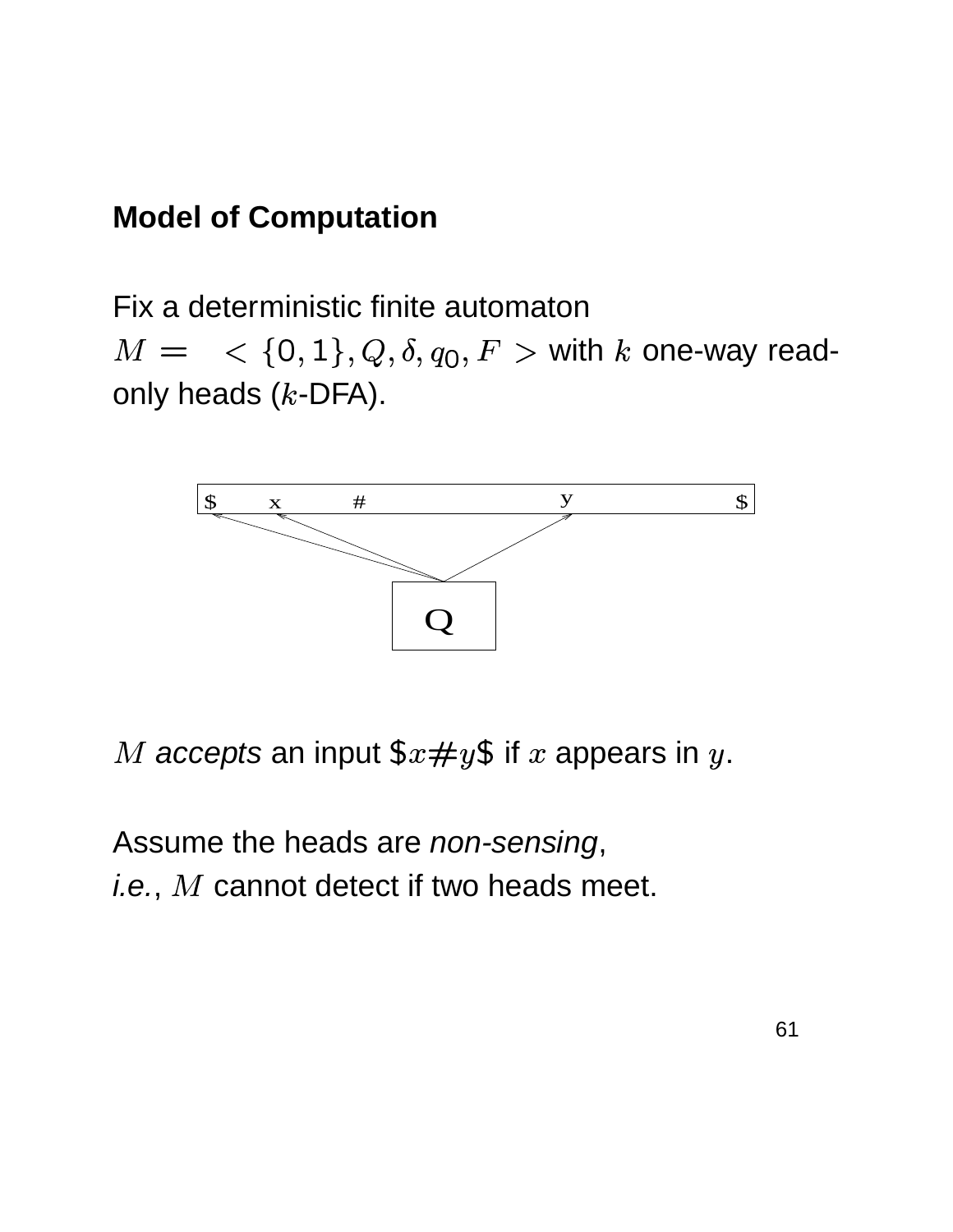# **A Bit of Kolmogorov Complexity**

The Kolmogorov complexity (KC) of  $x, K(x)$ , is the size (in bits) of the smallest description of  $x.$ 

A binary string  $x$  is *random* if

$$
K(x) \geq |x| - O(\log |x|)
$$

KC of x conditional to y,  $K(x|y)$ , is the size  $\sim$   $\sim$   $\sim$   $\sim$   $\sim$   $\sim$   $\sim$ ), is the size of the smallest description of  $x$ , given  $y$ .

 $x$  is *random relative to*  $y$  *if* 

$$
K(x|y) \geq |x| - O(\log |x|)
$$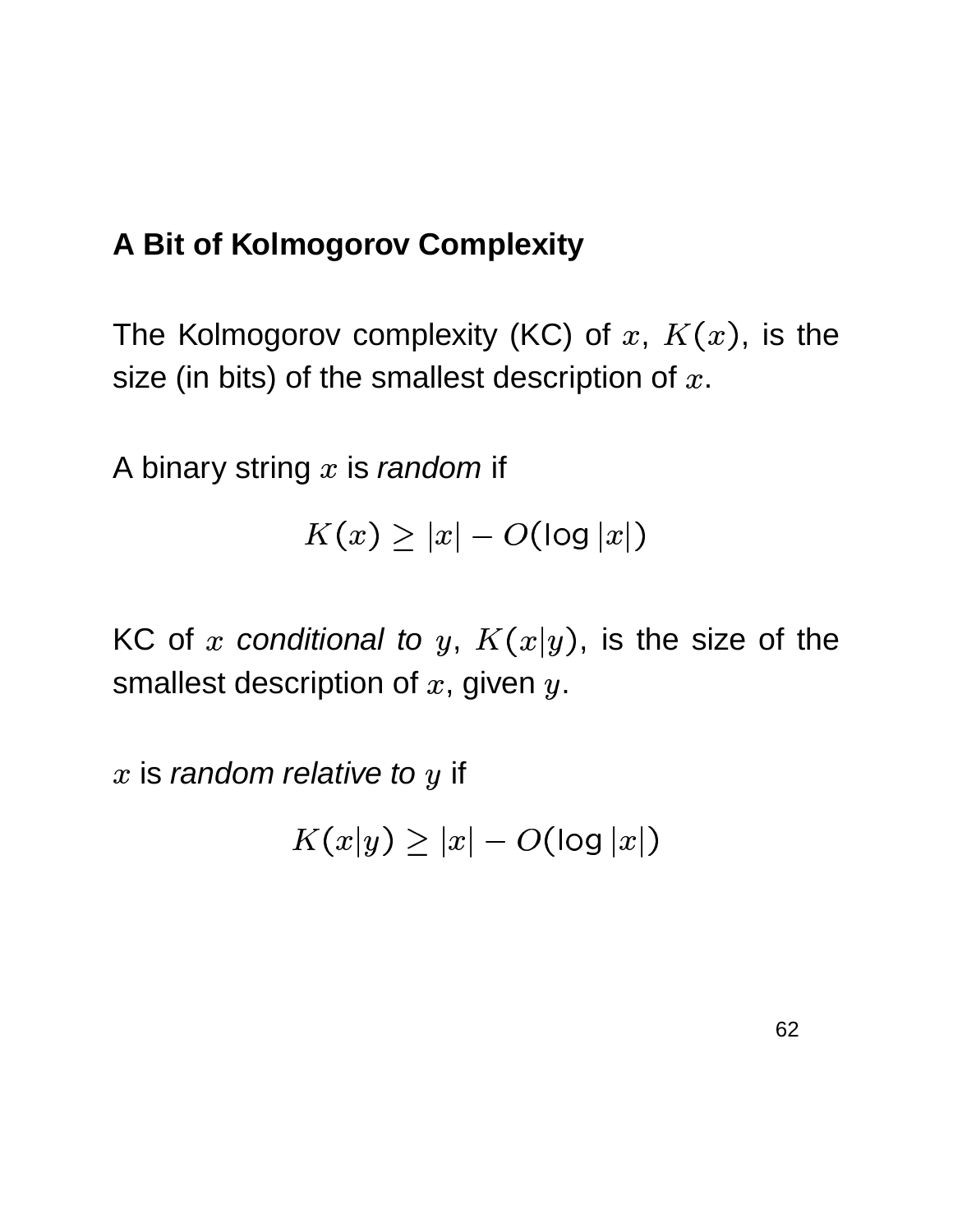Fact 1. Most strings of a fixed length are random.

*Fact 2.* If string  $x = uvw$  is random, then

$$
K(v|uw) \geq |v| - O(\log |x|)
$$

Fact 3. (Symmetry of Information) Up to a logarithmic additive term,

$$
K(x) - K(x|y) = K(y) - K(y|x)
$$

$$
K(x) + K(y|x) = K(y) + K(x|y)
$$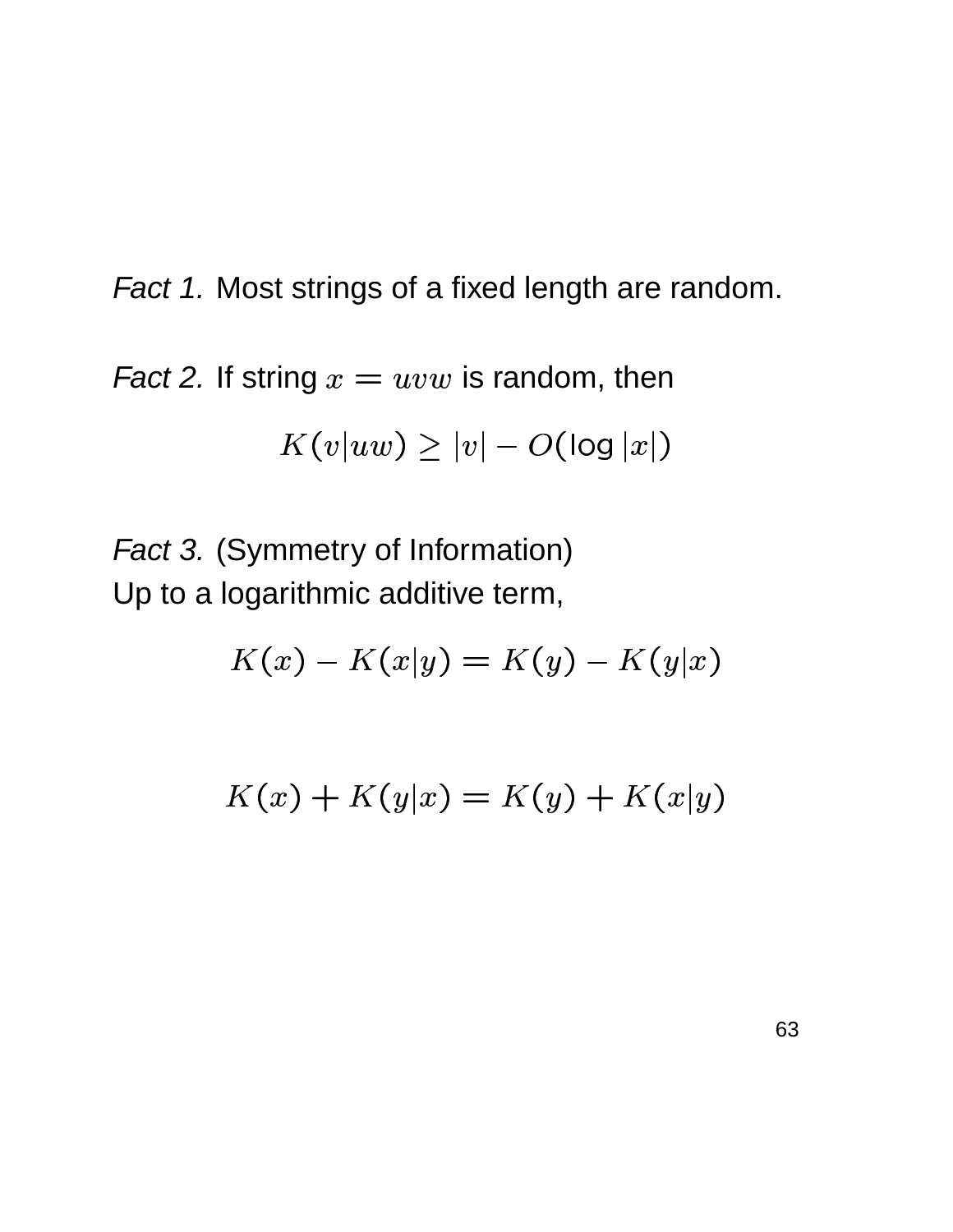# **Some Useful Lemmas**

**Def.**  $x, y$  are two ,  $y$  are two segments of the input.  $M$   $m$ atches  $x$ and  $y$  if, at some time a head moves a step in  $x$  while another head is in  $y$  and vice versa.



**Matching Lemma.** (Li and Yesha) Let M accept  $I = $x \# y $$ . Suppose

> j (QP <sup>l</sup>  $y-x$ )  $> |x|$   $-$  log  $|I|$

Then  $M$  must match the pattern  $x$  with some occurrence of  $x$  in  $y$ .

Otherwise  $M$  will accept a wrong input with all occurrences of  $x$  in  $y$  being replaced by some non-random string.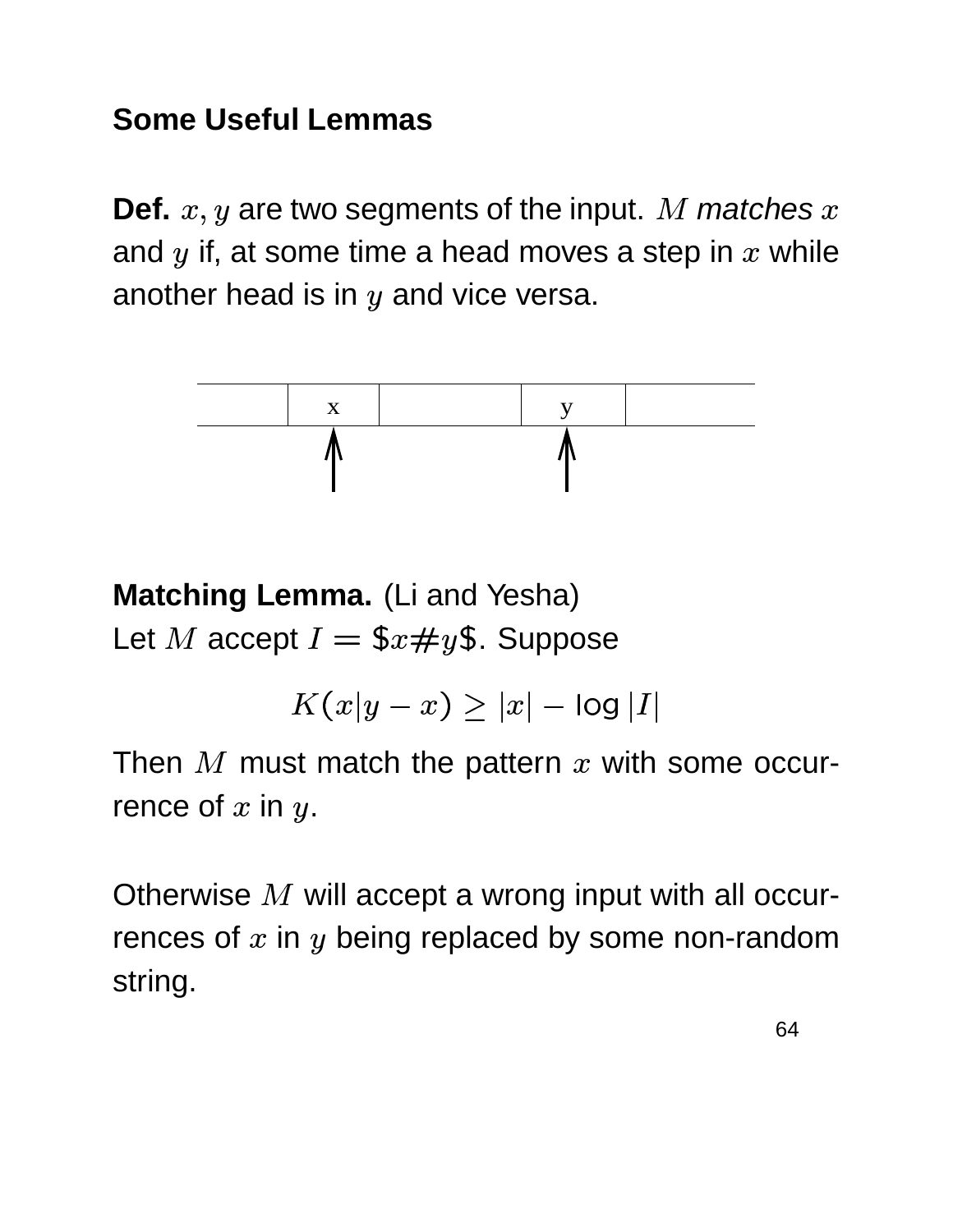**Def.** Let G be a set of heads, and  $\frac{6}{7}$   $\frac{1}{2}$  an inping  $_2$ \$ an input. Suppose the leading head is at the last bit of  $y_1$ .  $M$  $\overline{\phantom{a}}$ .  $M$ is conscious of G if there exists a  $y_2$  that car \_ \_ \_ \_ \_ \_ \_ \_ \_ \_ \_ that can make some head in  $G$  move before any head reaches the right endmarker \$.



Otherwise,  $M$  is unconscious of  $G$ . That is, some heads will blindly move to the right.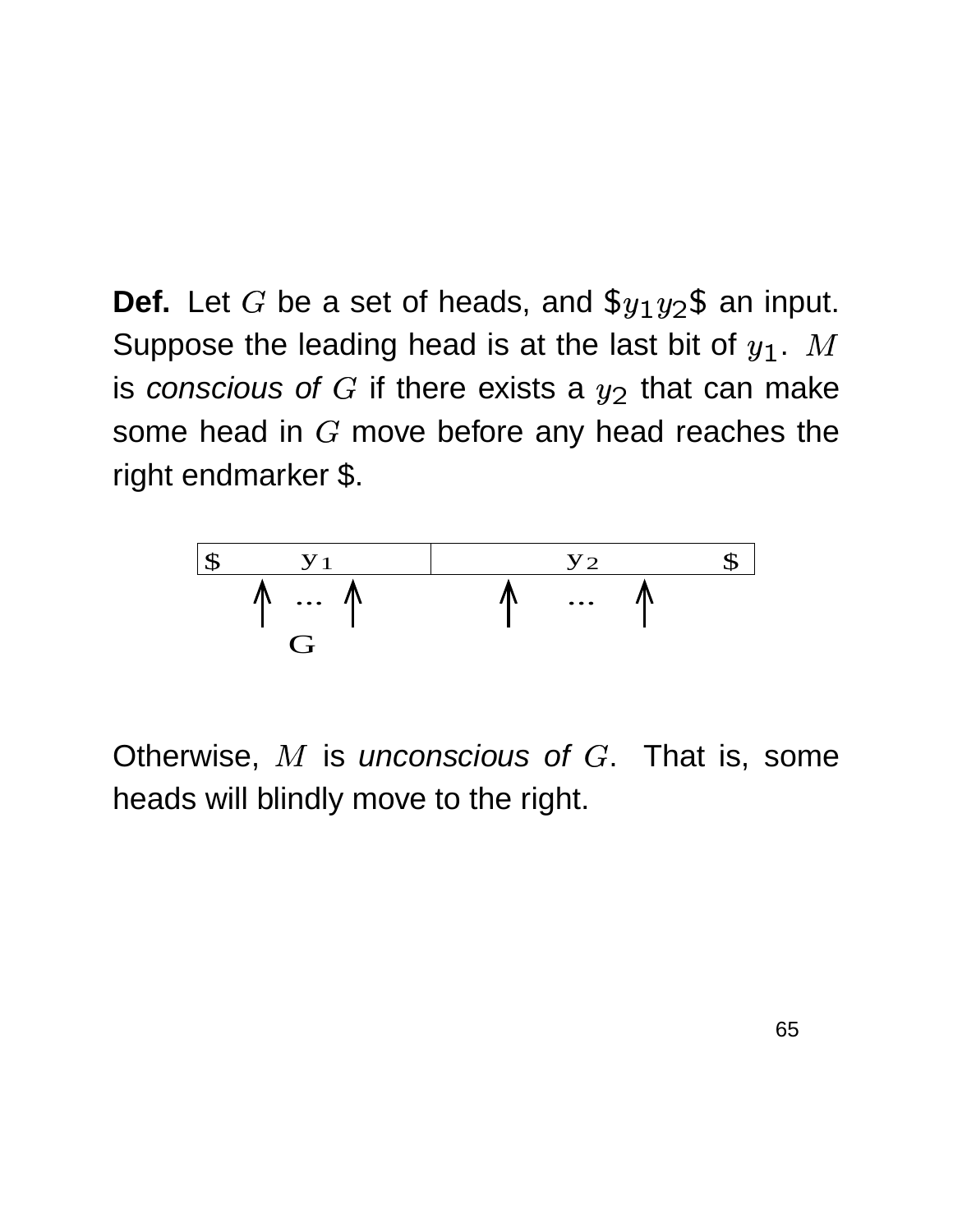**Moving Lemma.** Let  $\alpha > 0$  be any constant and  $\$x\#y\$$  an input, where  $y$  is a sufficiently long random string. If some heads move  $|y|^\alpha$  steps ir  $^\alpha$  steps in  $y$  while the others remain completely stationary, these heads will move unconsciously of the others until some reaches the right endmarker \$.



I.e., a random text is like a desert: if some heads move too much in it, they will get lost and move blindly to the right.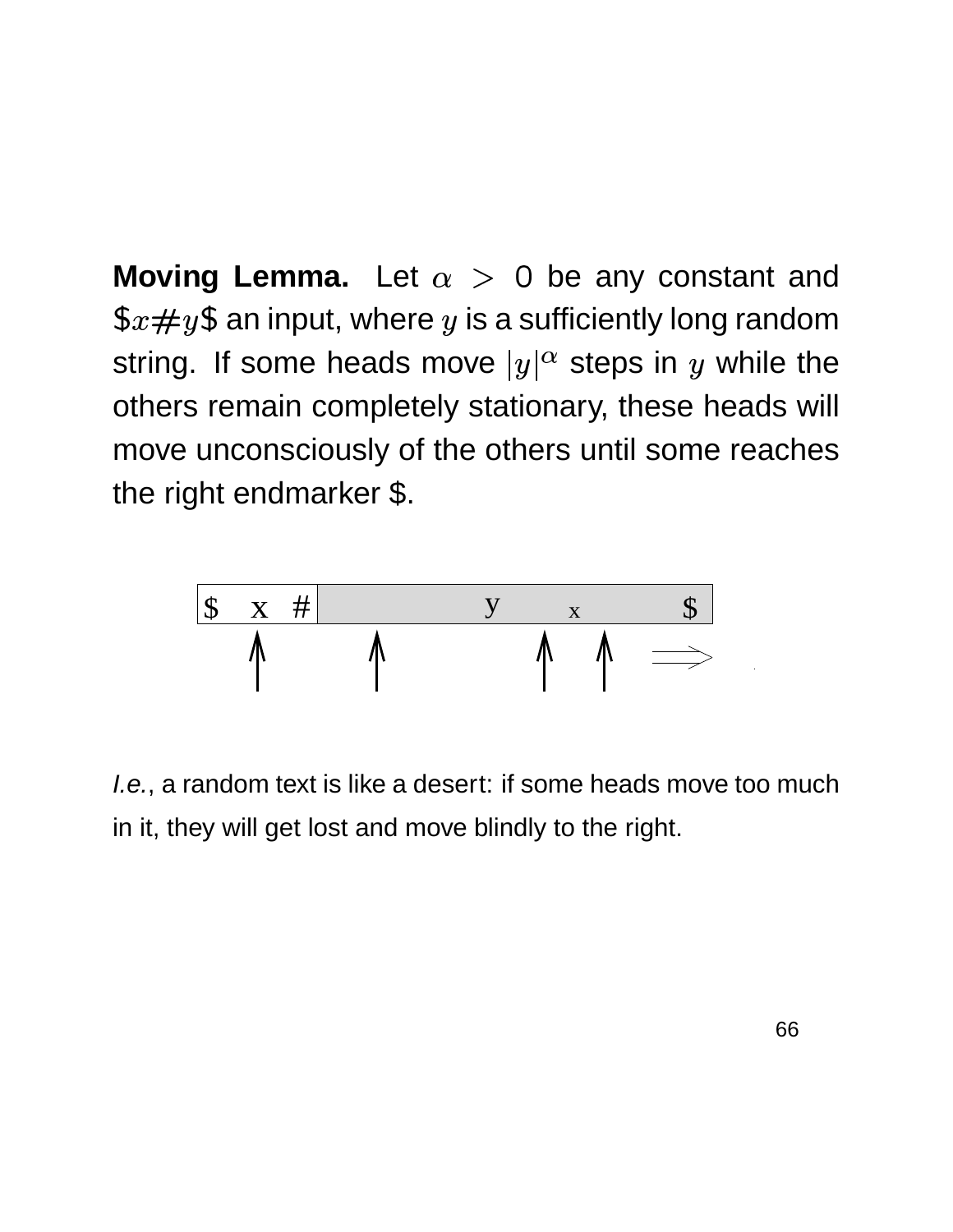**Theorem.** M cannot do string matching.

Input:  $x \# y_1 xy_2$ \$, where  $x, y_1$  are ran ,  $y_1$  are rand are random and  $\left| y_1 \right| > 1$ <sup>Z</sup>  $\vert m \vert^3$ .

Either all heads shift out of x in  $k|x|^2$  steps or Moving Lemma will apply (with  $\alpha = 1/3$ )! )!

The former case is prohibited by Matching Lemma. Thus, some heads will move blindly to the right.

The head reaches \$ first becomes dead.

| <b>T</b> |  |  |  |
|----------|--|--|--|
|          |  |  |  |

What if some moving heads are near the copy of  $x$ ?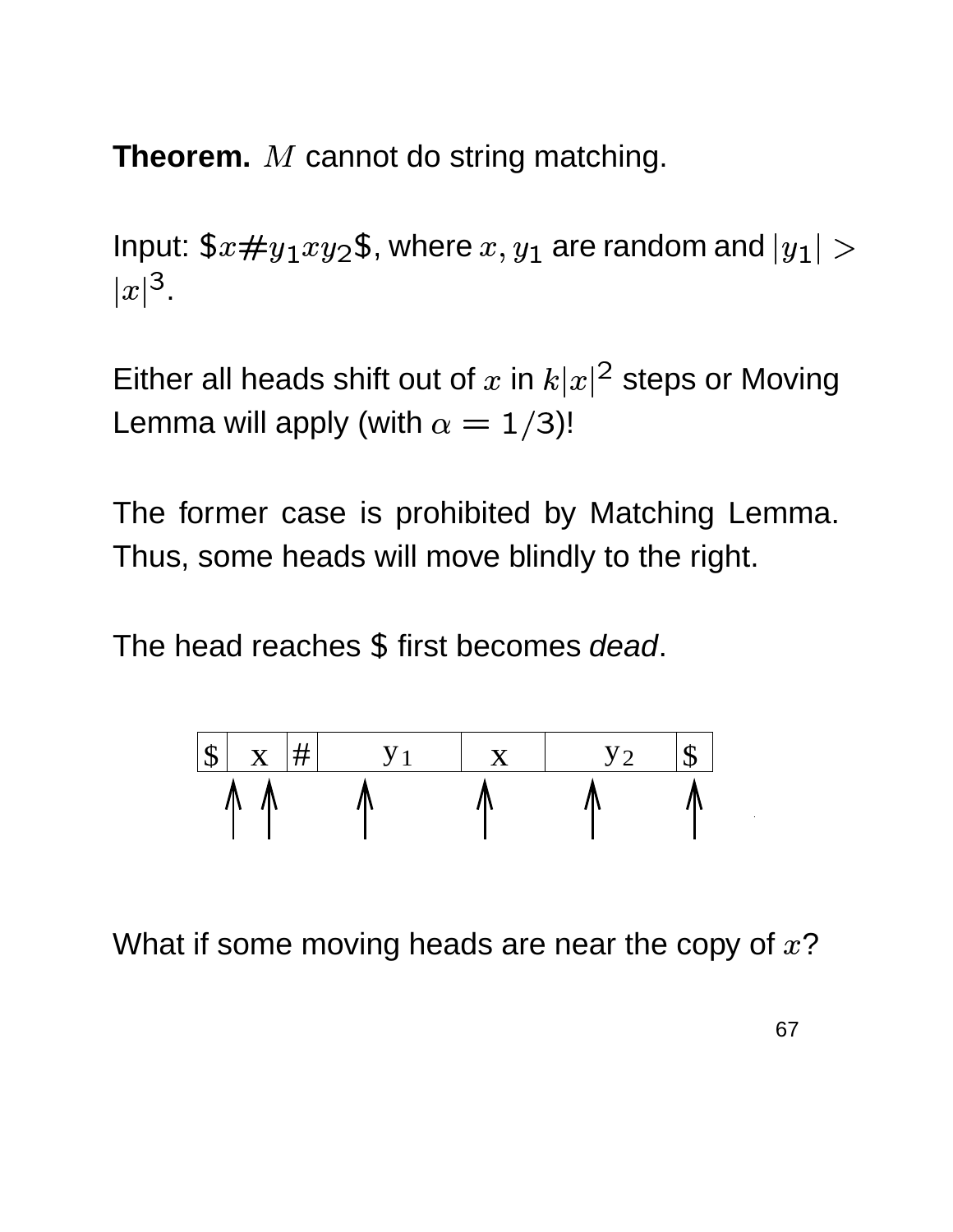# **A More Sophisticated Construction.**

Choose a large  $n$  and

$$
l = 1 + \sum_{i=1}^{k-1} i = (k^2 - k + 2)/2
$$

Fix a random string  $z = xy_1 \cdots y_l$ , where  $y_1 \cdots y_l$ , where  $|x| = n$ ,  $\sim$  T  $\sim$  T  $\sim$  T  $\sim$  T  $\sim$  T  $\sim$  T  $\sim$  T  $\sim$  T  $\sim$  T  $\sim$  T  $\sim$  T  $\sim$  T  $\sim$  T  $\sim$  T  $\sim$  T  $\sim$  T  $\sim$  T  $\sim$  T  $\sim$  T  $\sim$  T  $\sim$  T  $\sim$  T  $\sim$  T  $\sim$  T  $\sim$  T  $\sim$  T  $\sim$  T  $\sim$  T  $\sim$  T  $\sim$  T  $\sim$  T  $\sim$ °  $\mathcal{L} = n - n$ ° m $n =$  $i$  – 3 .

Let  $y = y_1xy_2x\cdots y_l$ . Simulate M on input  $$x\#y\$$ until a head dies. At most  $k-1$  copies of  $x$  are near some head.

Find an  $x'$  relatively random to  $x, y$  and, reprodu  $, y$  and, replace the  $k-1$  copies of  $x$  with  $x^\prime$  to get  $y^\prime.$  Make sure  $M$  ends up in the same configuration on  $\$x\#y'\$$ .

Repeat above until  $k-1$  heads have died.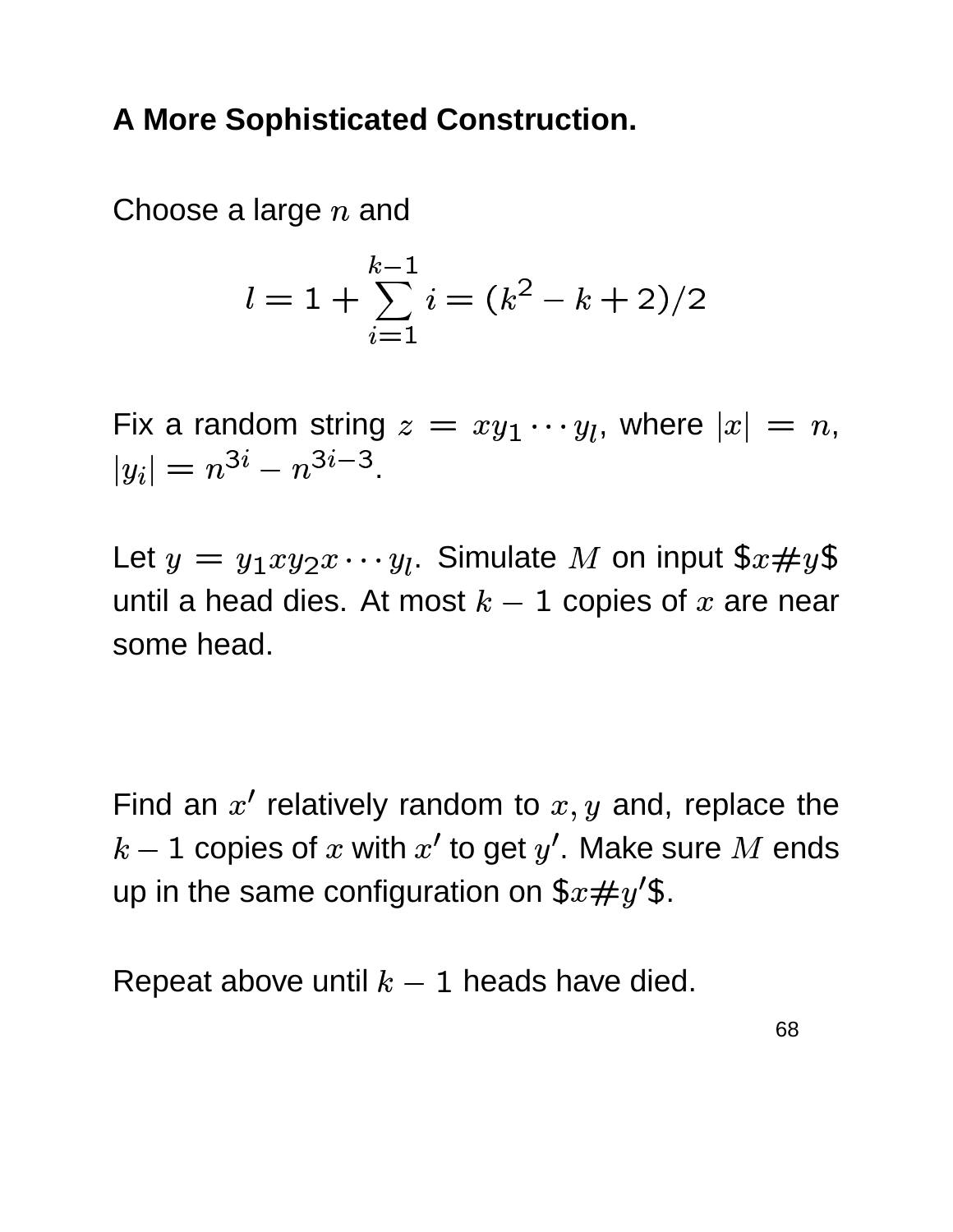# **Proof of Moving Lemma**

Want: If some heads move  $|y|$ - - - - - - - - $|^{\alpha}$  steps in  $y$  consciously while the others remain still, we can compress y by at least  $|y|^{\epsilon}$  bits, for . . . . . . . . . . . 0 depending only on  $\alpha$  and  $M.$ 

**Def.** An  $(r, s)$ -grou  $s$ )-grouping is a partition of heads into groups such that

- 1. heads in each group are within  $r$  bits,
- 2. groups are separated by at least  $s$  bits.

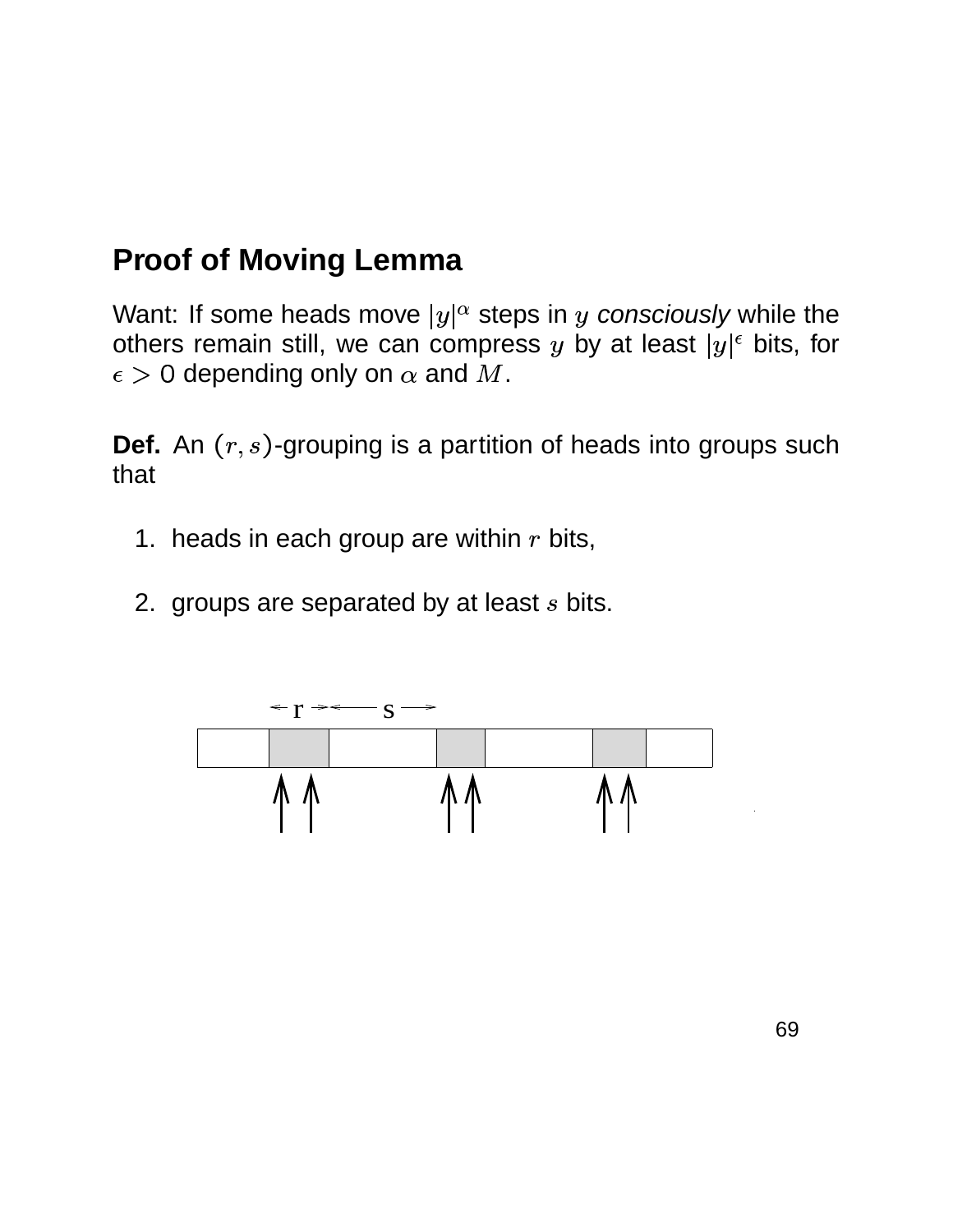## **Local Compression Lemma.**

For every  $\gamma_1$ , there is  $\gamma_2$  validating next claim:

**Claim.** Suppose  $G = (G_1, \ldots, G_q)$  is a  $(\gamma_1, \gamma_2)$ grouping of some heads at time  $t$ . Let  $u_i$  be the substring of length  $\gamma_2$  to the right of  $G_i.$  If the heads not in G remain stationary till a head in some  $G_i$  finishes  $_i$ , then

$$
u_1\cdots u_g\in S
$$

for some S of size at most  $2^{g\gamma_2} - 1$ , depending only on the configuration of  $M$  at time  $t$ .



Roughly, we can predict  $u_1 \cdots u_q$  and compress it by  $g \gamma_2 - \log(2^{g \gamma_2} - 1)$  bits.

If 
$$
|G_i| = 1
$$
 for all  $i, \gamma_1 = 1$  and  $\gamma_2 = |Q|$ .

70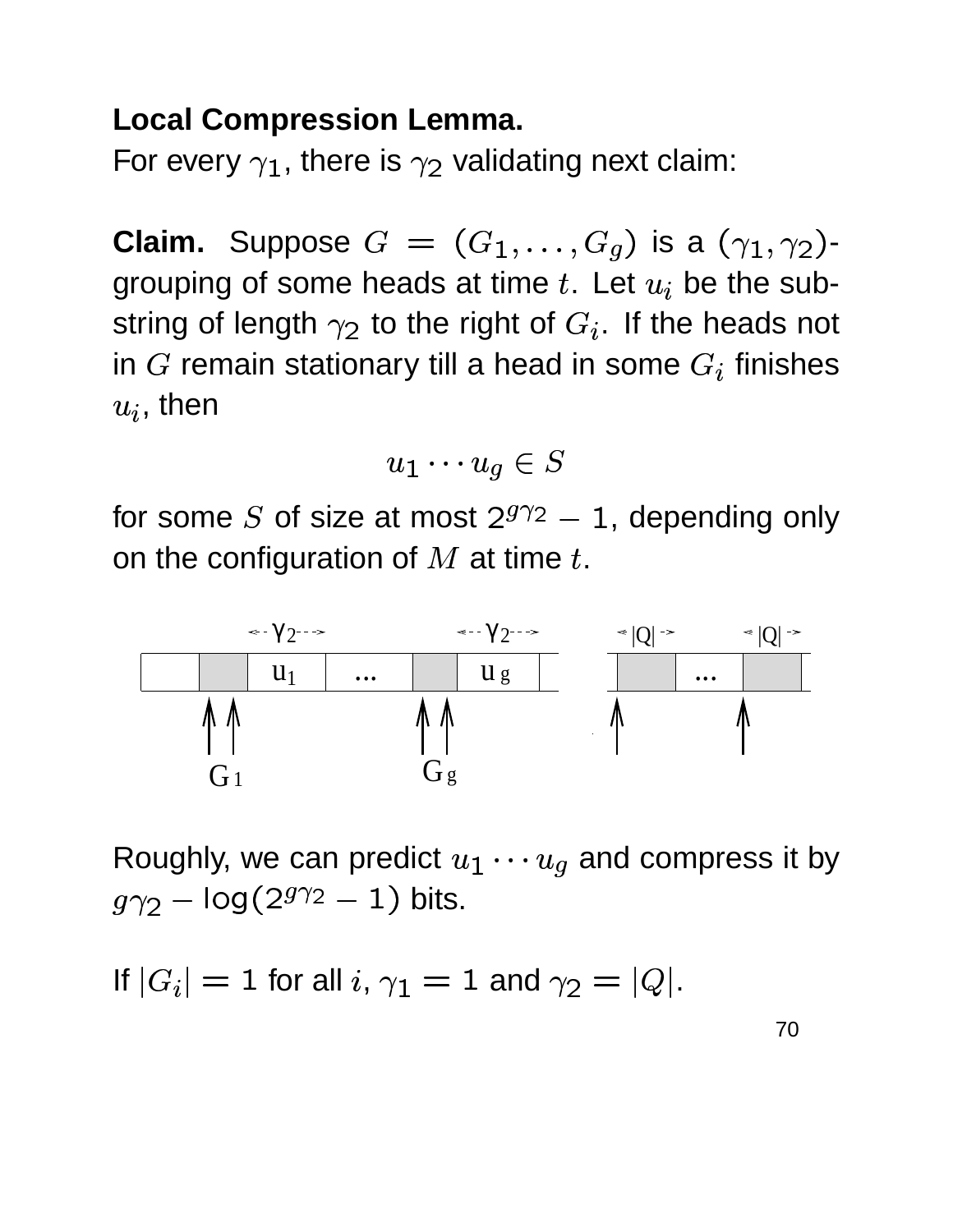## **Great Compression Lemma.**

Consider a grouping  $G = (G_1, \ldots, G_q)$ . Suppose the groups are at least 2s bits apart, for some  $s >$  $\phi(G)$ . If the heads not in G remain stationary in the next s steps, we can compress the portions of input scanned by the heads in  $G$  during the  $s$  steps by at least  $s^{\epsilon(G)}$  bits, given initial positions of the heads.



The proof is by induction on  $l(G)$ , where

$$
l(G) = \sum_{i=1}^g |G_i|^2 (\sum_{i=1}^g |G_i|^2 - |G_i|)
$$

Note,  $l(G)$  decreases if some  $G_i$  decreases in size or splits into more smaller groups.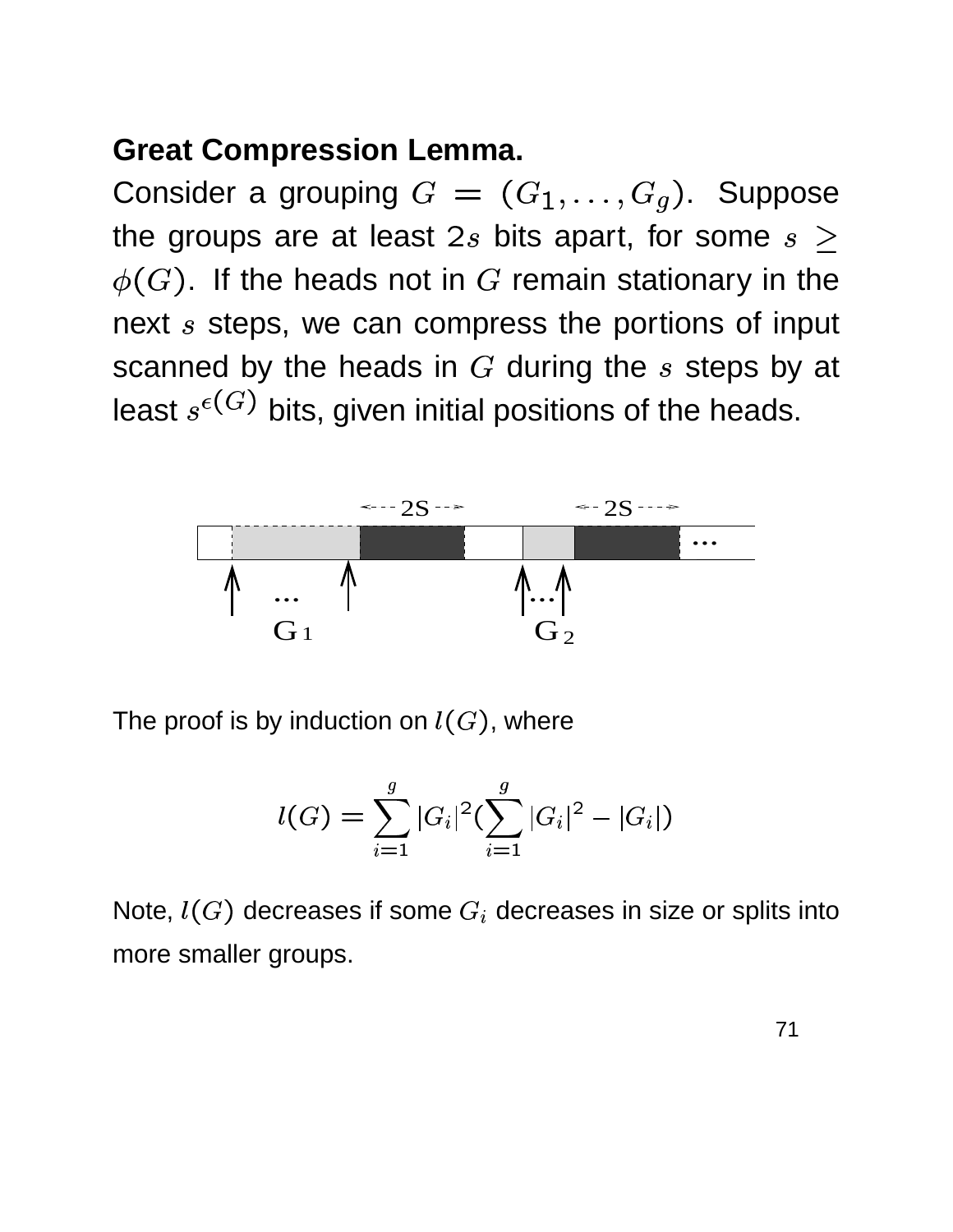**Claim.** The lemma holds when  $l(G) = 0$ .



Proof by induction on  $|G| = g$ .

Case 1: During the next s steps, some head  $h \in G$ pauses for  $s^{1/2}$  steps.

Consider the  $g - 1$  moving heads for  $s^{1/2}$  steps.

Case 2: No head pause for  $s^{1/2}$  steps.

Do local compression (with  $\gamma_1 = 1, \gamma_2 = |Q| \frac{s^{1/2}}{(g|Q|)}$  $|Q|$ times to disjoint sections. (once every  $g|Q|s^{1/2}$  steps)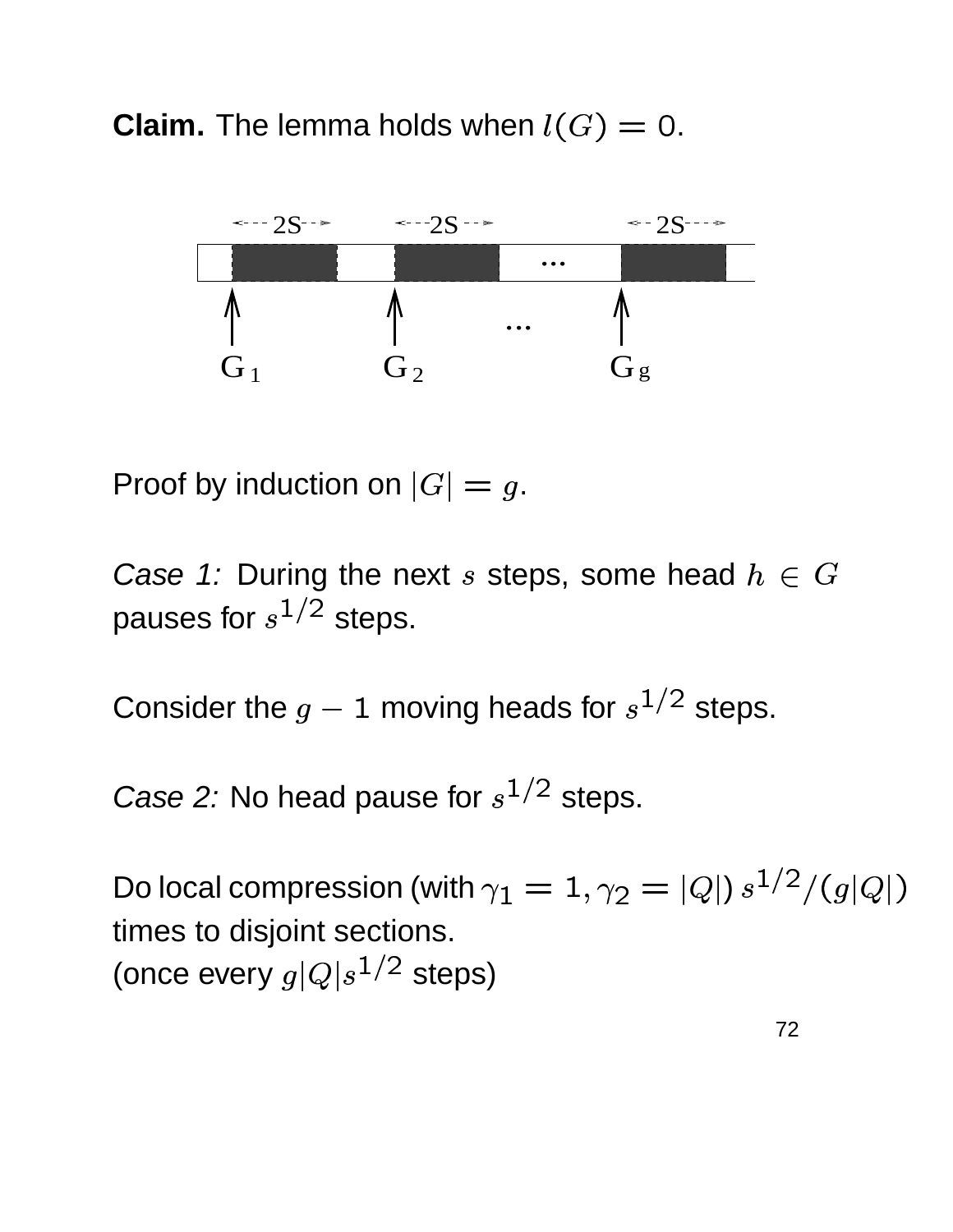## **Inductive Step.**

Case 1: Some  $G_i$  pauses for  $s^{1/3}$  steps during the next  $s$  steps.

Case 2: Some  $G_i$  splits, i.e., at a time two adjacent heads in  $G_i$  are  $2s^{1/3}$  bits apart.

Case 3: Neither Case 1 nor Case 2.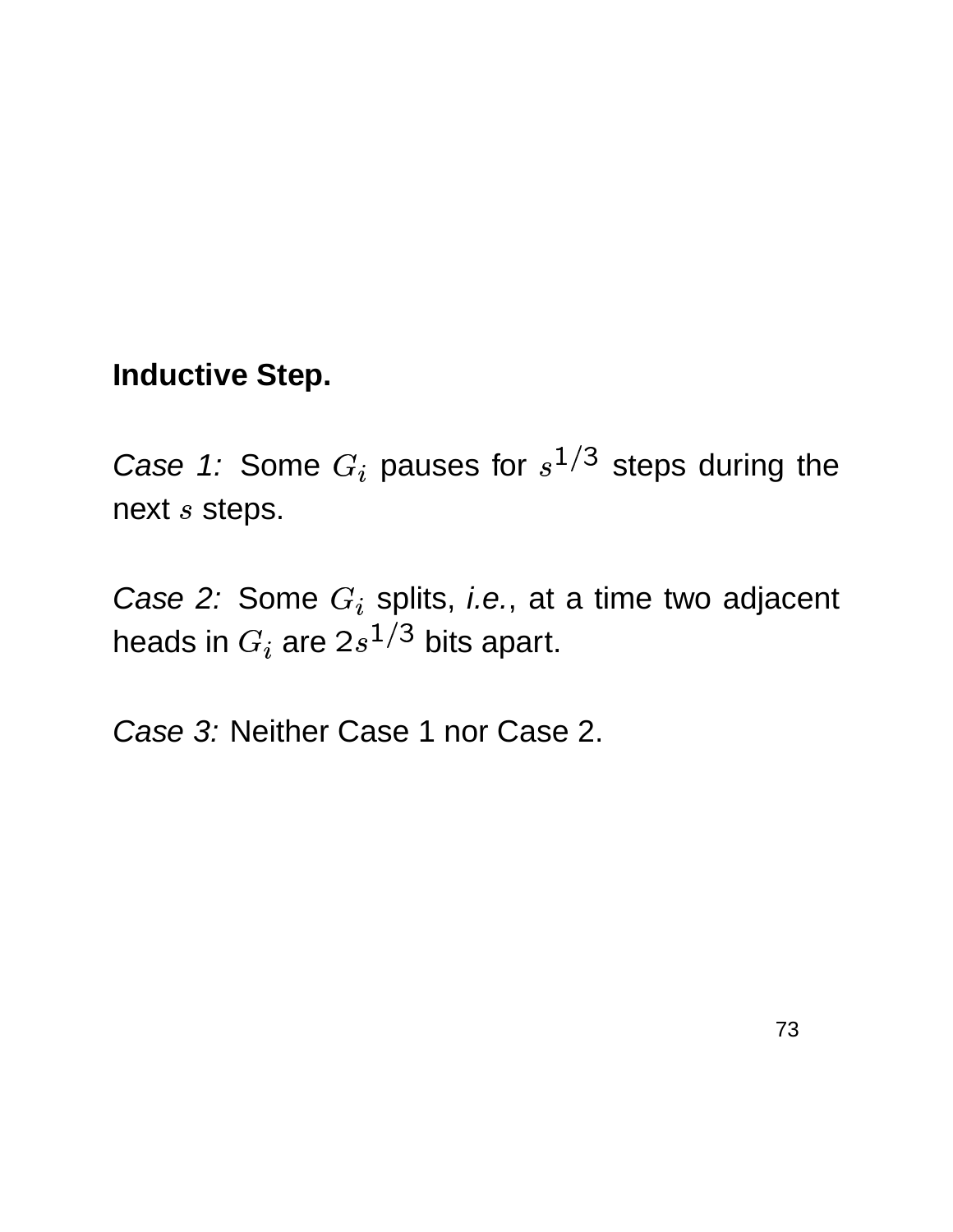Case 3: Every group moves at least once in every  $s^{1/3}$  steps and no group split.

The heads in  $G_i$  are always within distance

$$
2|G_i|s^{1/3}\leq 2ks^{1/3}
$$

Dynamically partition input into sections of at most  $s^{1/3}$  bits, and compress each ---------------tuple of sections by at least 1 bit.



We can compress at least  $s^{1/3}$   $g$ -tuples.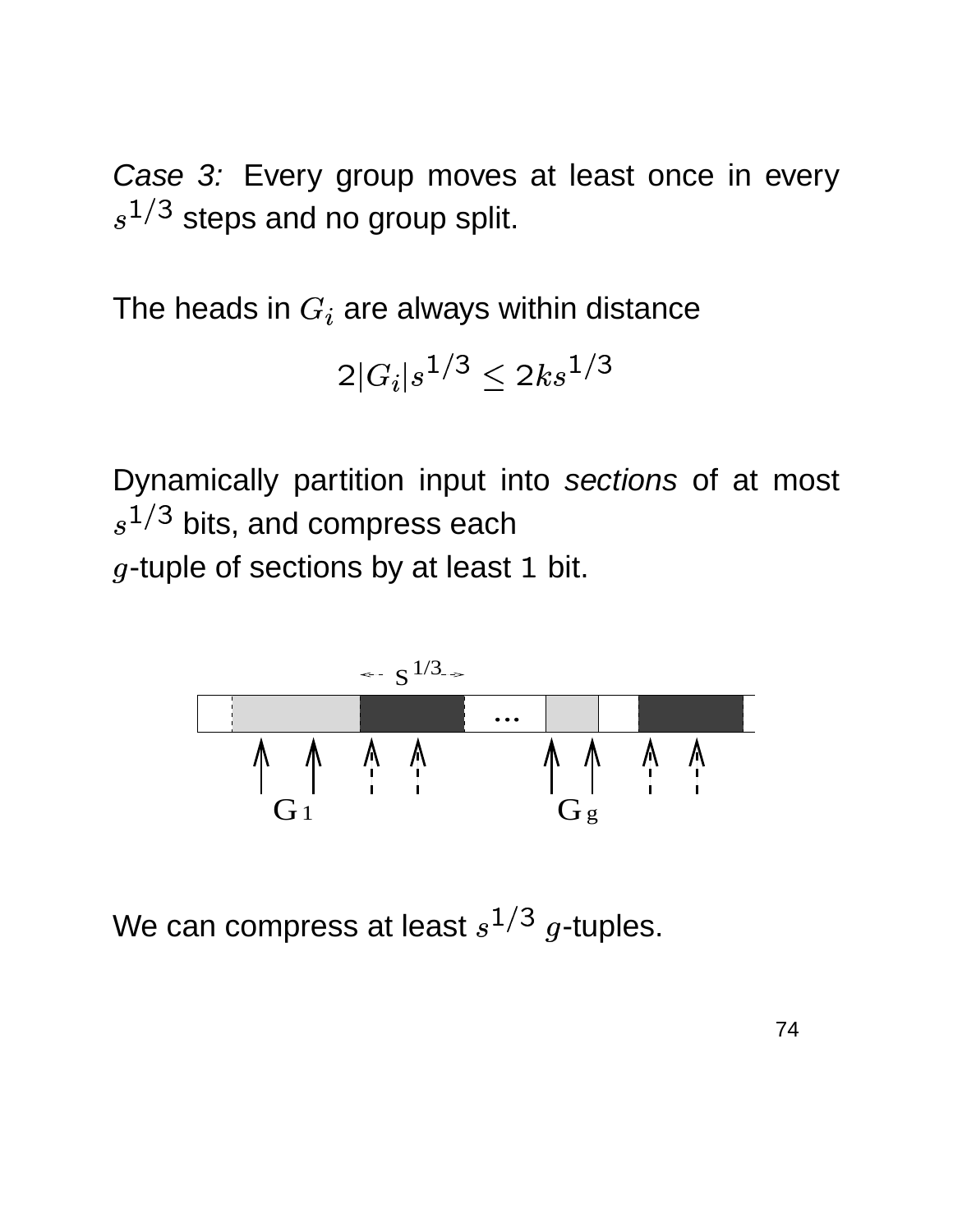## **Two Subcases of A g-tuple**

Subcase 1: Some  $G_i$  split by a large constant.

Record head positions and compress recursively for  $s_1$  steps.



How to compensate for the overhead

```
\log s_1 + \log d_2 + \log s_2?
```
Subcase 2: Heads in each  $G_i$  are within a constant distance.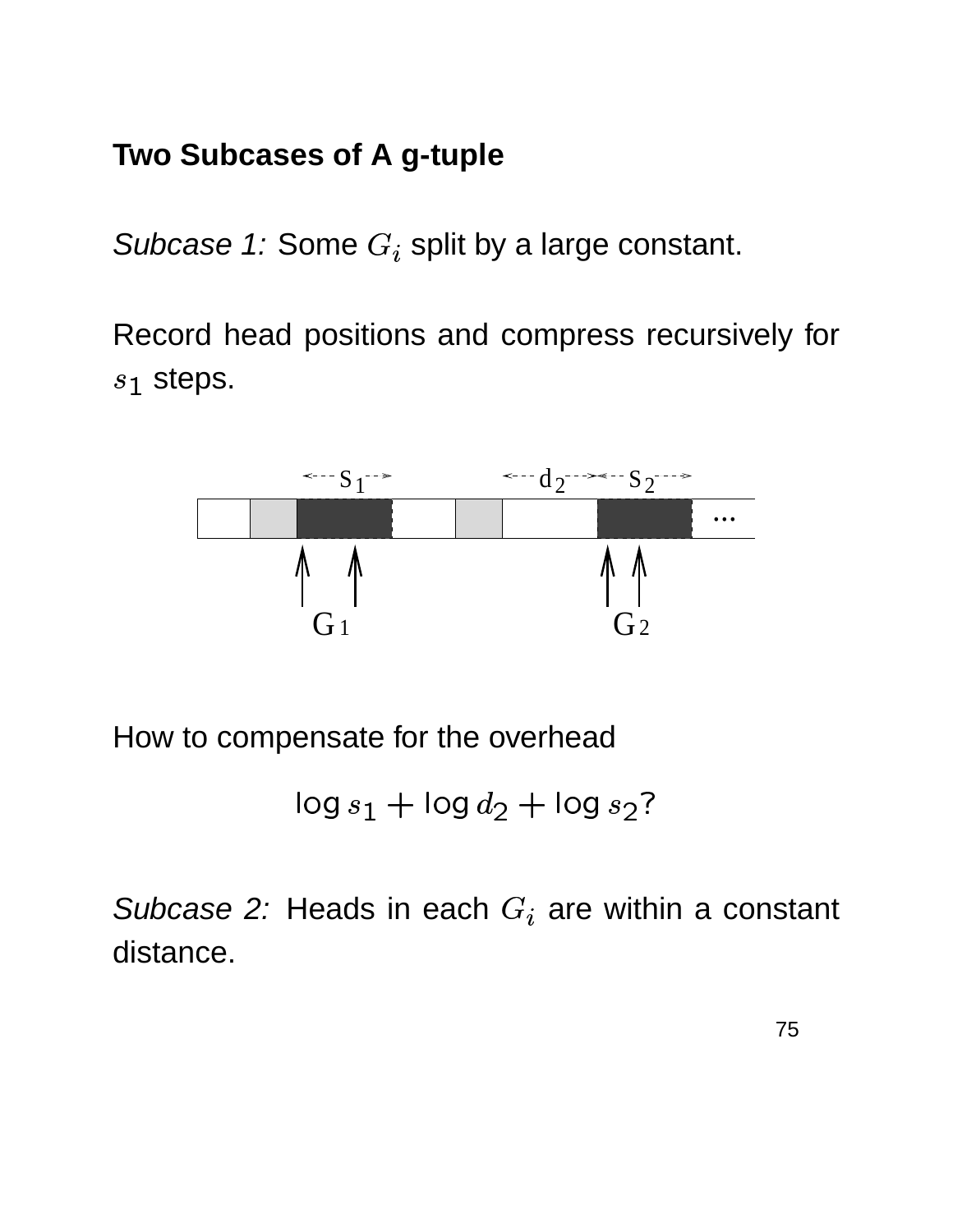**Open problem:** What if the heads are sensing?

The current Moving Lemma doesn't hold since with 7 heads one can easily make some heads moving consciously for a long time.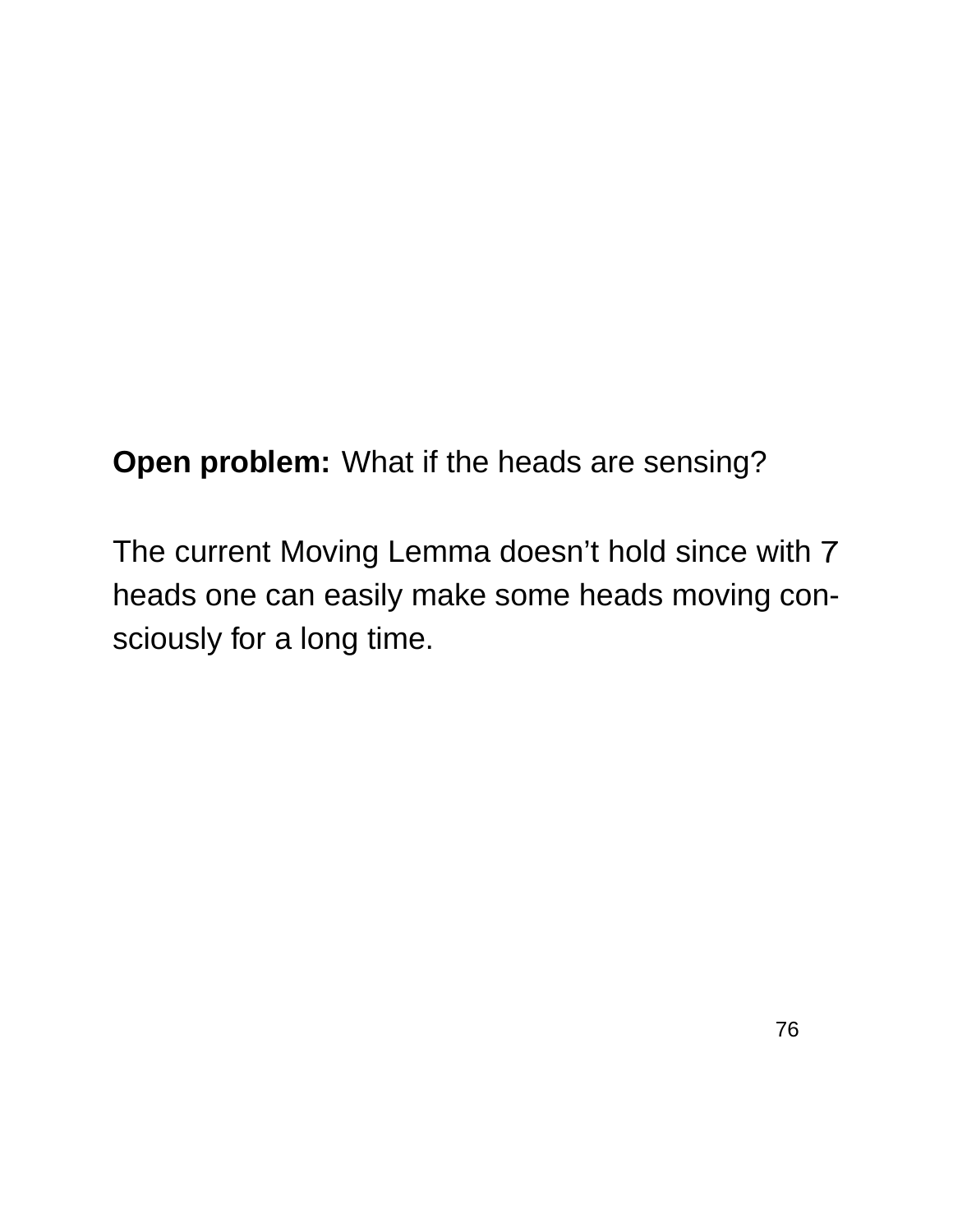**Concluding Remarks** 

- 1. We have demonstrated the usefulness and simplicity of the incompressibility method.
- 2. It seems that the method has advantage over other methods (such as the probabilistic method) especially when dealing with algorithmic problems.
- 3. We expect more applications to come.
- 4. Can Shellsort achieve  $O(n \log n)$  on the average?
- 5. Give a simple analysis of Quicksort by incompressibility.